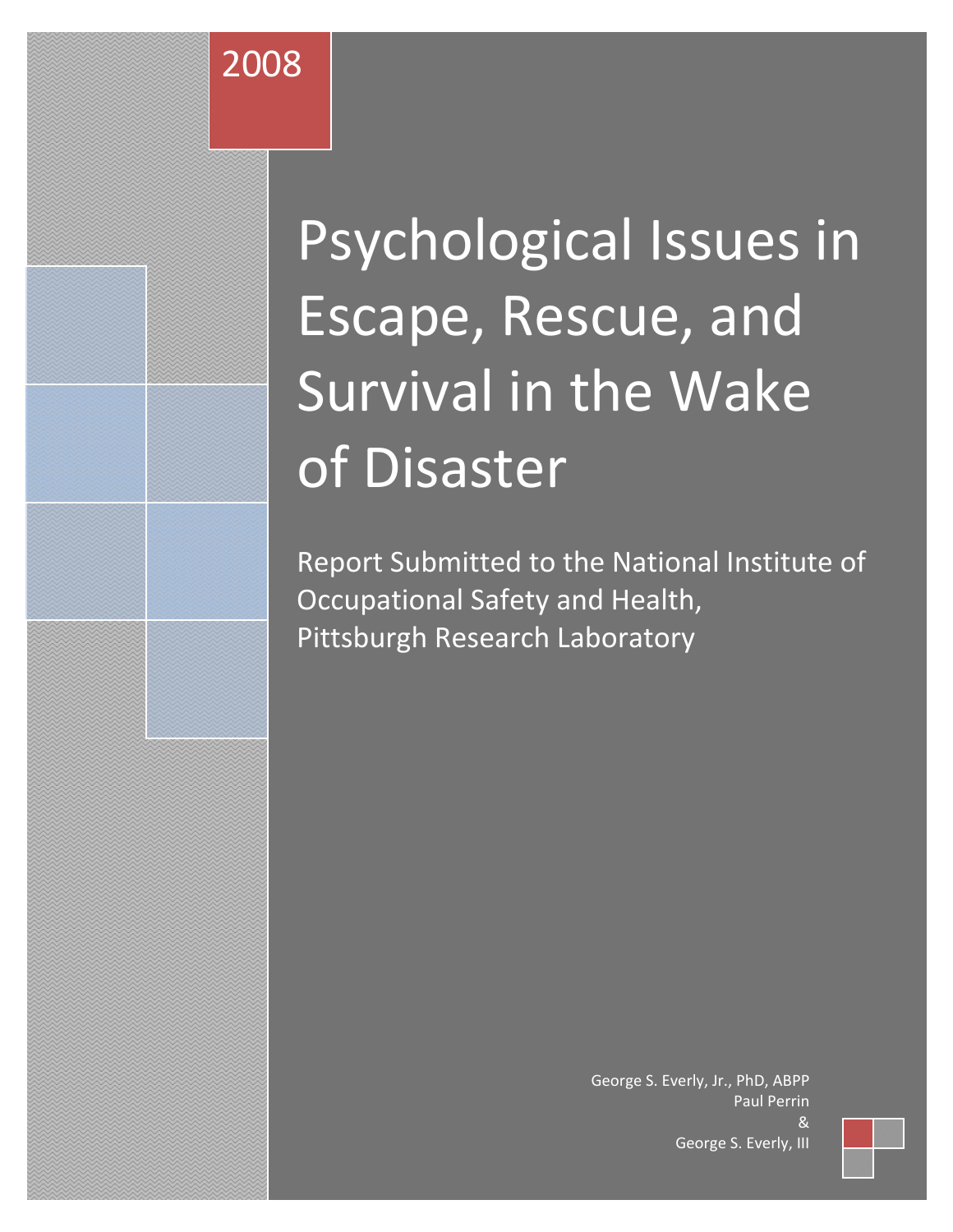#### **Contents**

#### **INTRODUCTION**

#### **THE PSYCHOLOGICAL IMPACT OF CRISIS AND DISASTERS**

#### **The Nature of Human Stress**

 Physiology of Stress

Psychology of Stress

Excessive Stress

**Distress** 

Depression

Posttraumatic Stress Disorder (PTSD)

Compassion Fatigue

**A Review of Empirical Investigations on the Mental Health Consequences of Crisis and Disaster**

#### **Primary Victims/ Survivors**

#### **Rescue and Recovery Personnel**

**"RESISTANCE, RESILIENCE, AND RECOVERY" AS A STRATEGIC AND INTEGRATIVE INTERVENTION**

#### **PARADIGM**

#### **Historical Foundations**

#### **Resistance, Resiliency, Recovery: A Continuum of Care**

 Building Resistance

Self‐efficacy

#### **Hardiness**

Enhancing Resilience

Fostering Recovery

#### **LEADERSHIP AND THE INCIDENT MANAGEMENT AND INCIDENT COMMAND SYSTEMS (ICS)**

**Leadership: What is it?**

**Leadership Resides in Those Who Follow**

**Incident Management**

**Essential Information**

#### **NIMS Components**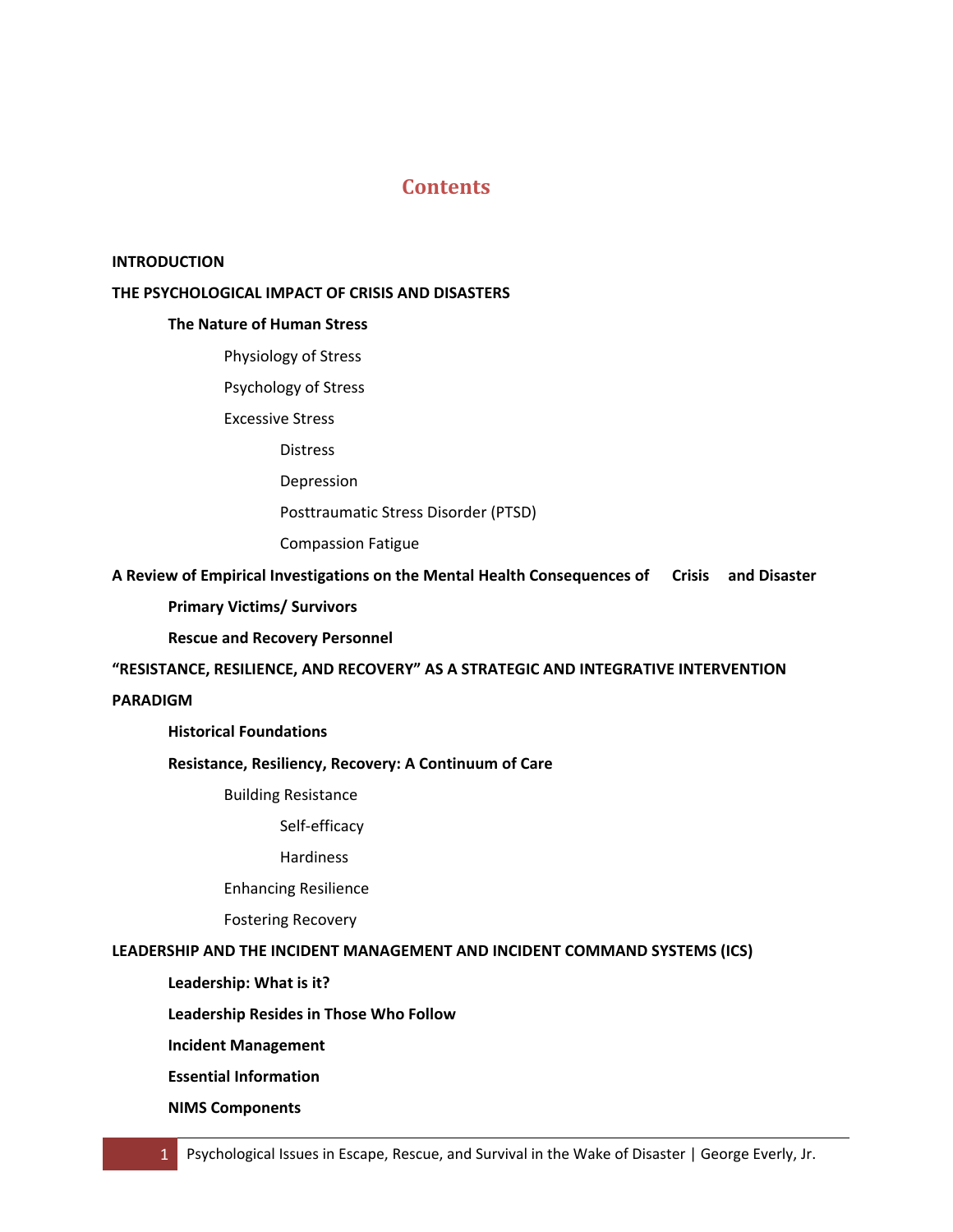**The Need for Incident Management**

**Key Features of the ICS**

 **Placement of Psychological Crisis Intervention Teams in ICS**

**Functional Areas in the Incident Command System**

**Structuring the Mental Health Response**

**Challenges of Rural and Isolated Response**

**Caution: Fatigue in Incident Response**

**Summary**

**CONCLUSIONS AND RECOMMENDATIONS** 

**REFERENCES**

- **APPENDIX A – Training resources in disaster mental health and crisis intervention**
- **APPENDIX B – Psychological First Aid (PFA)**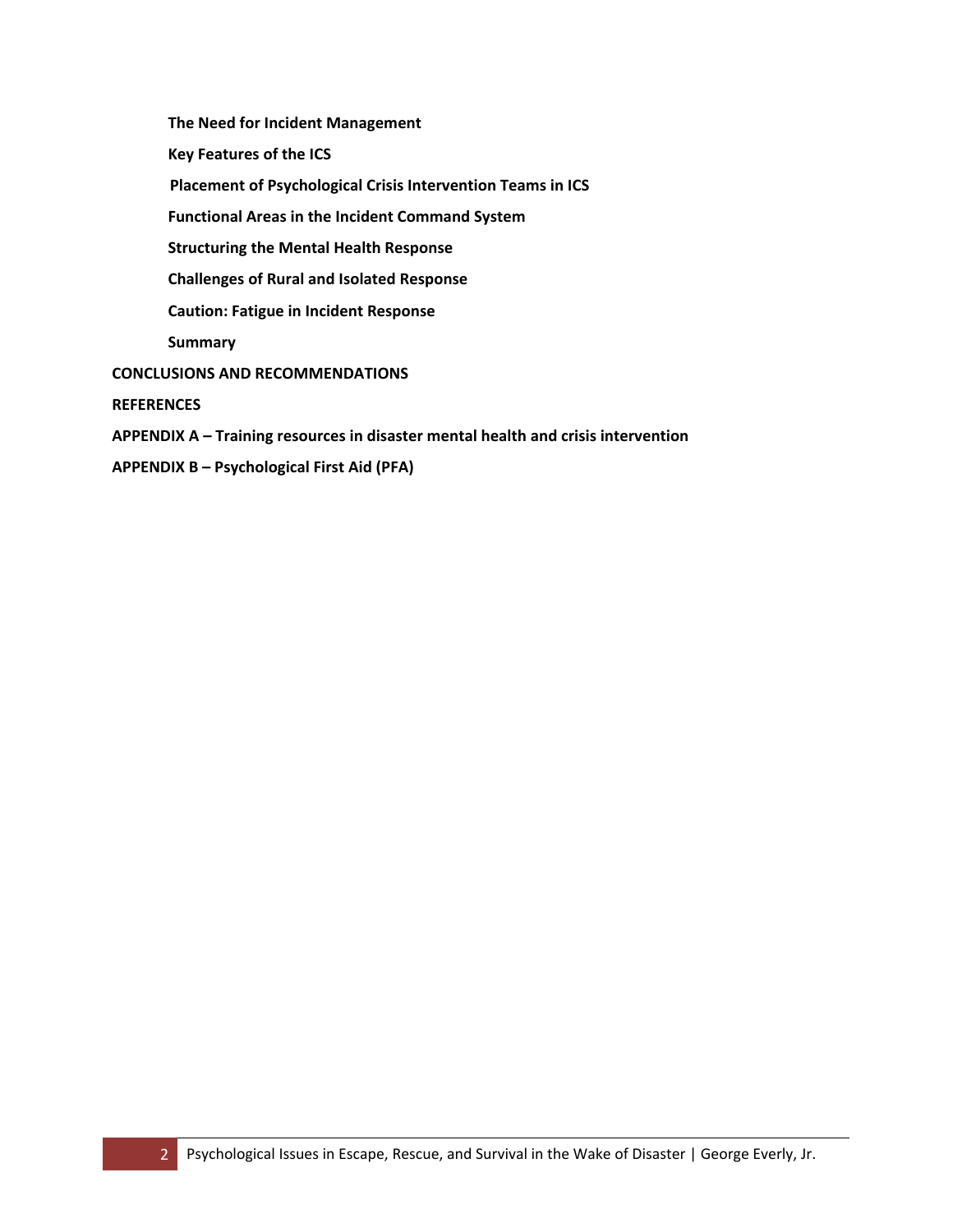#### **Introduction**

The experience of disaster appears to have become an expected aspect of life. Whether it is a natural disaster such as a hurricane or tsunami, or a human‐made disaster such as terrorism, the effects can be both physically and psychological devastating. While we have made great strides in reducing the physical impact of disasters through prevention, early warning, and specialized rescue initiatives, we have only begun to understand the psychological aspects of disaster.

Indeed, the field of disaster mental health appears to have developed only recently, circa the early 1990s. The development of this field was due to a confluence of numerous factors, such as the recognition of the mental health consequences of mass disasters, an increase in global terrorism, the advent of the disaster mental health networks of the American Red Cross, the expanding presence of intervention teams from the National Organization for Victims' Assistance, the proliferation of Critical Incident Stress Management (CISM) teams affiliated with the International Critical Incident Stress Foundation, and the expansion of the Salvation Army's services to include disaster mental health and disaster spiritual health. These factors served to herald and similarly facilitate the growth and evolution of this new field. But it must be remembered that the initial development of any field is an imperfect process. As a result, it would be expected that both tactical and strategic modifications should naturally occur overtime and when confronted by challenging field applications. Responding to mass disasters such as Hurricane Andrew, Hurricane Iniki, the Mississippi River floods, the emergency mental health needs of post‐war Kuwait and post‐war Croatia, the Oklahoma City bombing, the terrorist attack on the USS Cole, the attacks of September 11, 2001, Hurricane Katrina in 2005, Hurricane Gustav in 2008, the shootings at Virginia Polytechnic University in 2007, and the on‐going conflicts in the Middle East, the field of disaster mental health has experienced changes in both tactical implementation and strategic planning. As disasters continue to occur, we typically focus first on reducing the physical impact of the disaster and then secondarily think of the psychological adversity and morbidity that always follows in its wake.

The mining disaster is a case in point. According to the United States Mine Rescue Association (2008), the term "mine disaster" refers to mine accidents claiming five or more lives. Mine disasters were once common, now they are rare. Nevertheless, the consequences of modern mine disasters can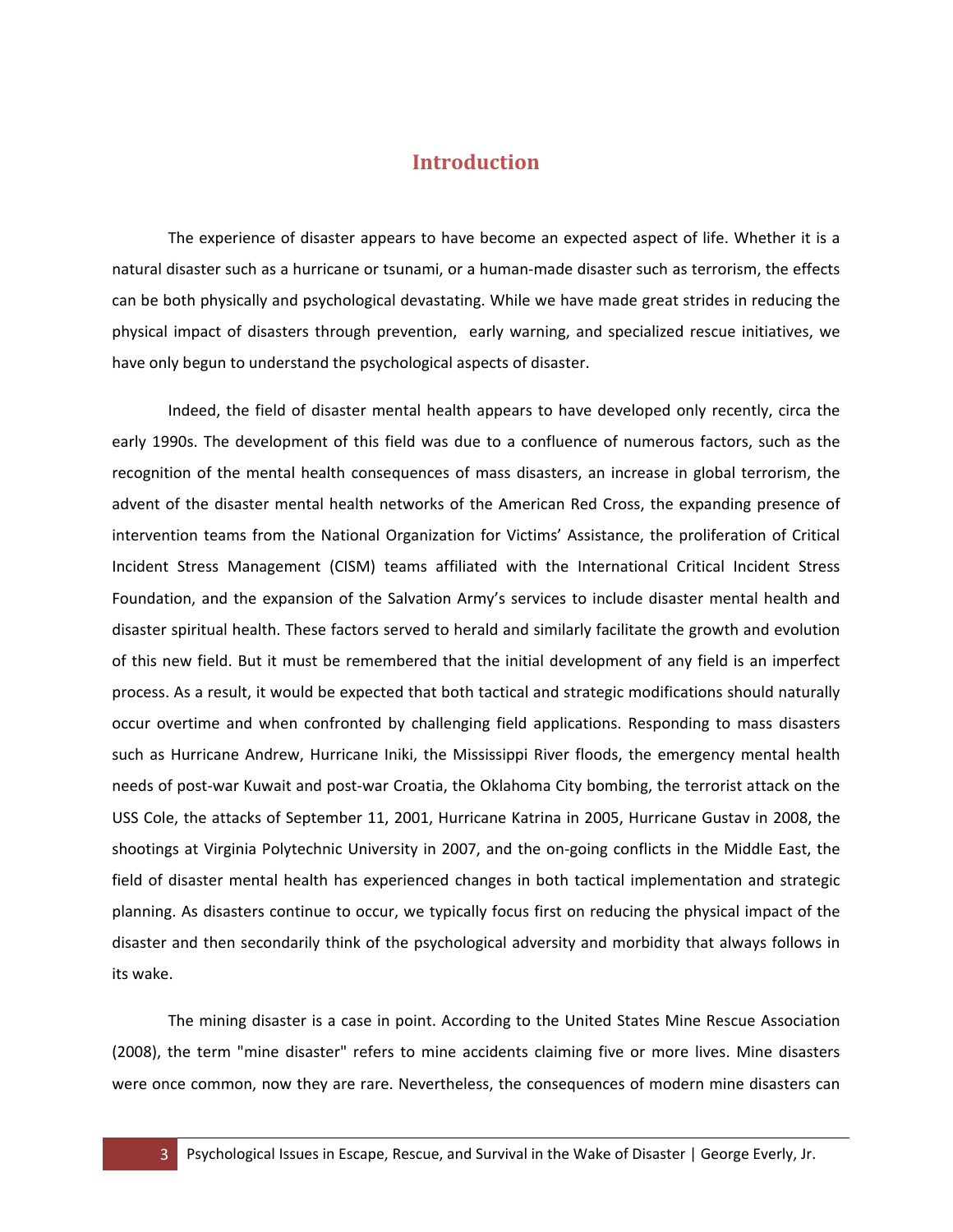be as devastating now as they were in the early 1900s. The worst coal mine disaster on record, the Monongah disaster, is reported to have occurred in 1907 claiming 362 lives. This disaster compelled Congress to create the US Bureau of Mines. Table 1 reports the 3 worst mine disasters in US history.

**Table 1: The three worst coal mine disasters in U.S. history.** 

**Source: United States Mine Rescue Association.** 

| Year | Day   | Mine                  | Location                | Type      | <b>Deaths</b> |
|------|-------|-----------------------|-------------------------|-----------|---------------|
|      |       |                       |                         |           |               |
| 1913 | 10/22 | Stag Canon No. 2      | Dawson, New Mexico      | Explosion | 263           |
|      |       |                       |                         |           |               |
| 1909 | 11/13 | Cherry Mine           | Cherry, Illinois        | l Fire    | 259           |
| 1907 | 12/06 | Monongah Nos. 6 and 8 | Monongah, West Virginia | Explosion | 362           |

Table 2 reports the coal mine disasters of this century.

#### **Table 2: US Coal mine disasters since 2000.**

#### **Source: United States Mine Rescue Association.**

| Year | Day   | Mine                                           | Location                     | <b>Type</b> | <b>Deaths</b> |
|------|-------|------------------------------------------------|------------------------------|-------------|---------------|
|      |       |                                                |                              |             |               |
| 2007 | 08/06 | Crandall Canyon Mine, Genwal and Murray Energy | Huntington, Utah             | Collapse    | 6             |
|      | 08/16 | Corporation                                    |                              |             | 3             |
|      |       |                                                |                              |             |               |
| 2006 | 05/20 | Darby Mine No. 1, Kentucky Darby LLC           | Holmes Mill, Kentucky        | Explosion   | 5             |
|      |       |                                                |                              |             |               |
| 2006 | 01/02 | Sago Mine, International Mines Corp.           | Tallmansville, West Virginia | Explosion   | 12            |
|      |       |                                                |                              |             |               |
| 2001 | 09/23 | No. 5 Mine, Jim Walter Resources               | Tuscaloosa Co., Brookwood,   |             | 13            |
|      |       |                                                | Alabama                      | Explosion   |               |
|      |       |                                                |                              |             |               |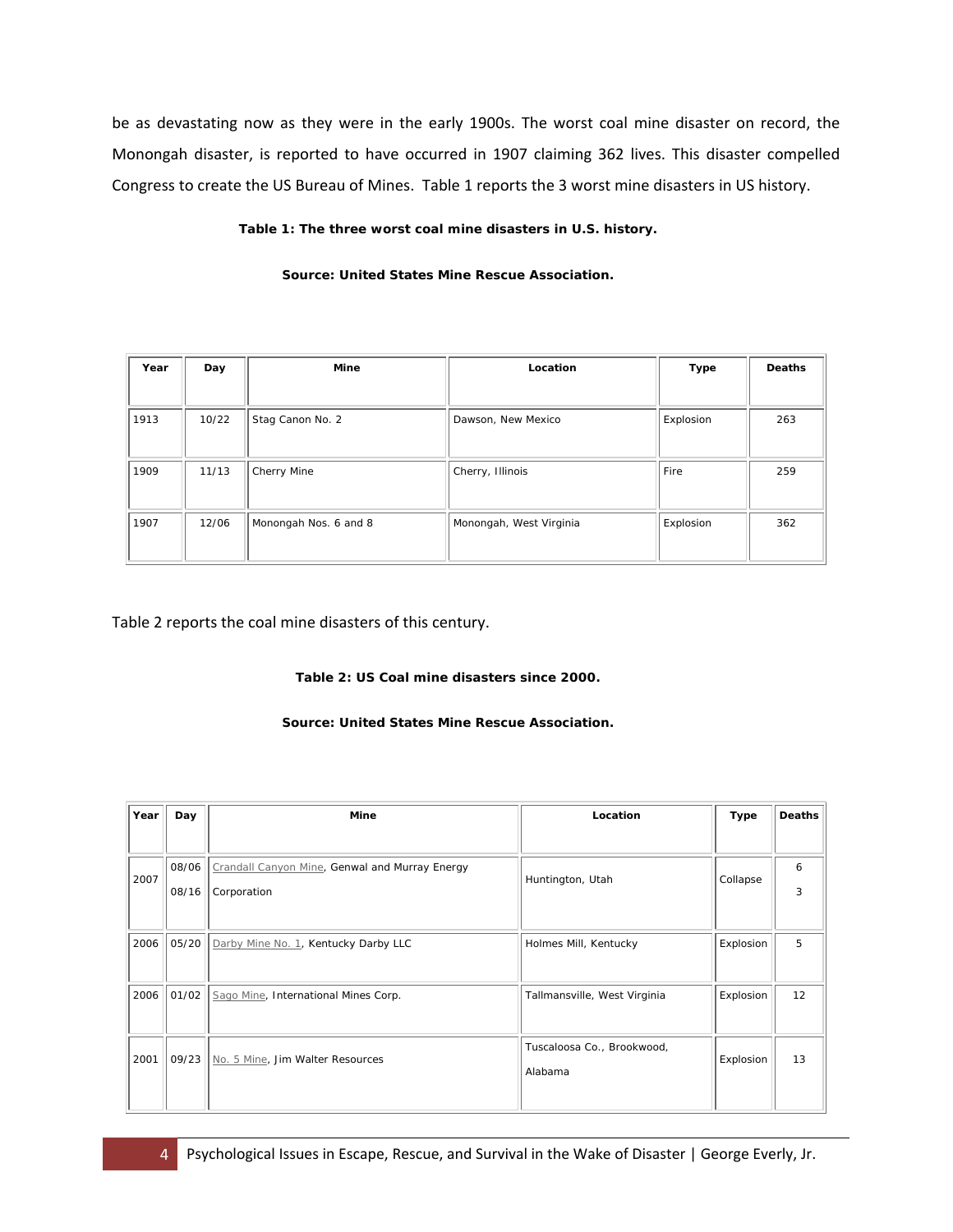Close examination reveals the objective differences in the disasters reported in Tables 1 and 2 are striking and reflect the great progress made in operational and safety initiatives within the mining industry. What goes unreflected in these statistics is the psychological impact of mining disasters. We know relatively little about the psychological aspects of escape and rescue from disasters such as mining disasters compared to what we know about the physical aspects of such disasters. We know even less about the psychological "public health" consequences of a mine disaster. Arguably, a mining disaster that kills 10 can be as devastating to a community as a mining disaster that kills 50 or more, at least from psychological and sociological perspectives.

In this monograph, we will attempt to assist in the progression of our understanding of the psychology of disaster as we explore the psychological aspects of escape, rescue, and survival in the wake of disasters.

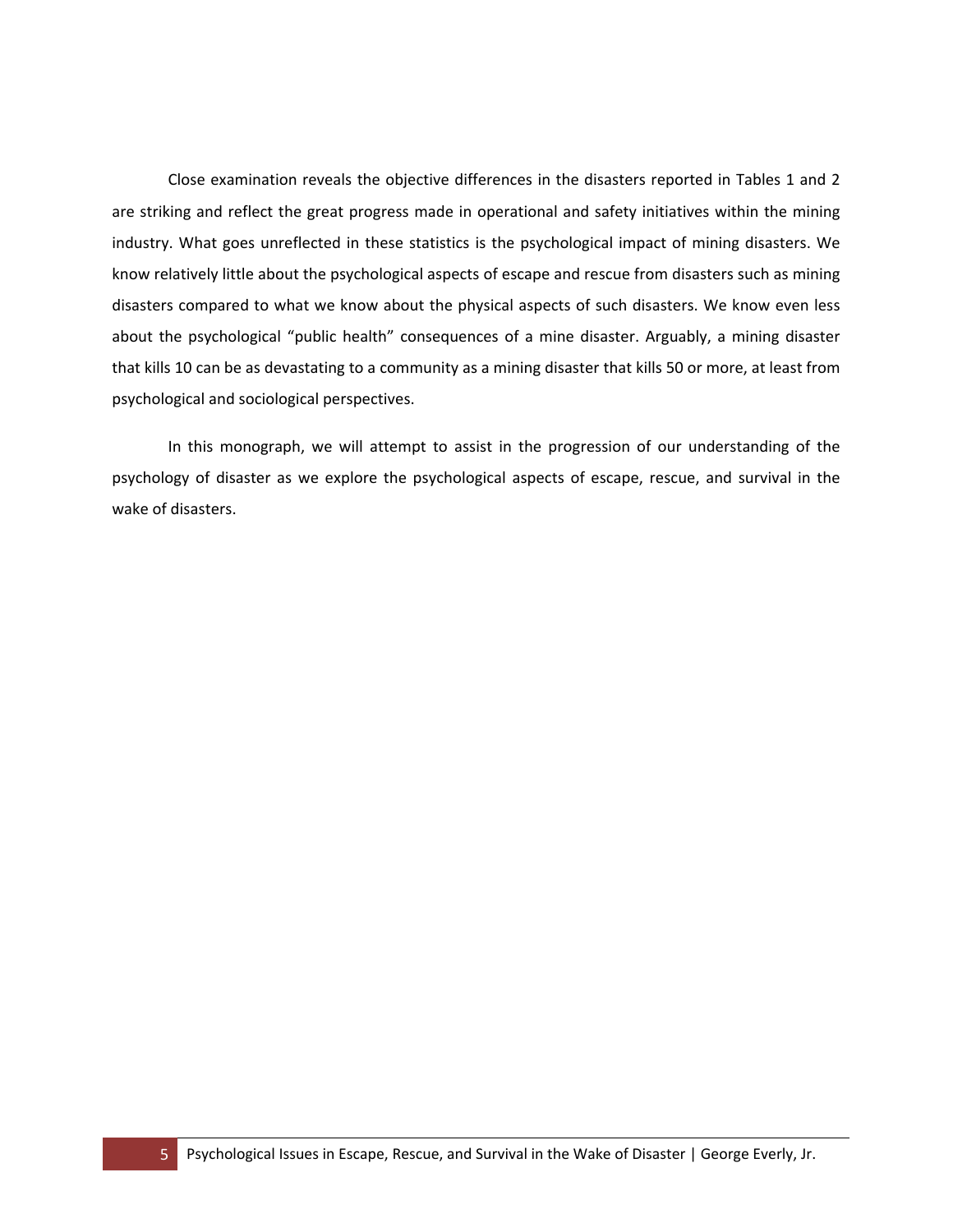### **The Psychological Impact of Crisis and Disaster**

#### *The Nature of Human Stress*

The term "stress" was first coined in the 1930s by Dr. Hans Selye, the greatest endocrinologist of his time, as well as the father of the "stress" concept. Selye thought of stress as "the sum total of wear and tear on the body." One of his colleagues, Dr. Paul Rosch thought of stress as "an acceleration of the aging process." Lastly, and perhaps most useful, is a definition by Noble Laureate Walter Cannon who thought of stress as "the fight or flight response." Cannon's concept is very helpful because more than other definitions, it actually tells us what the stress response was intended to do, i.e., to better prepare the organism to "fight" or to "flee" from a life threatening person or thing. An understanding of this psychophysiology is directly applicable to disaster psychology in general, and more specifically the study of escape ("flight") from disaster venues. So we shall take a closer look at this phenomenon and its related sequelae.

Stress, according to Selye in his classic book, *"The Stress of Life,"* has two primary variants: eustress and distress. Eustress is positive motivating stress. It can lead to constructive, even heroic, actions. Distress is excessive stress that may lead to dysfunction and even mental and or physical illness. Selye emphatically noted that stress could not be avoided altogether, the absence of stress, he said, is death. Obviously, then, the goal in managing stress is to experience more eustress than distress, and to prevent distress from devolving into dysfunctional behavior. Behavioral dysfunction, such as poor decision‐making, mistakes, impulsive erratic behavior, behavioral paralysis (freezing), and even panic, in escape and rescue situations could lead to the further loss of property and even human lives.

#### *Physiology of Stress*

For our purposes, we will focus on the "fight or flight" physiology. In order to better prepare a person to fight or flee from a threat, the body engages numerous and varied physiology mechanisms. Everly and Lating (2002) describe three primary effector systems, or axes, for the expression of the human stress response: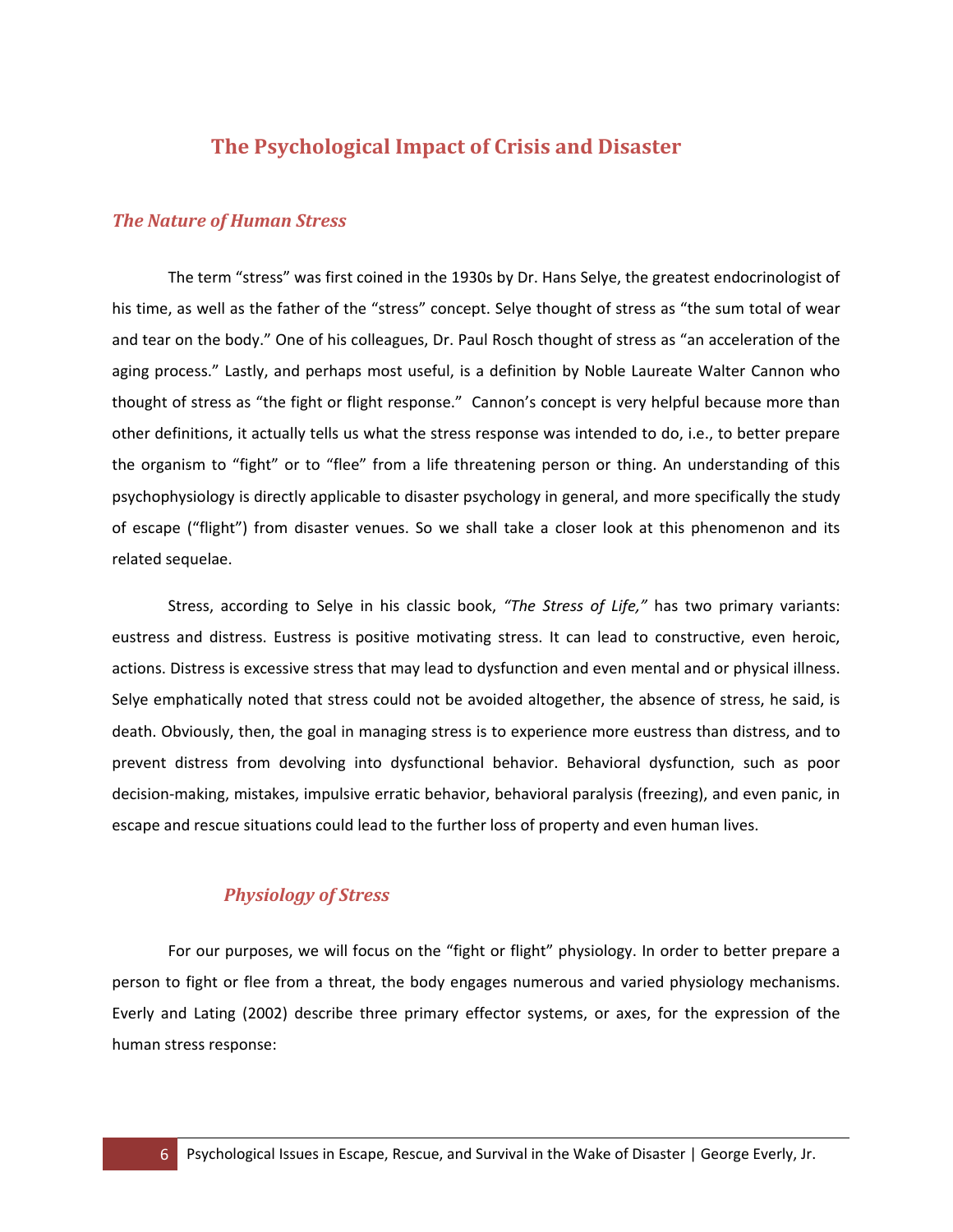1. Neural Axes

a. Sympathetic nervous system

b. Parasympathetic nervous system

c. Neuromuscular nervous system

2. Neuroendocrine Axes

a. Adrenal medullary release of adrenalin into the systemic blood circulation

b. Adrenal medullary release of noradrenalin into the systemic blood circulation

3. Endocrine Axes

a. Adrenal cortical release of cortisol into the systemic circulation (cortisol is a glucocorticoid hormone that increases blood sugar while reducing immunity)

b. Adrenal cortical release of aldosterone into the systemic circulation (aldosterone is a mineralocorticoid hormone that causes sodium retention and therefore fluid retention)

c. Alterations in thyroidal hormones leading to hyperthyroidism or hypothyroidism‐like reactions

d. Alterations in human growth hormone

e. Alterations in gonadotropic hormones (such alterations may affect reproductive‐related behavior)

 Many of these reactions are actually designed to enhance the chances of physical survival when confronted by a life-threatening situation. When these effector systems are activated for prolonged periods, or at extremely high levels, however, they can become pathogenic. Problems can arise in a host of bodily systems yielding results such:

- 1. Increased serum lipids
- 2. Increased blood pressure
- 3. Irregular heart rhythms
- 4. Vasospastic syndromes, such as migraine headaches and Raynaud's disease
- 5. Either increased immune responsiveness resulting in autoimmune diseases, or decreased immune responses resulting in vulnerability to infectious diseases
- 6. Gastrointestinal problems, such as colitis, irritable bowel syndromes, and ulcers
- 7. Neuromuscular syndromes such as tension headaches and muscle spasms
- 8. Dermatologic syndromes
- 9. Sexual dysfunction
- 10. Impulsiveness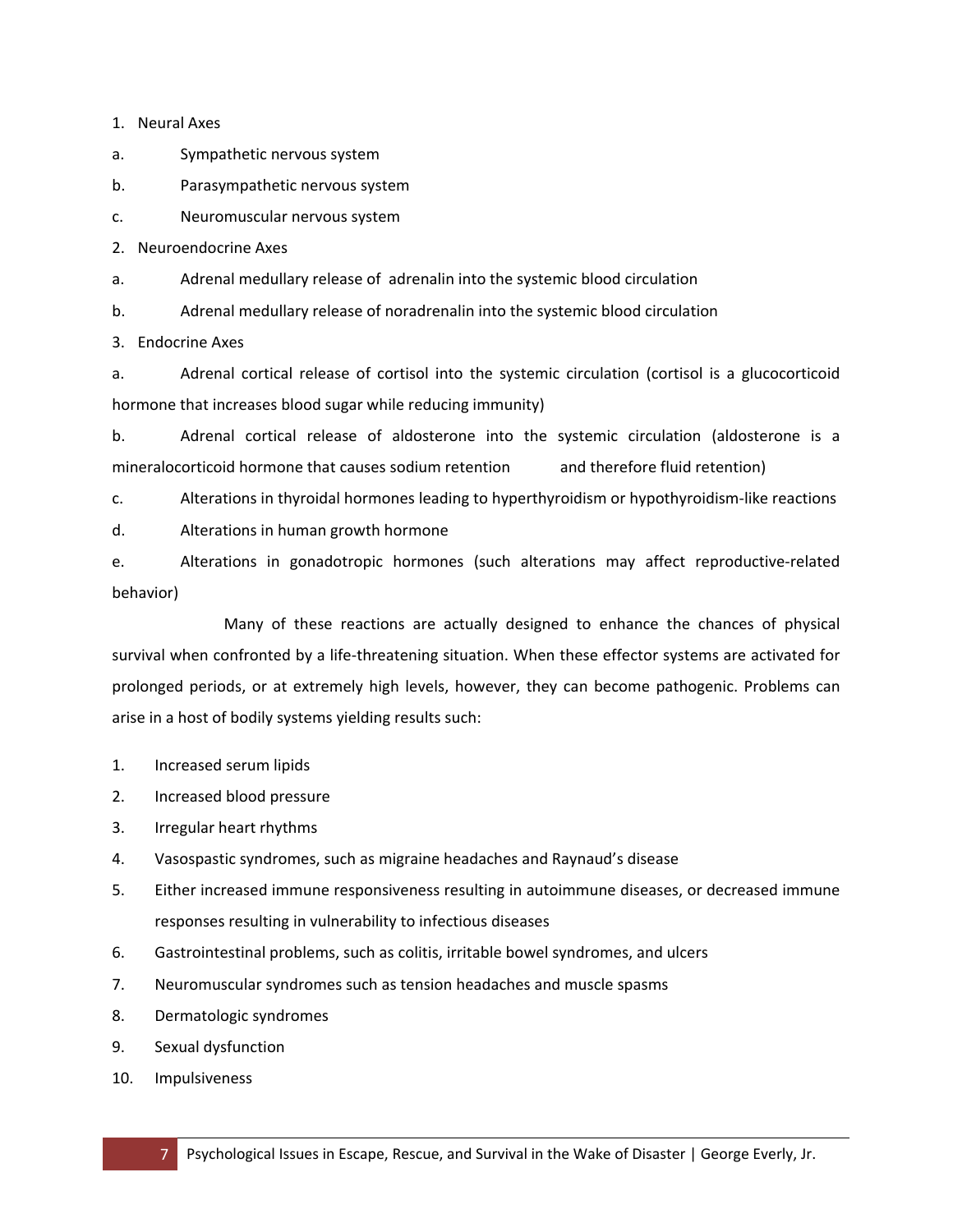11. Cognitive inhibition syndrome (acute "dumbing down" where people are unable to recall essential facts and are less capable of solving problems)

- 12. "The Crisis Triad" (Everly & Mitchell, 2008) –
- a. impulsiveness
- b. the inability to understand the consequences of one's actions
- c. loss of hope, loss of a future orientation

#### *Psychology of Stress*

We return to Hans Selye to help us better understand the psychology of stress. Selye once noted, "It is not what happens to you that matters, but how you take it." Perhaps the most acclaimed pioneer in the field of psychosomatic medicine, Stuart Wolf, once said, "It is evident from the idiosyncratic nature of interpreting experience that to understand the impact of an event, the focus of inquiry must be the individual." The philosopher Epictetus once wrote that man is disturbed, not by things, but by the views which he takes of them. What do all of these statements have in common? The answer we believe is that most of the stress in one's life comes about because of how one views the people, places, and things around them. The meanings that one assigns to things are the essential determinants of happiness, and even effectiveness as a worker, a spouse, and a parent.

This notion, that the ultimate severity of the experienced stress response is a function of the interpretation of the event, is an essential point relevant to the study of escape and rescue. If disaster victims believe their situation is hopeless, it becomes more so. They will be inclined to act impulsively or simply give up. If rescuers believe there is no chance of a successful rescue, failure becomes more likely. If, on the other hand, victims are confident in their ability to act on their own behalf (self‐efficacy), if they trust their training and equipment, they are more likely to succeed (viz. Bandura, 1997).

#### *Excessive Stress*

**Distress:** If one can recognize the "early warning" signs of excessive stress, one may be better prepared to manage these reactions before they become incapacitating. The signs and symptoms of distress may appear in one or more forms:

#### I. COGNITIVE (Thinking)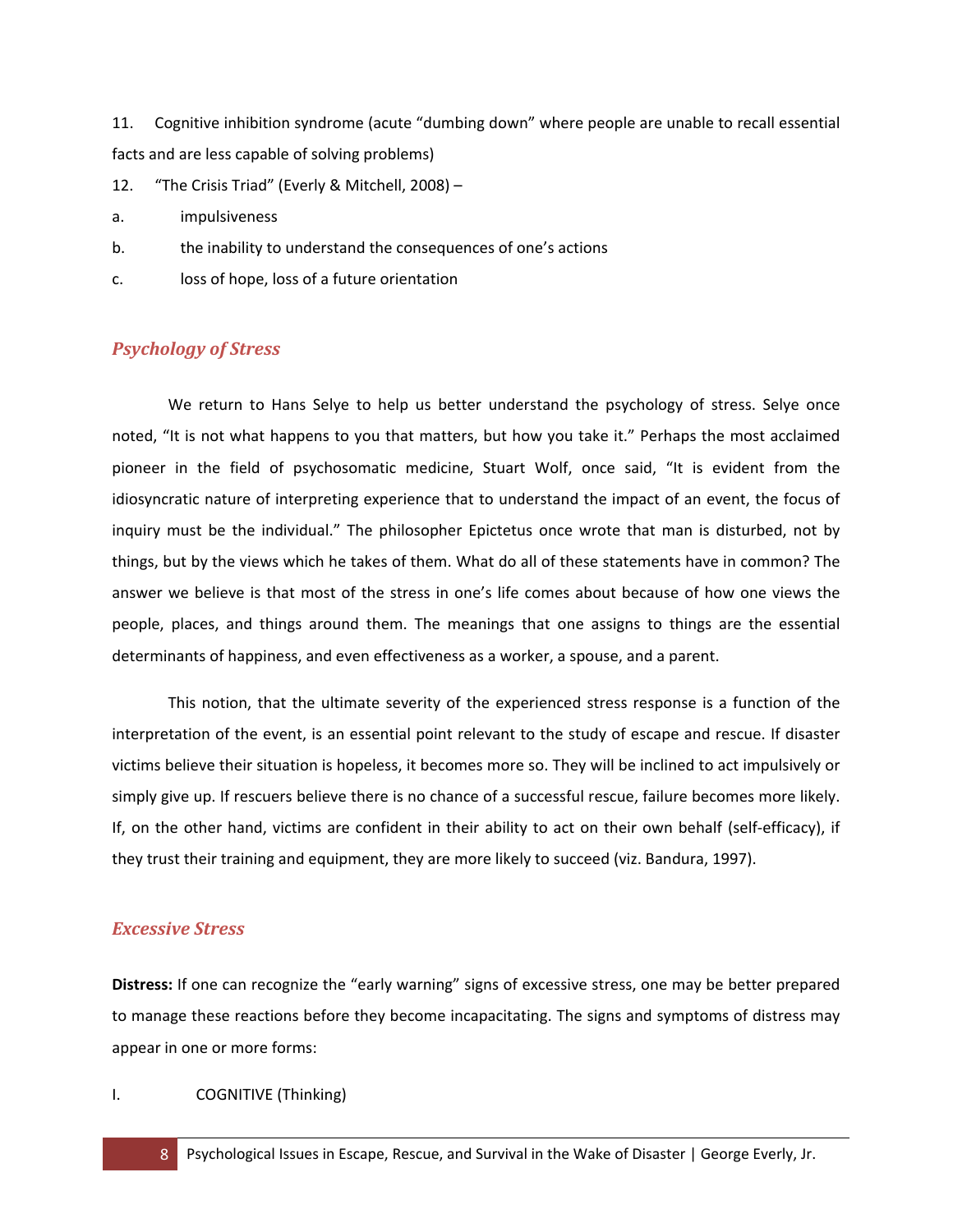- Sensory Distortion
- Inability to Concentrate
- Difficulty in Decision Making
- Guilt
- Preoccupation (obsessions) with Event
- Confusion ("dumbing down")
- Inability to Understand Consequences of Behavior
- Hopelessness/ Helplessness

#### II. EMOTIONAL

- Anxiety
- Panic
- Irritability
- Anger
- Mood Swings
- Depressed mood
- Fear, Phobia, Phobic Avoidance
- Grief

#### III. BEHAVIORAL

- Impulsiveness
- Risk‐taking
- Alcohol/ Drug Use
- Hyperstartle
- Sleep Disturbance
- Withdrawal
- Family Discord
- Crying Spells
- Hypervigilance, suspiciousness
- Giving up

IV. SPIRITUAL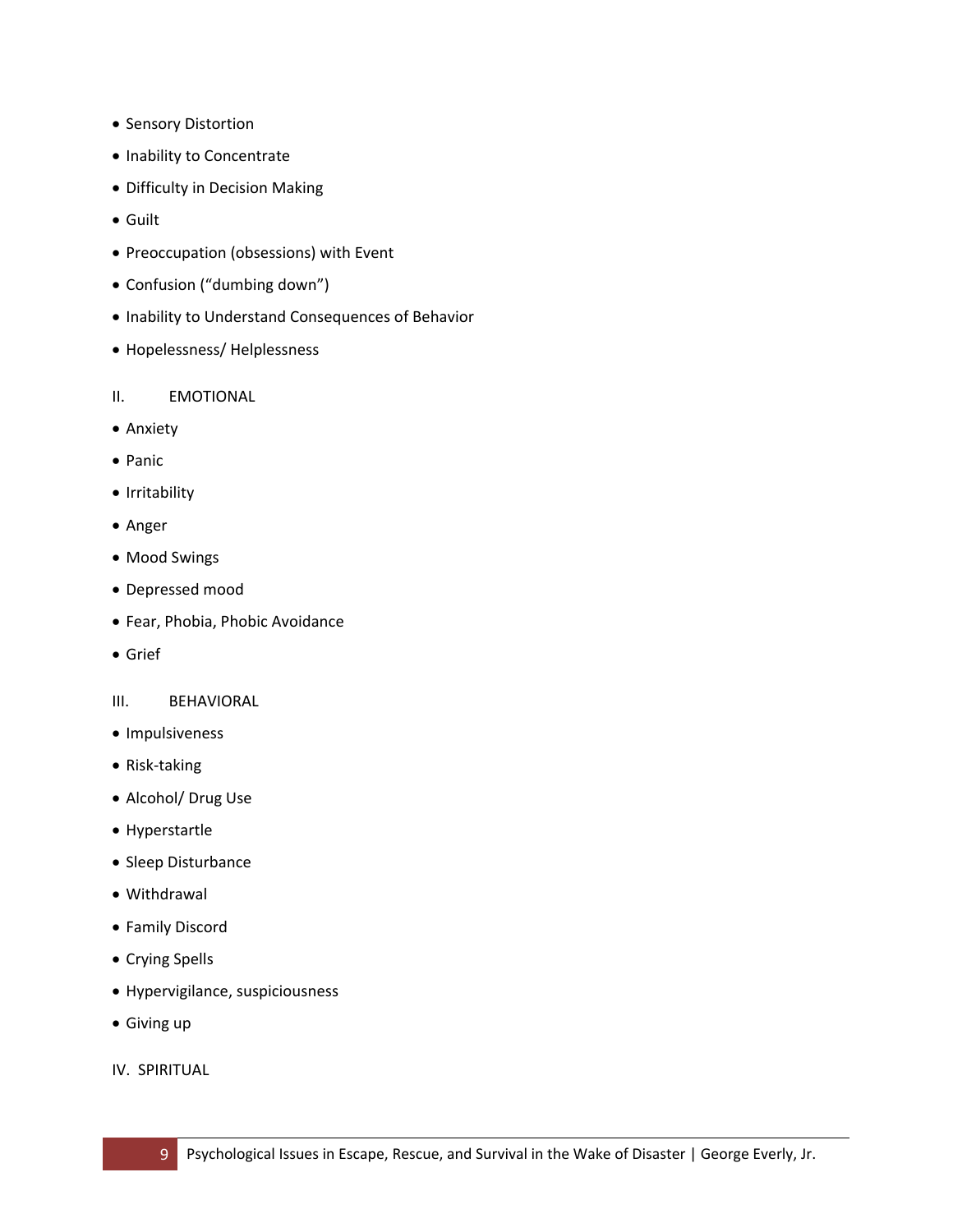- Anger at God
- Crisis of Faith

There exist several severe, incapacitating syndromes that affect survivors and rescuers, alike. They are enumerated below.

**Panic:** A panic attack is best thought of as a discrete paroxysmal interval of intense fear, psychological discomfort, and extreme psychophysiological arousal.

Psychological/behavioral symptoms of panic often include:

- the belief that one is dying
- extreme fear
- uncertainty
- hopelessness
- a sense of acute environmental constriction

Physiological symptoms can be diverse and remarkably varied between individuals. They may include, but not be limited to:

- sweating
- cardiac palpitations
- tachycardia
- bradycardia
- nausea
- vertigo
- hyperventilation

 In the context of escape from life‐threatening situations, panic is sometimes reported. This appears especially true if the venue is dark and it is difficult to breathe. Suc conditions are commonly associated with a loss of control.

**Depression:** Depression, in the wake of disaster, is commonly associated with loss. The loss could be the loss of a personal relationship, or the loss could be the loss of some thing considered important, eg, a job, money, status, even an opportunity. The loss could even be the loss of hope or the loss of a sense of a future. When depression becomes severe, certain rather predictable signs and symptoms emerge.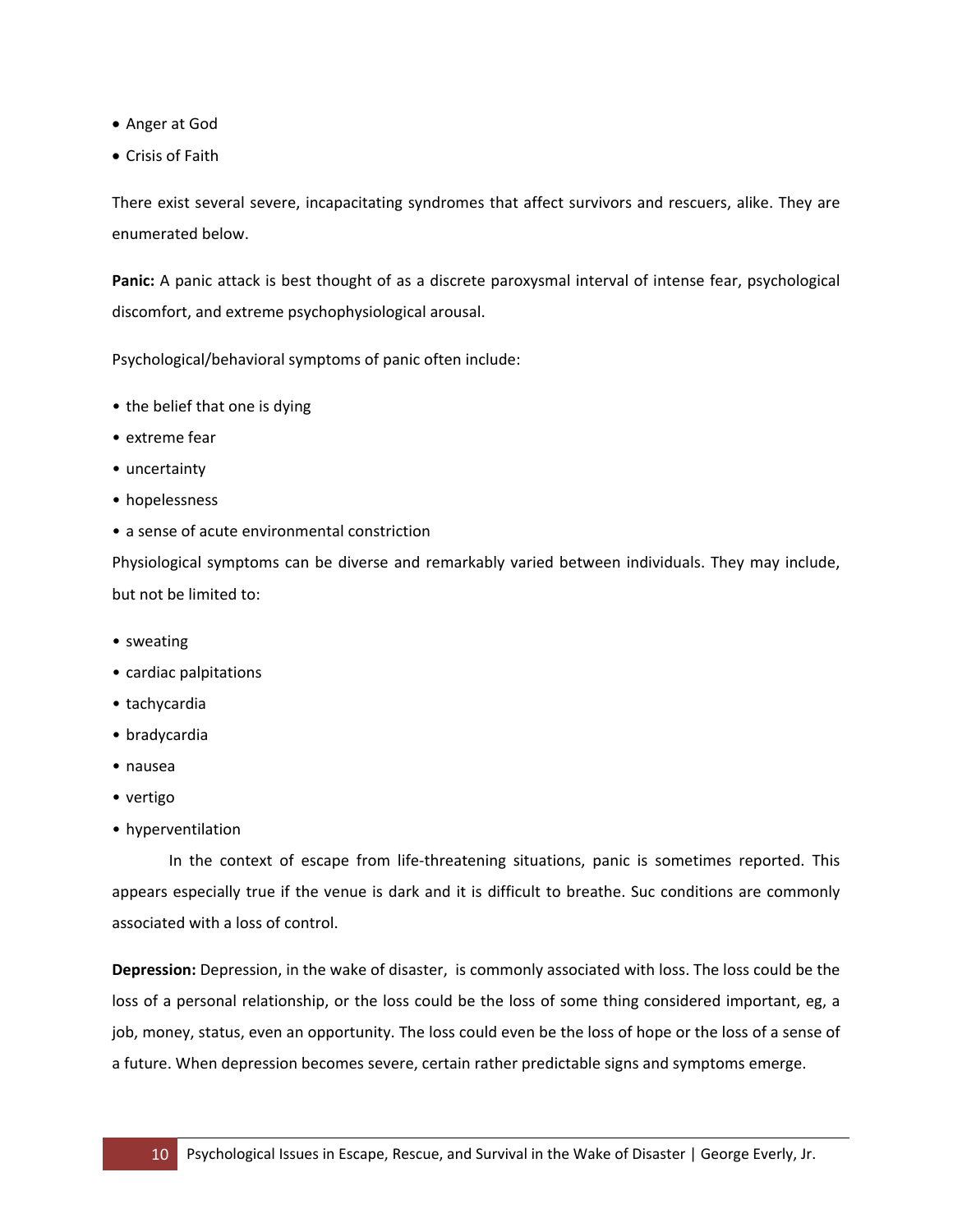The primary psychological symptoms of clinical depression include:

- depressed mood
- an emptiness, or sense of irrevocable loss
- anhedonia
- hopelessness
- helplessness, and sometimes
- suicidal ideation.

The classic physical symptoms of depression include:

- loss of appetite
- weight loss potential
- diminished libido
- terminal insomnia (sleep maintenance insomnia)
- psychomotor retardation
- diminished energy.

*Posttraumatic Stress Disorder (PTSD)***:** This psychiatric disorder was first officially introduced in the Diagnostic and Statistical Manual of Mental Disorders, Third Edition, published by the American Psychiatric Association in 1980. The 1994 revision of that diagnostic taxonomy indicates that PTSD is a rather predictable sequelae of symptoms which lie in the wake of psychological trauma (the most severe form of human stressor). A traumatic event involves the threat of, or actual, physical injury or death (although earlier conceptualizations considered a traumatic event as anything outside the usual realm of human experience that would be markedly distressing to anyone). Its key features include three symptom clusters subsequent to the exposure to a traumatic event:

1) intrusive memories and recollections of the traumatic event in the form of persistent and distressing dreams, flashbacks, and/or intrusive thoughts*/*images;

2) persistent avoidance of; and withdrawal from people, places, and/or things associated with the traumatic event, as well as depressive symptoms;

3) persistent symptoms of increased arousal, such as hyperstartle reactions, irritability, angry outbursts, and sleep disturbance.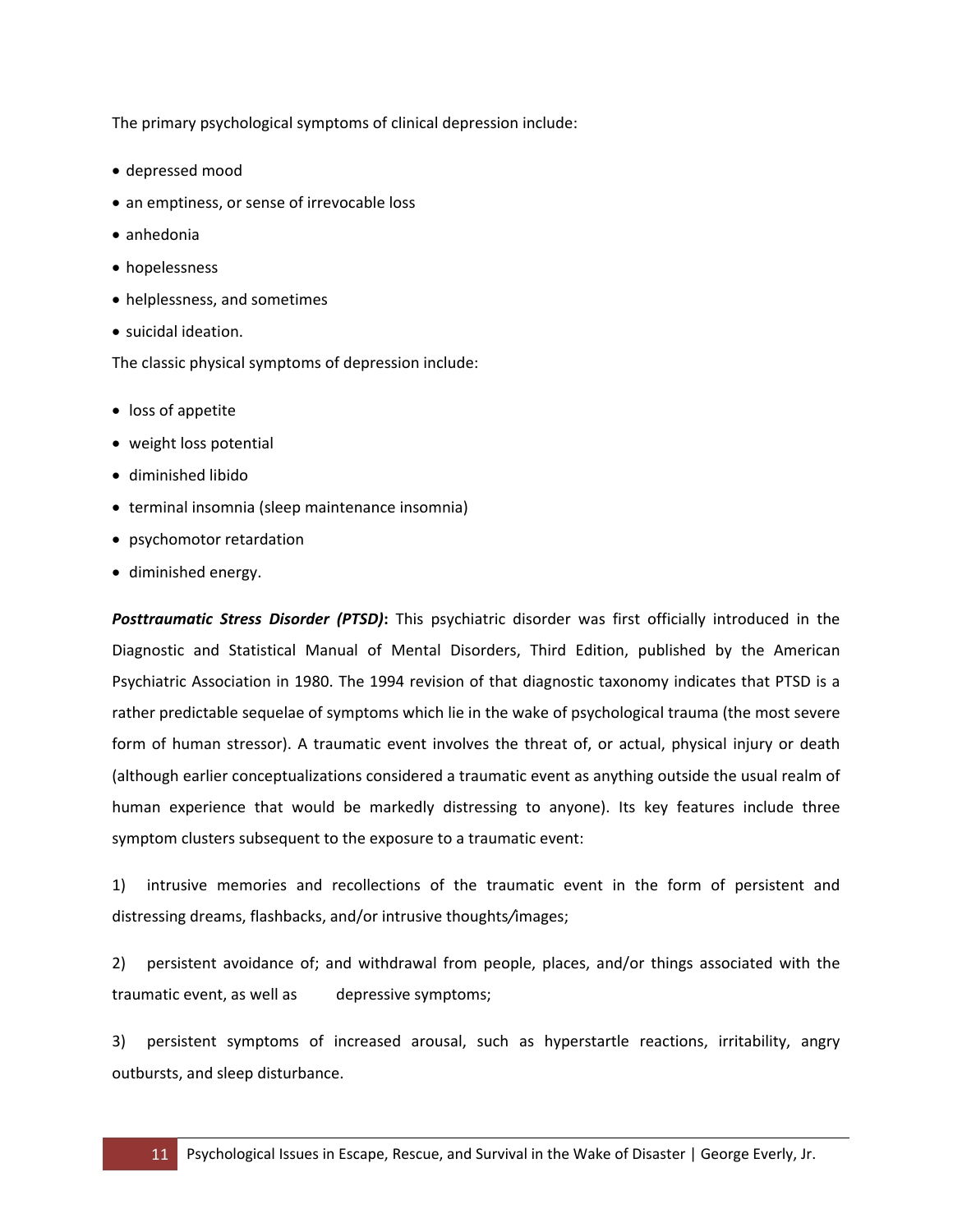In the book, "*Personality Based Treatment of Posttraumatic Stress Disorder*," the authors George S. Everly, Jr. and Jeffrey M. Lating (2004) analyzed the posttraumatic stress disorder construct and found it to reveal two key components or constituents:

1) neurologic hypersensitivity and

2) psychologic hypersensitivity.

 The neurologic hypersensitivity is thought to consist of a lowered depolarization threshold deep within the center of the brain, an area known as the amygdaloid posterior hypothalamic efferent pathways of the limbic system. This functional hypersensitivity, consisting of a functionally lowered depolarization threshold, is thought to give rise to a potential over-reactive cascade such as behavioral impulsivity, irritability, and propensity for violence.

 The psychologic hypersensitivity is thought to arise from a violation of some deeply held belief. This belief is referred to as a worldview. Thus, a traumatic event, according to this perspective, is predicated upon some situation that violates a deeply‐held and important worldview. There appear to be five core beliefs that when violated give rise to posttraumatic stress reactions.

1) Violation of the belief that the world is "just" or "fair."

2) Violation of the belief that one is a basically competent and "good" person

3) Abandonment, betrayal, violation of trust. Betrayal by a parent, family member, trusted friend, or even a spouse.

4) Violation of a sense of safety, universally speaking. Something may occur that makes the world seem like an unsafe place.

5) Violation of some sense of coherency, e.g., religion, spirituality, science, etc. Some traumata may actually take away the psychological "glue" that holds the world together from the context of making sense (sometimes considered an explanatory worldview).

Violations of core beliefs such as those just enumerated can result in the experience of posttraumatic stress reactions. If these reactions interfere with one's ability to function on a daily basis (at work and/or at home), then we refer to it as a stress disorder.

In the context of disaster, certain factors may contribute to PTSD: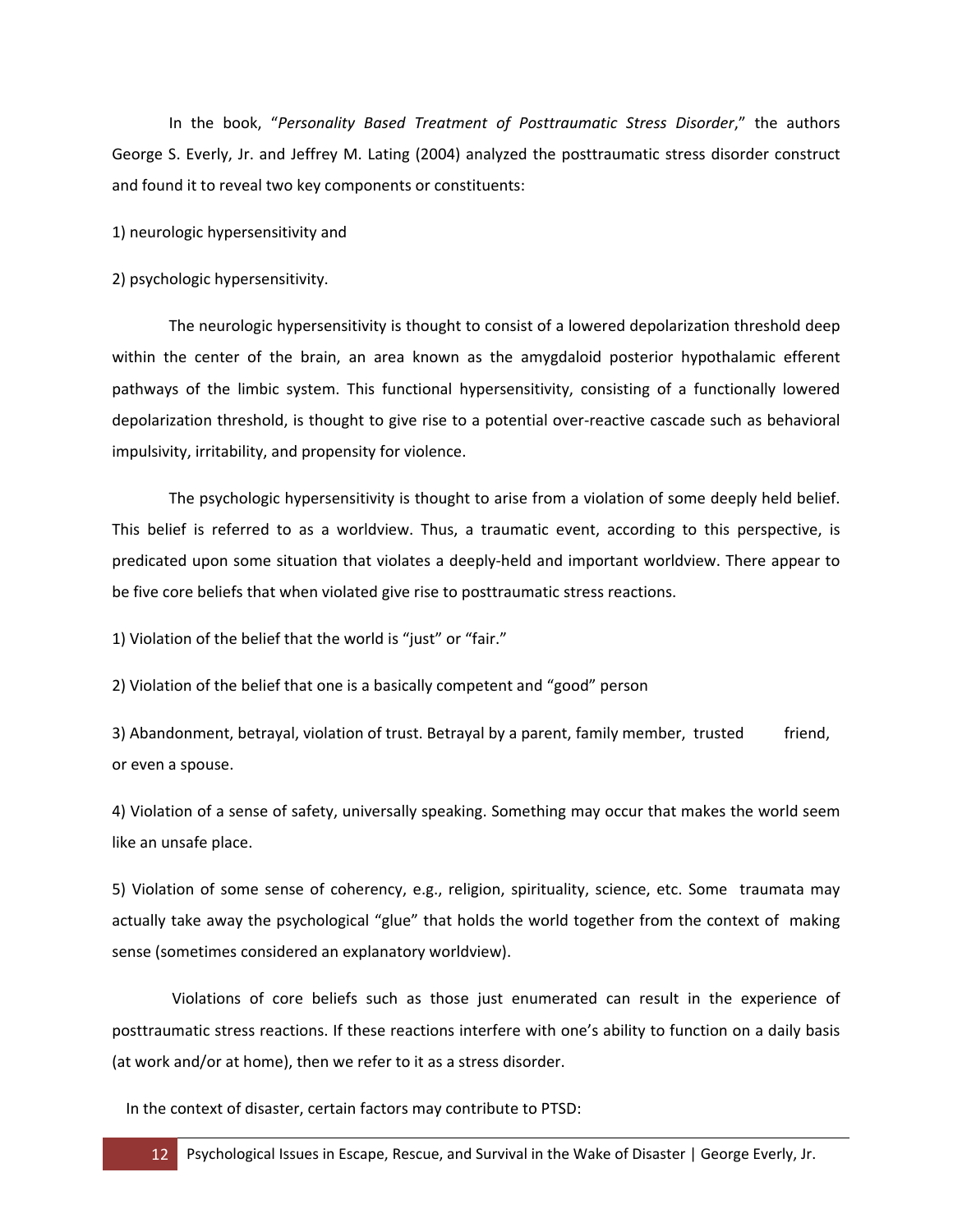1)The lack of adequate warning

- 2)The belief that the disaster could have been prevented
- 3)The belief that the disaster was a result of human error
- 4)The belief that the disaster was a result of efforts to save money at the cost of human welfare
- 5)The belief that there was an inadequate rescue initiative

*Compassion* **Fatigue:** Dr. Charles Figley has observed that it may be possible to develop a form of PTSD simply by helping, or rescuing, those who have been traumatized. Compassion fatigue—or secondary traumatic stress disorder—is the natural consequence of stress resulting from caring for and helping traumatized or people, or even animals. This form of stress occurs when professionals who become so overwhelmed that they themselves experience feelings of fear, pain, and suffering. They may suffer from reactions similar to the form of PTSD we just discussed, such as, intrusive thoughts, nightmares, loss of energy, and perception of threats at home or at work.

# **A Review of Empirical Investigations on the Mental Health Consequences of Crisis and Disaster**

#### *Primary Victims / Survivors*

Hurricane Katrina was the most costly disaster in modern American history. It's effects were wide-spread physically, economically, and psychologically. In an investigation of 1077 displaced or greatly affected households, more than half of those sampled at 6‐12 months and later at 23 months follow‐up reported significant mental health distress. The best predictors of poor mental health included the number of children in a household, fatalistic attitudes, and poor self‐efficacy (low self‐confidence regarding recovery). Serving as a predictor of resiliency, informal social support networks were associated with significantly better mental health status. Housing and economic circumstances were not independently associated with poorer mental health.

Subsequent to the September 11, 2001, terrorist attacks on the World Trade Center, during the period from October 11<sup>th</sup> through December, 2001, the CDC Behavioral Risk Factor Surveillance System (BRFSS) initiative sampled 3,512 adult residents of Connecticut, New Jersey, and New York via a random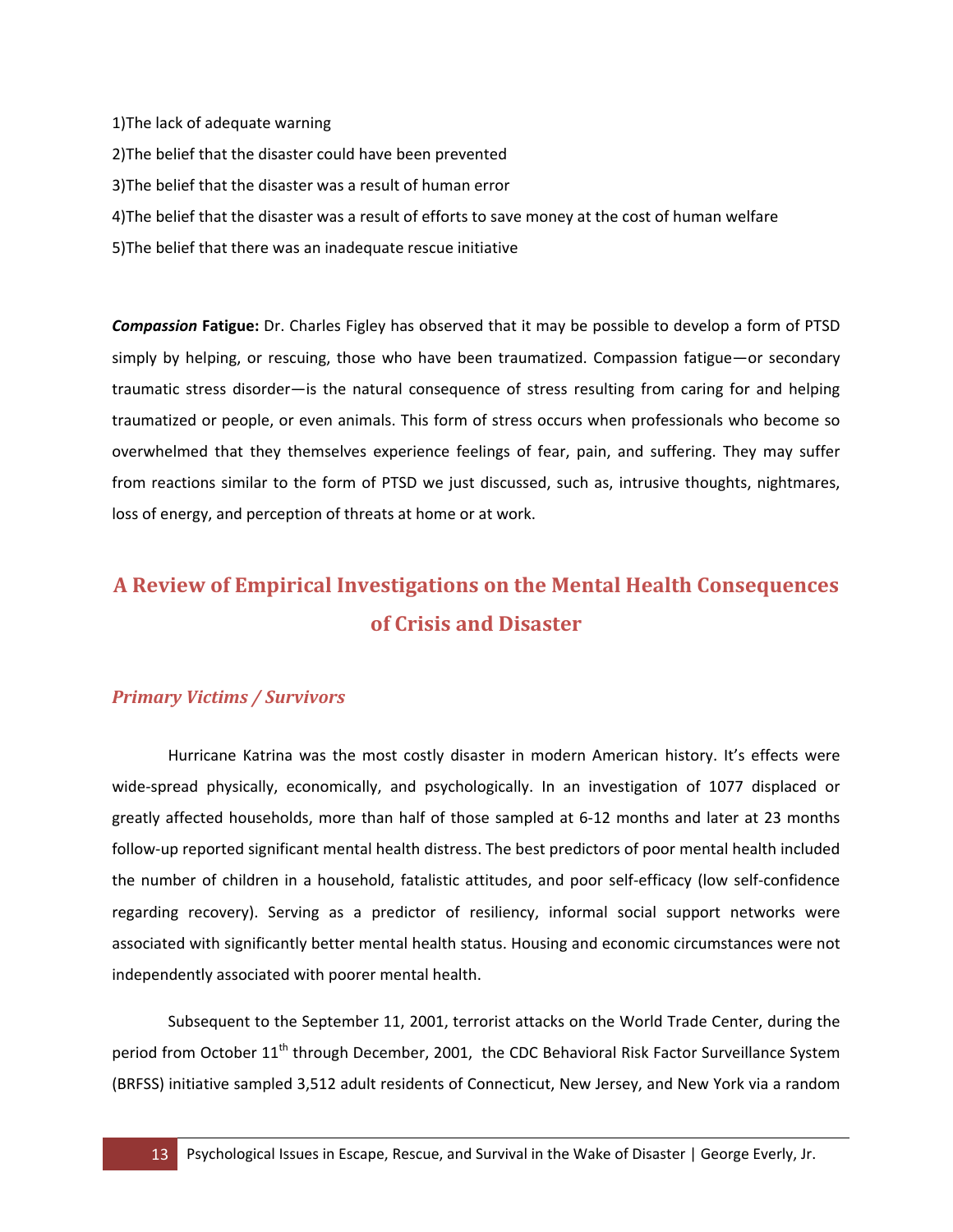digit dialed telephonic survey. The "results of the survey suggest a widespread psychological and emotional impact in all segments of the three states' populations" (CDC, 2002, p.784) Seventy-five percent of respondents reported having problems attributed to the attacks: 48% of respondents reported that they experienced anger after the attacks, 37.5% reported worry, 23.9 reported nervousness, and 14.2% reported sleep disturbance. About 12% of respondents reported receiving help, but the majority of the help received was from family members and friends.

Schuster, Stein, et al. (2001) using random‐digit dialing three to five days after the terrorist attacks of September 11, 2001, performed an assessment of mental health effects for a nationally representative sample of 569 adults within the United States. Results indicate that 44% of the adults interviewed reported one or more substantial stress symptoms; 91% percent had one or more symptoms to at least some degree. Furthermore, 35% of children had one or more stress symptoms. **Coping strategies included talking with others (98 percent), religion (90 percent), group activities (60 percent), and making donations (36 percent).** Interestingly, 85% of parents reported that they or other adults in the household had conversation with their children about the attacks lasting for an hour or more.

Schlenger, Caddell, et al. (2002) assessed psychological symptomatology in the United States following the terrorist attacks of September 11, 2001. A web-based cross-sectional national sample of 2273 adults using the Posttraumatic Stress Disorder (PTSD) Checklist and the Brief Symptom Inventory was conducted 1 to 2 months following the attacks. There were oversamples of the New York, NY, and Washington, DC, metropolitan areas. The self-reported prevalence of probable PTSD was significantly higher in the New York City metropolitan area (11.2%) than in Washington, DC (2.7%), other major metropolitan areas (3.6%), and the rest of the country (4.0%). In multivariate analyses, sex, age, direct exposure, and the amount of time spent viewing TV coverage of the attacks were associated with PTSD. Furthermore, sex, the number of hours of television coverage viewed, and an index of the content of that coverage were associated with more general distress.

In an interesting study of the effects of proximity, Galea, Ahern, et al. (2002) assessed the prevalence of acute post-traumatic stress disorder (PTSD) and depression among residents of Manhattan five to eight weeks after the terrorist attacks of September 11<sup>th</sup> Among those interviewed, 7.5% reported symptoms consistent with a diagnosis of current PTSD related to the attacks and 9.7% reported symptoms consistent with depression occurring within the previous 30 days. Among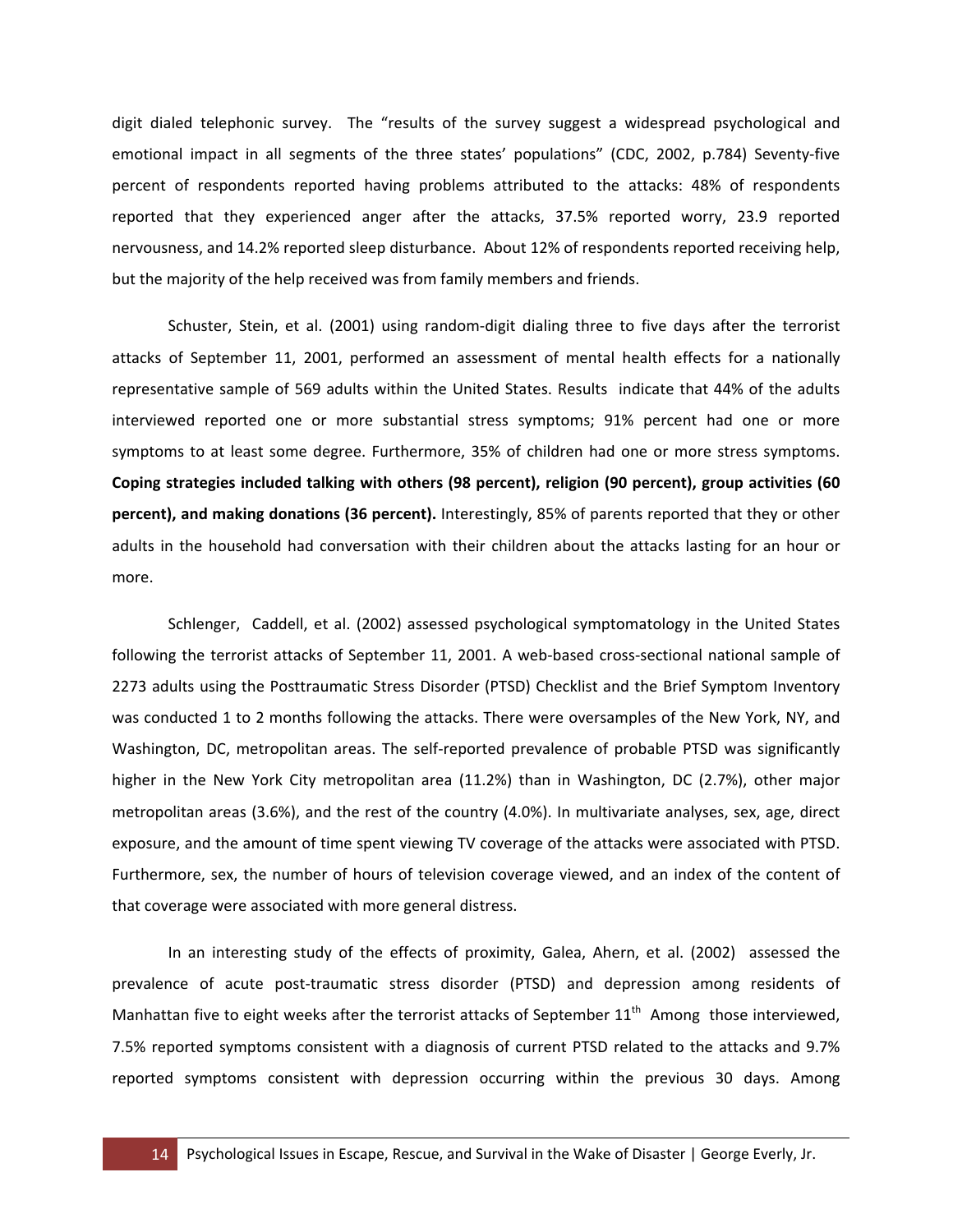respondents who lived closer to Ground Zero, south of Canal, the prevalence of PTSD was 20% **,** thus physical proximity to the disaster venue was a predictor of distress.

In an investigation by Brackbill & Thorpe (2006), survivors of collapsed or damaged buildings from the attack on the World Trade Center (WTC) were asked to report on health events they had experienced in the wake of the disaster. In a self-reported assessment of mental health, 65% of building survivors reported experiencing a new onset of depression, anxiety, or emotional problems after September 11; furthermore, 11% of survivors were determined to have a probable severe psychological disorder at the time of the interview. It is important to note that presence in the dust and debris cloud following the building collapses had the strongest association with self-reported new depression, anxiety, or emotional problems (68.5% versus 58.5%; OR=1.4; p<0.05) and probable SPD (13.6% versus 5.8%; AOR = 2.2; p<0.05). In addition, survivors of collapsed buildings were more likely to report new depression, anxiety, or other emotional problems (66.7% versus 61.7%; AOR = 1.5; p<0.05) and probable SPD (11.8% versus 9.0%; AOR = 1.5;  $p<0.05$ ) than were survivors of merely damaged buildings. This in spite of the fact that exposure to traumatic events (other than building collapse) were comparable for the two groups. Time of evacuation was not associated with either mental health outcome. This high prevalence of probable SPD among building survivors was nearly twice the prevalence of SPD documented in New York City adults during a similar period.

Stein, et al. (2004) conducted a longitudinal study of the psychological consequences of the September 11th terrorist attacks. This investigation was a national re‐survey of 560 adults conducted November, 2001. The investigation yielded a 71% response rate with the following findings:

16%‐ adults reported 1 or more symptoms of significant distress…of those…

65% ‐adults with persistent distress reported accomplishing less at work (33% overall);

75% ‐ adults of turned to prayer, spirituality (58% overall), while

43%‐ adults reported using alcohol or other chemicals to reduce distress(17% overall).

Boscarino, Galea, et al. (2002) assessed mental health utilization in Manhattan following the September 11th terrorist attacks using a random‐digit‐dial telephone survey 5 to 8 weeks post event. Of a total of 988 adults, 16.9% reported using mental health services 30 days before the attacks and 19.4% post-attacks (a 2.5% increase). While a statistically significant increase in pre- vs. post-disaster utilization of mental health services was found among the general population in Manhattan the increase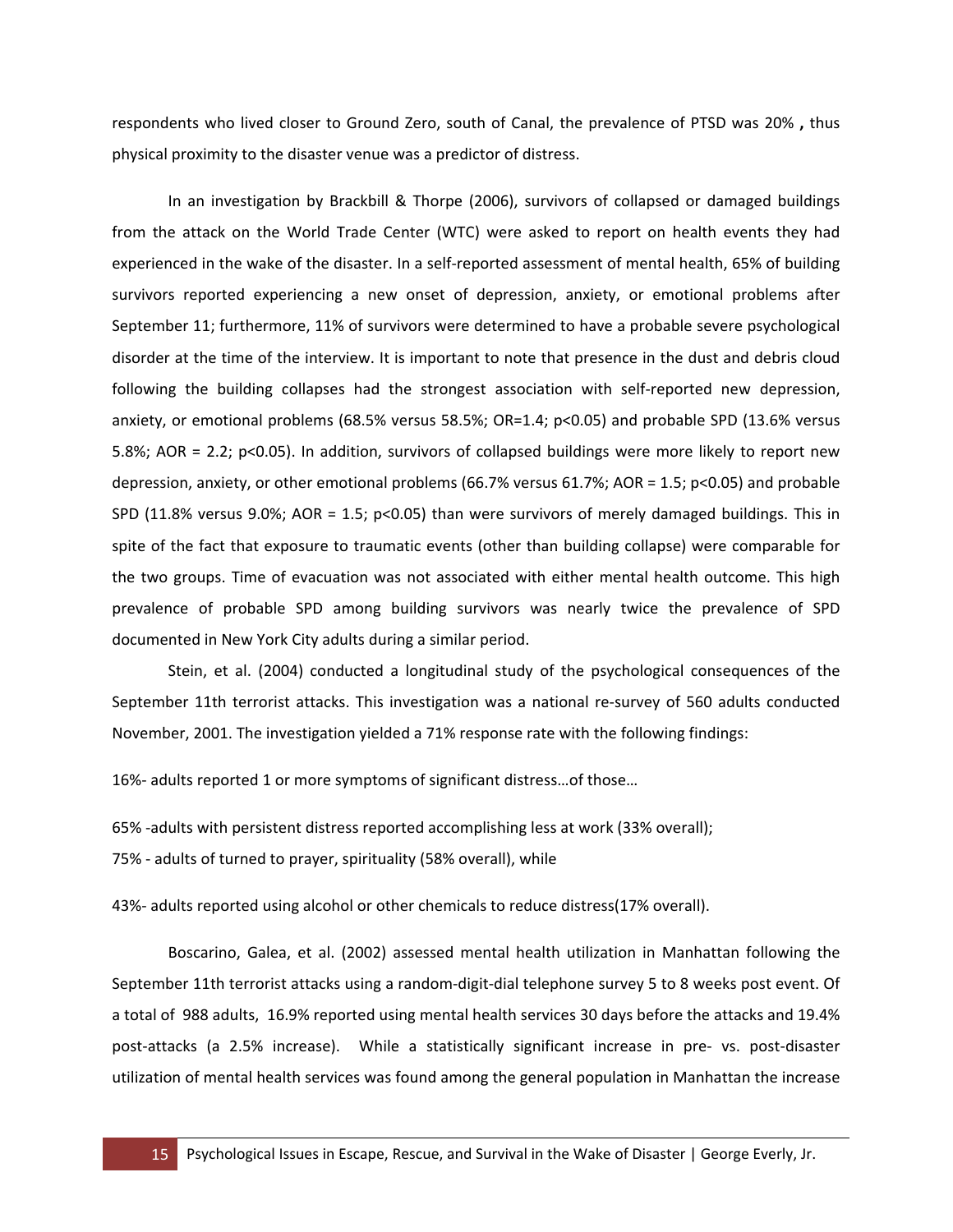was not "substantial," except among those who had a peri‐event panic attack, among those exposed to previous trauma and more acute stressors, among women, and among those in the 45‐65 years of age.

Boscarino, Galea, et al. (2003) assessed psychiatric medication use in 1008 New York residents in October 2001, subsequent to the September 11th terrorist attacks. Telephone survey methods were used. The prevalence of psychiatric medication use 30 days before the disaster was 8.9% compared to 11.6% 30 days after, a 2.7% increase.

Similar findings were revealed by Hoge, Pavlin, et al. (2002) in their investigation of health care use after the September 11 terrorist attacks. Using the Electronic Surveillance System for the Early Notification of Community‐based Epidemics (ESSENCE) data base the authors conducted a behavioral health surveillance among military health system beneficiaries in the Washington, D.C. area**.** There was no significant increase in the total number of visits to behavioral health clinics. However, there were significant increases in the number of visits for anxiety disorder and acute stress reactions in children and adjustment reactions in adults. These data seem in concert with those of Boscarino, Galea, et al. (2002) suggesting a lower than anticipated "surge" effect for mental health issues.

In a study designed specifically to examine the psychological contagion phenomenon, Lating, Sherman, Lowry, Everly, and Peragine (2004) assessed psychological reactions and functional coping responses of American Airlines (AA) east coast and west coast flight attendants after the attacks of September 11. In an effort to assess functioning of AA flight attendants, demographics and standardized questionnaires were received from more than 2,000 flight attendants from bases throughout the country. The returned surveys were separated into east coast flight crews (513 from Boston, New York, and Washington, DC) and west coast flight crews (353 from Los Angeles and San Francisco) in order to assess for similarities and differences in emotional reactions and functioning. Despite demographic differences between the flight crews, most notably that the east coast flight crews knew significantly more people who perished as a result of September 11 or the subsequent crash of Flight 587 than the west coast flight crews (69% vs. 30%, respectively), there were no statistically significant differences between them regarding amount of probable PTSD (19.1% and 18.3%). These finding underscore the importance of perceived vulnerability as a predictor of posttraumatic distress.

In a final investigation of the aftermath of the attacks on the World Trade Center (WTC), a comprehensive screening program of 1,138 rescue and recovery workers and volunteers was conducted by the Mount Sinai School of Medicine during July 16‐‐December 31, 2002 in order to evaluate physical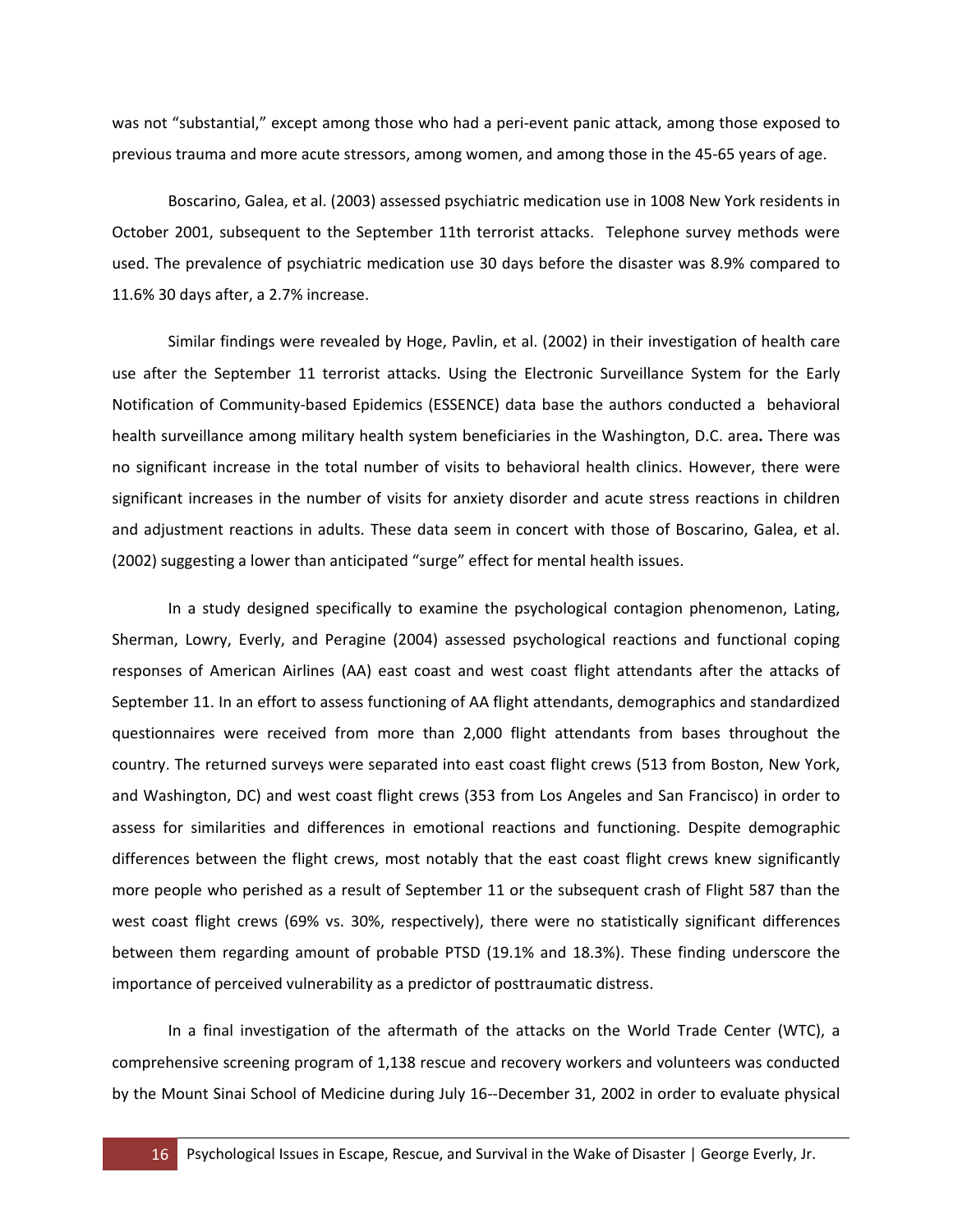and mental health (CDC, 2004). On the basis of standardized screening questionnaires, 51% of participants met threshold criteria for a clinical mental health evaluation. Approximately 20% of participants reported symptoms consistent with posttraumatic stress disorder (PTSD). However, application of the diagnostic criteria of symptom endorsement and impairment reduced the prevalence of PTSD from 20% to 13%. Of the 1,138 participants, only 3% reported accessing mental health services before participating in the screening.

Subsequent to another terrorist attack on American soil, North, et al. (1999) assessed the prevalence of psychiatric disorders amongst a cohort of 255 survivors of the Oklahoma City bombing at 6 months post event. A sample of 187 was ultimately interviewed 6 month post disaster in order to gain the reported data. Results indicated that 45% of the subjects possessed a psychiatric disorder (34.3 % PTSD, 22.5% depression, 6.6% panic 4.4% GAD, 21% drug or alcohol use disorder). The authors report the onset of symptoms was rapid (76% reporting same day onset). Ninety‐four percent of the subjects who met the avoidance and numbing criteria ultimately developed PTSD, while the intrusive ideation and arousal symptoms were nearly universal.

Members of the Aum Shinrikyo cult released sarin in a Tokyo subway during rush hour in March 1995. More specifically, cult members placed sealed plastic bags of diluted sarin onto the subway trains, and then pierced the bags with sharpened umbrella tips before leaving the train (Bowler, Murai, & True, 2001). Sarin, an extremely toxic clear, colorless substance that disables the nervous system, and was responsible for the death of 12 people in this attack. Ohbu and colleagues (1997), who studied 641 patients on the day of the disaster, reported that 531 patients (83%) were treated in the outpatient department and released after 6 hours of observation. Within weeks of the attacks, 60% of surveyed victims had symptoms consistent with PTSD (nightmares, flashbacks, intrusion, and avoidance) (Asukai, 1999), and fours years after the attacks, 57% of victims who responded to a survey continued to have symptoms of depression, flashbacks, nightmares, and panic when boarding trains (Watts, 1999).

Between January 18th and February 28, 1991, 39 SCUD missiles fell upon Israel within the context of the Gulf War. Although military strikes, these attacks were clearly acts of terrorism. The attacks caused 2 deaths and 232 patients were admitted to emergency rooms for injuries directly related to the explosions. It was reported that 1059 individuals presented for emergency medical care. Of that number, 78% presented with psychological/ behavioral problems‐‐544 cases (51%) presented with acute anxiety (Karsenty, Shemer, et al., 1991).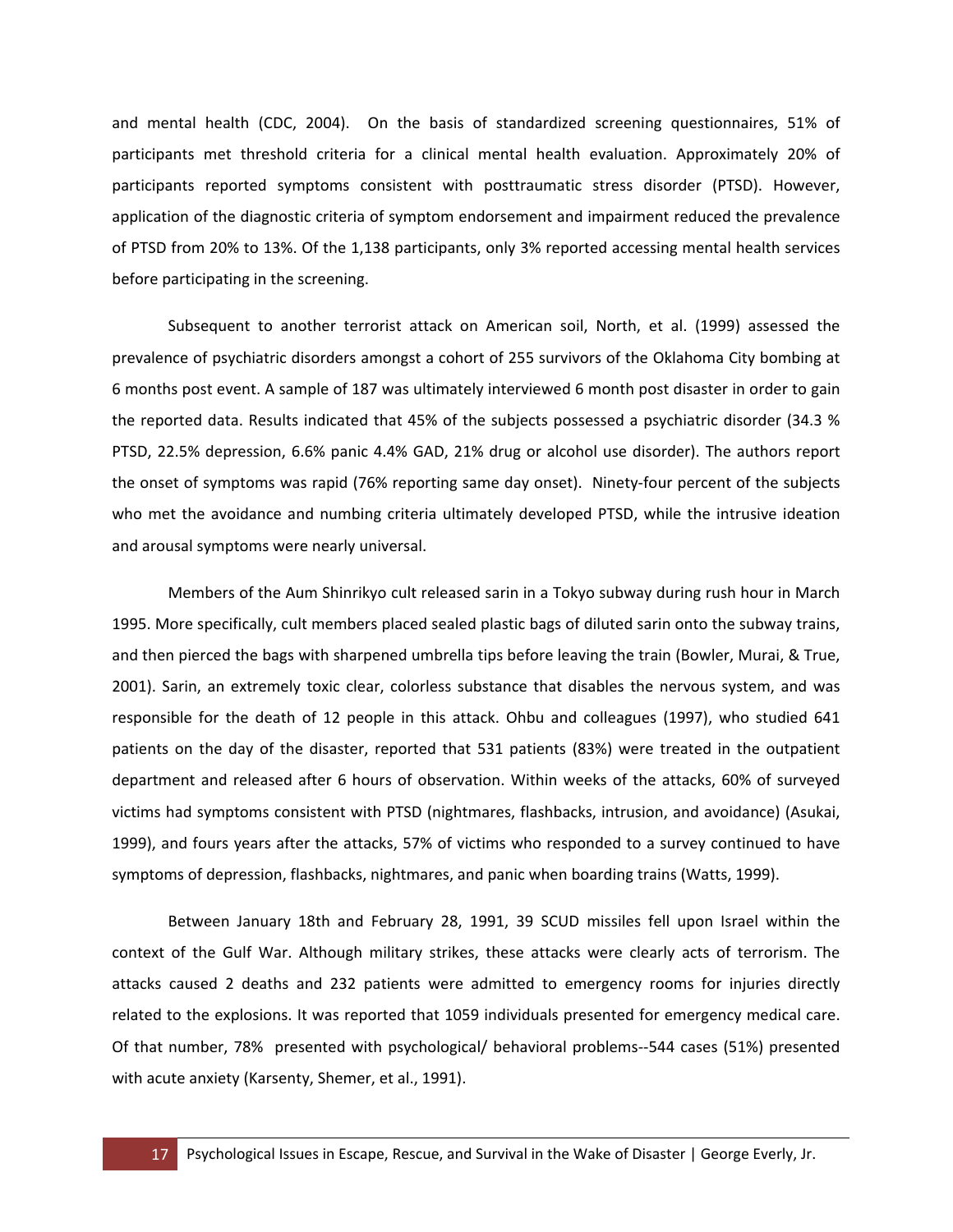Shimamiya, Terada, et al. (2004) conducted an investigation of the effects of confinement on immunologic function. In their study, 10 adult males participated in the 10-day confinement study. Blood samples taken before, during, and after the confinement demonstrated that the percentage of lymphocytes decreased during the period of confinement, then increased during the post‐confinement period. A face scale showed that the subjects' moods improved during the post-confinement period. The authors concluded that stress due to confinement changes the distribution of immune cells and mood.

Survivors of the *Estonia* cruise ship disaster were surveyed by Eriksson and Lundin (1996) to assess the short-term psychological impact of the incident. Because the *Estonia* sank in less than 30 minutes, only those able to quickly escape on life rafts and withstand three to five hours of exposure in ice cold waters survived the disaster. Respondents were asked to complete surveys that targeted the level of psychological coherence during the disaster and the resulting post-traumatic stress. The study used the Sense of Coherence (SoC) and the DSM‐IV's list of dissociative symptoms of Acute Stress Disorder to assess lowered coherence during the incident. To assess post-incident stress, the study employed the Post Traumatic Symptom Scale (PTSS‐10) and the Impact of Events Scale (IES**).**  The surveys revealed an inverse correlation with SoC scores and reports of dissociative symptoms on the PTSS‐10 and IES. Respondents reporting a higher level of coherence and less dissociative symptoms during the disaster scored lower on the PTSS-10 and IES. The study thus established a significant link between dissociation / coherence and PTSD.

Birmes, P., Brunet, A., et al. (2005) investigated the symptoms of peritraumatic and acute traumatic stress among victims of an industrial disaster. Two hundred survivors of a factory explosion in Toulouse, France were surveyed to examine the correlation between traumatic exposure, peritraumatic distress, and acute stress disorder symptoms as they 1) relate to each other and 2) in predicting posttraumatic stress disorder. The industrial accident caused 30 deaths and over 2,000 injuries to people more than a kilometer away. A hierarchical multiple regression revealed that the three predictors each accounted for a unique percentage of the variance explaining PTSD. These results confirmed that none of the predictors act as a proxy for the others. Instead, they individually account for a unique portion of the variance and thus can independently serve to identify individuals most at risk for PTSD.

In a study reported by Unaiza, Sehar, et al. (2007), seventy five women that survived a major earthquake (7.2 on the Rictor scale) in Pakistan were interviewed at a survivor's camp to determine their experience and resulting stress disorders. Using regression analysis, the authors explored the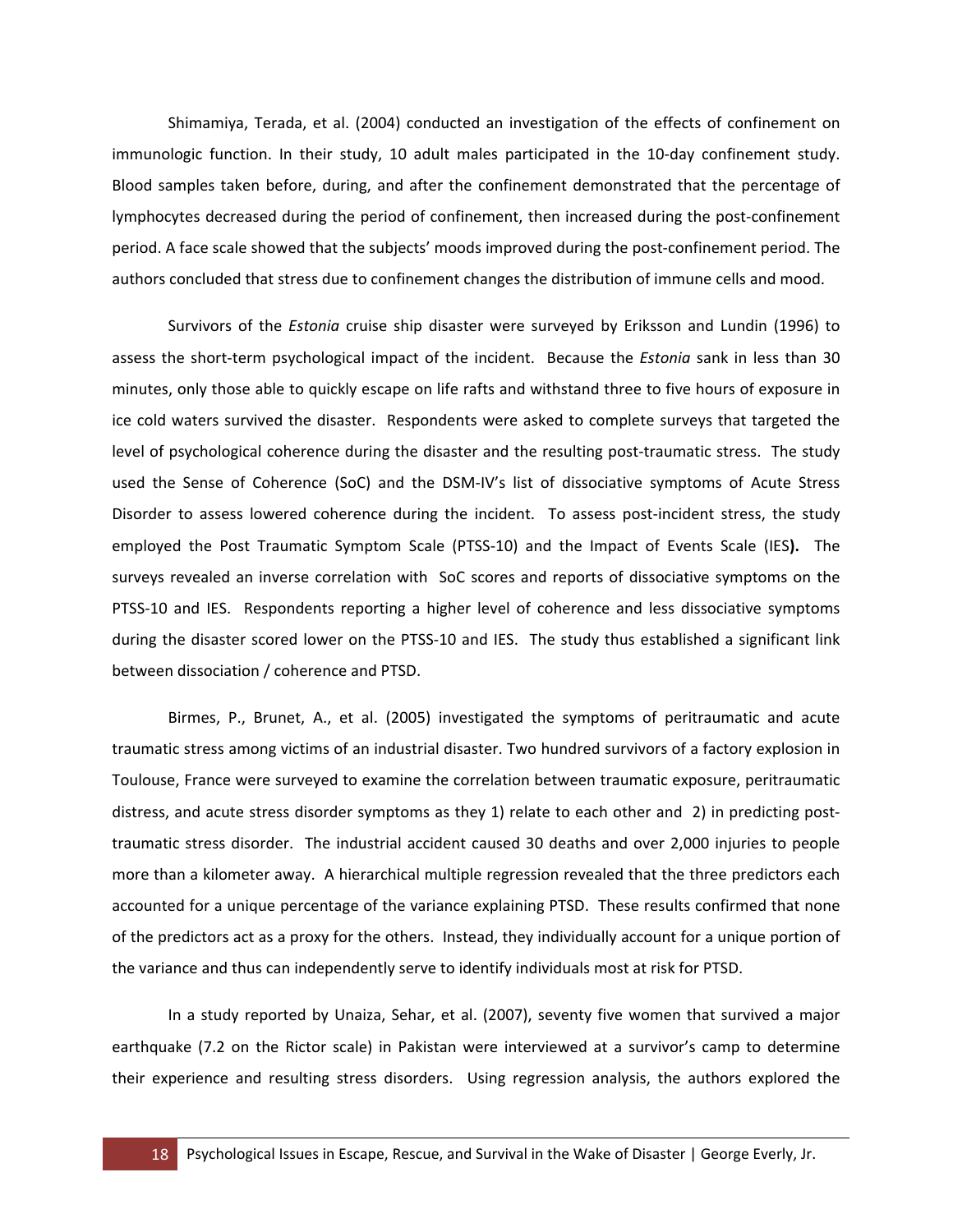relationship between certain peritraumatic stressors and PTSD. The findings suggested that being trapped under rubble is a significant predictor of later disorders.

An insightful paper by Roy, Shah, et al. (2002) provides more insight into the effects of confinement/ entrapment through a case study of the aftermath of an earthquake. Of interest is the discussion regarding the high number of building collapses and ensuing number of people trapped. The authors note that entrapment was the single most significant factor associated with death or injury, and that the victims probably suffered a protracted death. Furthermore, the major problems with extrication of trapped victims were a lack of adequate equipment and trained rescue personnel. Penetrating and cutting through columns and beams of the precast‐concrete of buildings proved to be the major obstacle in the local rescue effort, as there was not sufficient machinery available in the area.

In an interesting paper by Sharma and Rees (2007) some preliminary evidence is presented that suggests that miners and their families may be at increased mental health risk to begin with at baseline. Because often mines are located in remote locations and towns are built solely for the miners and their families, mine workers and their families may feel isolation from friends and relatives and experience limited sociologic resources and opportunities. A large number of women in new and remote mining towns suffer from neurotic problems. Work schedules and preponderance of men in mining jobs help promote a patriarchal culture within the community and the family, thereby potentially marginalizing women to a secondary status. Limited opportunities and resources within the community may serve to restrict women's domestic lives; while atypical work schedules associated with mining employment could negatively impact on the relationship well‐being of couples and families.

Basoglu, Salcioglu, et al. (2002). examined the rates of posttraumatic stress disorder (PTSD) and depression and associated risk factors in earthquake survivors in Turkey. The strongest predictors of traumatic stress symptoms were more intense fear during the earthquake, female gender, having been trapped under rubble, death of a family member, past psychiatric illness, having participated in rescue work, and lower education.

Salcioglu, Basoglu, et al. (2003) conducted a similar study to the one above, but this one also looked at depression. Again, being trapped emerged as a predictor of experiencing PTSD; it did not, however, predict major depressive disorder. Qualitative research from the authors revealed that trying to help people trapped in the rubble was a traumatic experience for many, as it evoked intense anxiety, feelings of helplessness, desperation, anger, self‐blame, and guilt arising from the inability to rescue most of the people. This should be a serious consideration in the selection and training of peer response rescue teams. Some people reported being trapped under rubble for as long as 10 days. Some survivors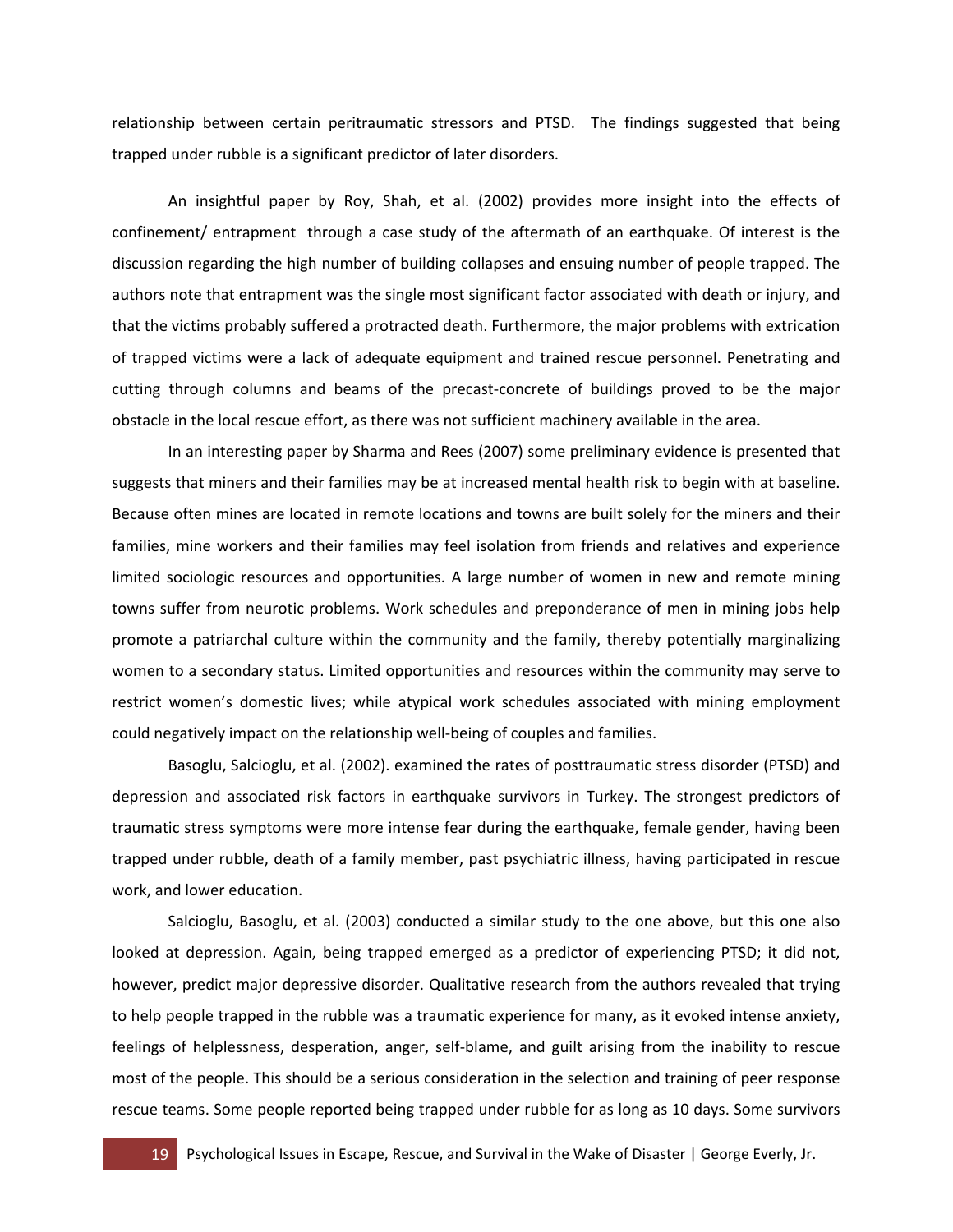were trapped under the rubble with their close friends, and in some cases, they witnessed their severe injuries and slow death. Others spent days under the rubble without water, and there were reports of people who had to drink their urine to survive. For some survivors, the situation was so extreme that they considered suicide, and some even attempted it.

An investigation by Stevens, Calitz, et al. (2006) sought to determine the relationship between trauma of "earth fall" mining accidents. This is an important study, because the groups who developed PTSD were compared with those who did not develop PTSD in regards to various aspects of the trauma they experienced**.** Factors associated with the development of PTSD were: victims having felt their life was in danger, being pinned by rocks, experiencing the event as unexpected, absence of ventilation following incident, absence of light, suffocation, a blow to the head, unconsciousness, feeling horror or intense fear and helplessness, not returning to work, seeing colleagues flee from the scene without helping with rescue, hearing colleagues cry. Interestingly, the prevalence of seeing colleagues pinned by rocks or injured did not differ significantly between the groups. Subjects who had experienced a previous traumatic event were also more likely to develop PTSD. It is theorized, and supported by previously reviewed research, that being pinned with subsequent darkness is particularly predictive of posttraumatic morbidity because it involves all the senses; the more senses involved in the trauma, the higher the likelihood of developing symptoms. The author recommends that those miners who have gone through some of these experiences, particularly being pinned, lack of light, and suffocation, should all be referred to Critical Incident Stress Debriefing (CISD) as soon as the event is over.

Noting the previous recommendation relevant to the highly confusing issue of "debriefing," the NIMH (2002) report on mental health and mass violence contains various research appendia that may provide a useful review for the interested readers. Within that document Tables 2 and 3 report on self‐ described "debriefing" (early psychological intervention) research. In the aggregate, the results seem equivocal. However, closer scrutiny reveals the following details:

1) A review of seventeen studies in the aggregate (sixteen contain sufficient information to assess applicability).

2) Of the sixteen, nine utilized a group "debriefing" intervention format, seven utilized an individualized, one‐on‐one intervention format.

3) The nine group intervention studies were conducted using victims of mass disaster, war, and robbery.

4) The seven individual intervention studies were conducted using medical and surgical patients.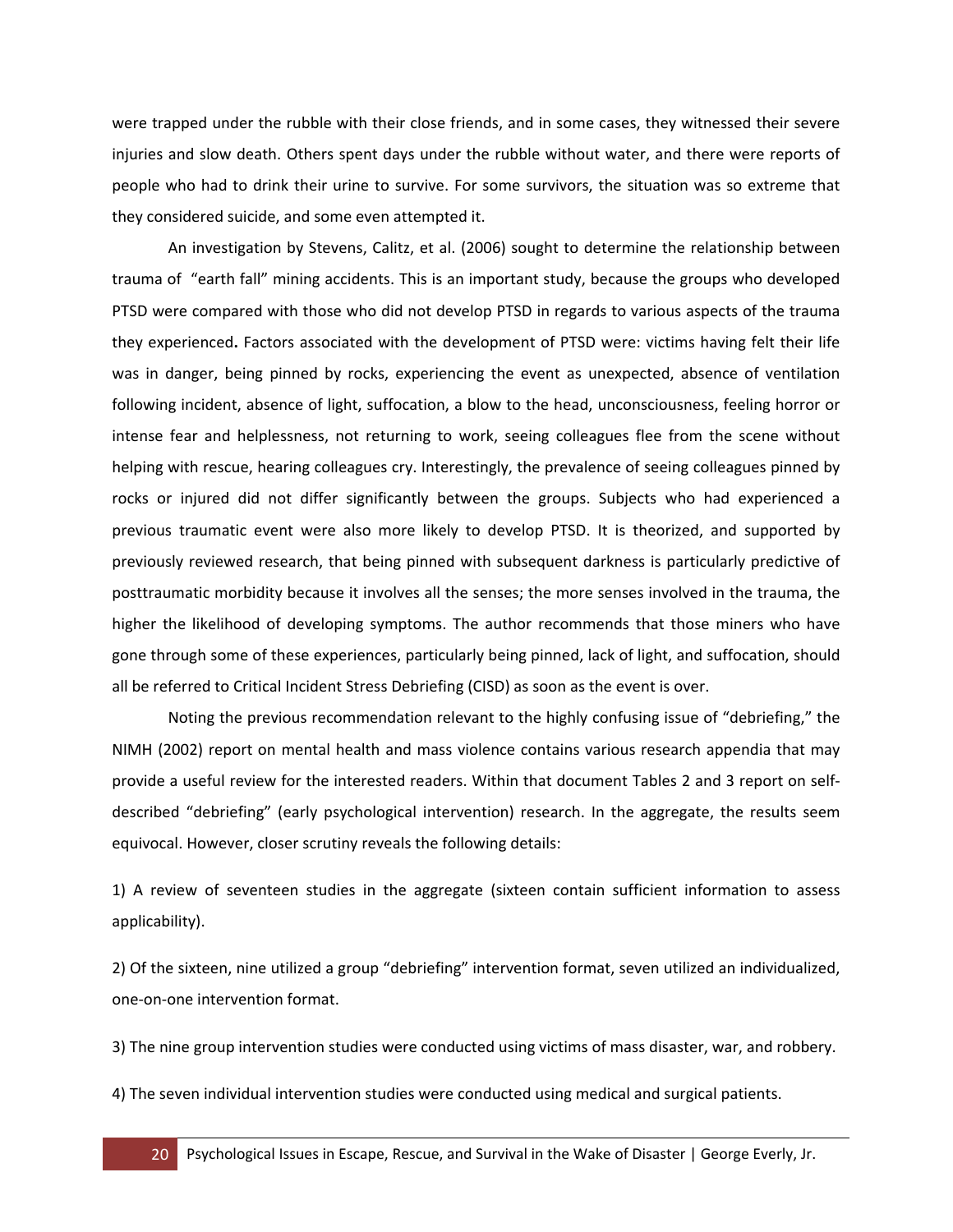5) Regarding outcome, seven of the nine group intervention studies conducted with disaster and violence victims yielded evidence supportive of the clinical effectiveness of group crisis intervention; one study yielded non‐significant results; one study yielded evidence suggesting the intervention was associated with a worsening of psychological symptoms.

6) Regarding outcome, four of the seven individual intervention studies conducted with medical and surgical patients yielded non‐significant results; three of the seven studies yielded data suggesting that intervention was associated with a worsening of psychological symptoms (although each of these studies was contaminated with challenges to internal validity in the form of non-equivalent baseline conditions). Interestingly, these studies, nevertheless, were constituents in Stapleton's (2006) medical crisis intervention meta‐analysis, the results of which were generally supportive of the clinical effectiveness of individual crisis intervention with medical and surgical patients.

#### *Rescue and Recovery Personnel*

Relatively few studies examine psychological reactions to traumatic events in individuals trained to respond to potential crises and disasters that may be associated with their occupation. U.S. Navy personnel assigned to ships routinely receive specialized disaster response training. Those who work in the submarine service are screened for potential psychological distress, are extensively trained in the operating systems of their ships, and routinely practice responses to potential disasters specific to their shipboard environment. Research with this population is limited, however. This study conducted by Berg, Grieger, & Spira (2005) assessed the stress reactions of a submarine crew forced to abandon their submarine. The 22 crew members were surveyed 7 months after the incident regarding exposures, initial psychological reactions, peritraumatic dissociation, subsequent life events, current safety appraisal, and current symptoms of posttraumatic stress disorder (PTSD) and depression. At 7 months, 9.1% met criteria for PTSD and none met criteria for depression. Increased PTSD symptoms were associated with greater peritraumatic dissociation and initial emotional response. "The relatively low degree of peritraumatic dissociation is consistent with previous studies which showed that more highly screened, better trained, and experienced military members have lower levels of dissociative symptoms than age-matched peers with less experience and training when exposed to the same high stress environment. The fact that no subjects endorsed a sense of disorientation despite the flooding, fires,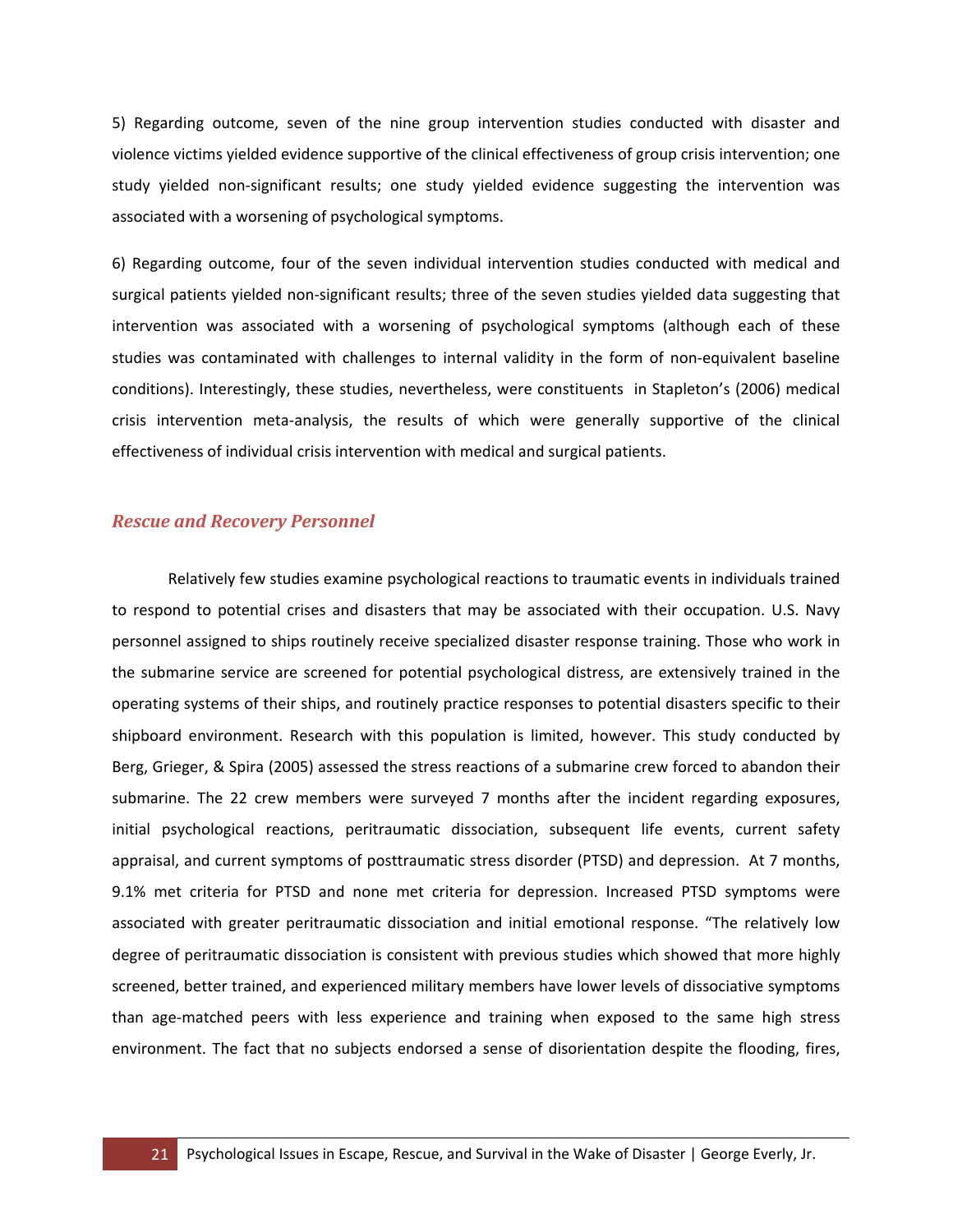toxic fumes, and fear of potential death indicates the value of extensive, platform‐specific disaster training" (p. 44).

It has been postulated that rescue and recovery workers who work around and with deceased victims are at increased risk of PTSD. A study by Ursano, et al., (1999) sought to elucidate the underlying mechanisms. Identification with the deceased is one such postulated mechanism. The present study assessed 54 volunteer disaster workers who worked with the dead following an explosion on the USS Iowa at1, 4, and 13 months post disaster. This study investigated three types of identification in this group of disaster personnel: identification with the deceased as oneself, identification with the deceased as a friend, and identification with the deceased as a family member. Results of the study indicated that "disaster workers who reported identifying with the deceased as a friend were more likely than those who did not to have PTSD, more intrusive and avoidant symptoms, and greater levels of other posttraumatic symptoms including somatization. Disaster workers who reported identification with the deceased as a family member had greater intrusive symptoms 1 month after the disaster than those who did not. There were no differences between those who did and did not identify with the deceased as self. Health care utilization was not associated with identification. Identification with the deceased is a risk factor for PTSD and posttraumatic symptoms in disaster workers exposed to the dead. Identification with the dead as a friend is specifically associated with higher risk for these workers" (Ursano, et al., 1999, p. 353).

In an assessment of emergency workers conducted 34 months after a terrorist attack in Oklahoma City, North, Tivis, et al. (2002) used the Diagnostic Interview Schedule to retrospectively assess probable posttraumatic stress disorder subsequent to the Oklahoma City bombing. The prevalence of probable posttraumatic stress disorder was found to be 13% in this male population compared to a prevalence of 23% found in a sample of male primary victims.

Fullerton et al. (2004) compared disaster workers exposed to work after an airport disaster to unexposed disaster workers who were matched on socioeconomic status, geography and urban or rural location. The two groups were alike on previous exposure to disaster work. The rates of PTSD was 13% amongst the exposed group at 13 months after the airport disaster. After adjustment for level of previous disaster exposure, the odds of PTSD were 6.34 (95% CI 1.7‐23.61) comparing the exposed to unexposed disaster workers. Early dissociative symptoms, acute stress disorder and depression were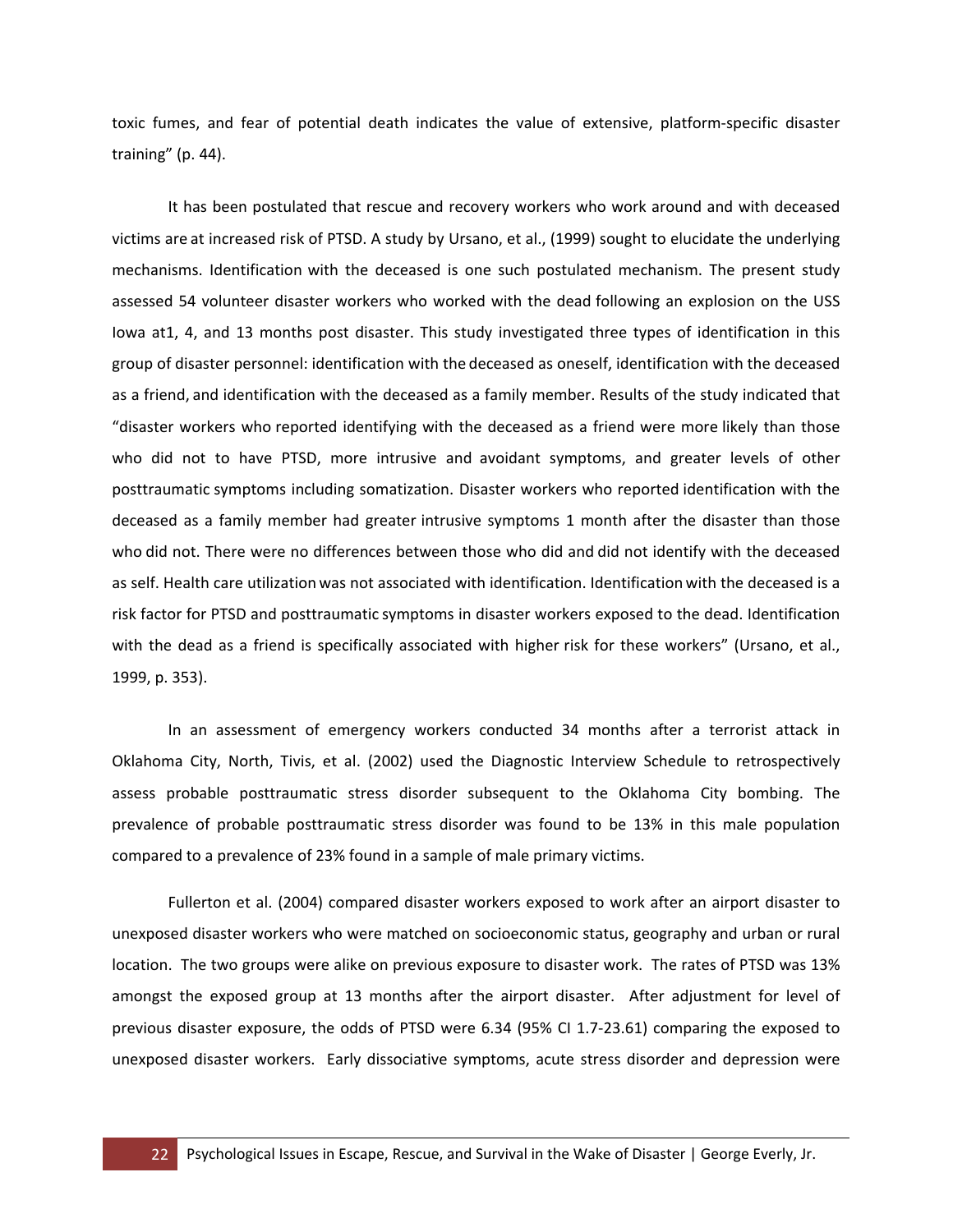also predictive of later PTSD at 13 months, and among the exposed disaster workers, assisting survivors was associated with greater 2.98 (95% CI 1.04‐8.51) odds of PTSD.

In the Fall of 1996 (4.5 years after the Iraqi withdrawal from Kuwait) a random survey of 2,387 Kuwati firefighters was conducted in an effort to assess the prevalence of posttraumatic stress disorder (Al‐Naser & Everly, 1999). The survey yielded 108 male respondents. Using the Impact of Events Scale to assess probable posttraumatic stress disorder, 18.5% of the sample endorsed symptoms consistent with PTSD, there was no difference in prevalence rate between those firefighters who were in Kuwait during the Iraqi invasion and those firefighters who were not in Kuwait during the invasion suggesting a vicarious trauma or contagion effect.

Paton (1994) investigated stressors that effected rescue personnel. This study compared the propensity of a group of firefighters with a group of predominantly non‐emergency service volunteers (but who were specifically trained for disaster relief work) to define event characteristics during a response to the 1988 Armenian earthquake as stressors. Interestingly, the study found that the firefighter group was significantly more likely to perceive staff problems, role uncertainty, leadership problems, access difficulties, not being able to do the job, inactivity, being pushed to the limit, and a lack of support from other team members as stressors. These results suggest that the even though such workers are highly trained and experienced, this did not prepare them for major disaster work, in contrast to the study by Berg, Grieger, & Spira (2005). The repercussions of such were that 3 months later, the firefighters presented with much higher Impact of Event Scores (i.e., intrusion and avoidance) than their volunteer counterparts.

Regehr, C., Goldberg, G., & Hughes, J. (2002) reported a mixed methods study (quantitative and qualitative data) on vicarious trauma among paramedics. Data suggest that for the most part, emergency workers have learned to deal with traumatic events and take them in stride. At times, however, certain circumstances lead workers to develop an emotional connection with the victim or his or her family. The authors found that the most troubling instances for paramedics involved not multiple deaths in a dramatic incident, but rather the death or injury of someone whom the worker contextualized in relationship to others; (i.e., an individual who died alone, without the support of others; a child who did not benefit from a loving, caring environment; a family devastated by loss; or an individual so alienated that he took his own life). By contextualizing the individual, the paramedic develops an emotional connection to the individual or the bereaved family members and moves beyond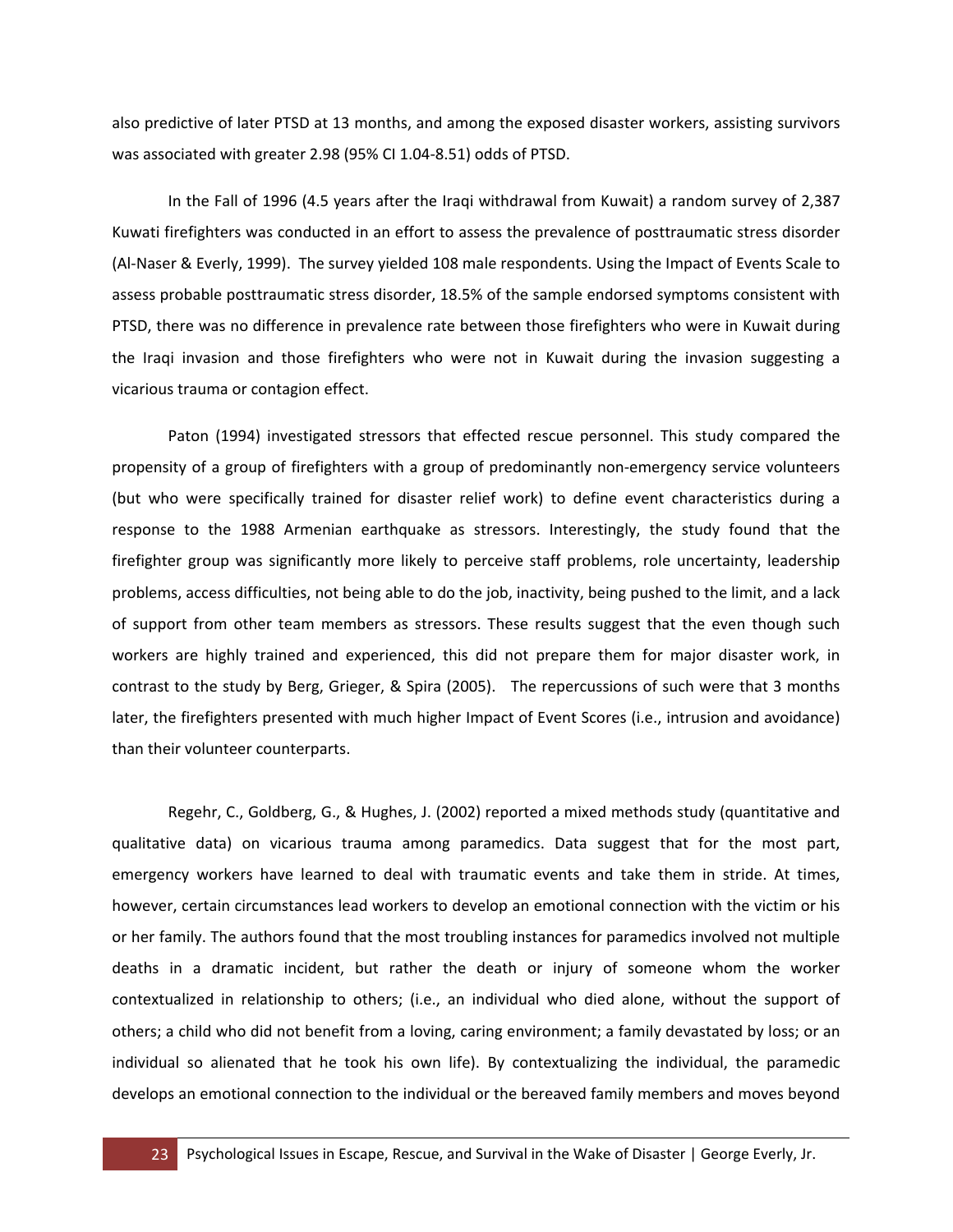a cognitive understanding of the loss or suffering to experiencing emotional empathy in these situations. When this occurs, paramedics report increased symptoms of traumatic stress. Paramedics described making conscious attempts during a traumatic event to shut out the emotional reactions of family members of the victim and visualizing the next technical step to be accomplished (staying task oriented). They also discussed the need to shut down their own emotions. After the event, an additional cognitive coping strategy involved reviewing the event from a technical operations standpoint and identifying learning opportunities (ways to improve performance in subsequent calls). It should be noted that although such a cognitive distancing strategy may be acutely protective, it may also have long-term negative effects in terms of interpersonal relationships on and off the job.

Murphy, Johnson, & Beaton (2004) conducted a longitudinal prospective study analyzed fire fighter's appraisals of job concerns, threats to personal well‐being, and social support six months prior to "9/11" and vicarious exposure to the terrorist attacks one week following "9/11". The results somewhat counter-intuitively showed that vicarious exposure to the terrorist attacks of "9/11" resulted in increased job concerns and personal threats to well‐being when compared with direct exposure to day‐to‐day responses to emergency trauma. The three job concern variables that showed the most significant differences in mean scores and p values after "9/11" were worries about personal competence in handling mass casualty runs, exposure to increased personal risk due to job, and concerns about personal injury/disability/death due to work. These results suggest that even though fire fighters have personal experience with injury and death in the day-to-day context of their work, large-scale crises may exceed their coping skills. Television coverage may have resulted in fire fighters' personalizing the event, particularly since many injuries and deaths at the World Trade Center were among fire fighters.

In order to assess the effects of international aid work upon humanitarian support personnel, Eriksson, Kemp, et al. (2001) employed self‐report survey methodology. Surveys were administered to 113 recently returned staff from five humanitarian aid agencies to determine factors that predicted severity of the resulting PTSD. All of the respondents reported high rates of direct and indirect exposure to life-threatening events, while 30% described significant symptoms of PTSD. The results indicated that the risk of PTSD is significantly lessened when the exposure to life threatening situations, whether direct or vicarious, is accompanied by high perceived social support.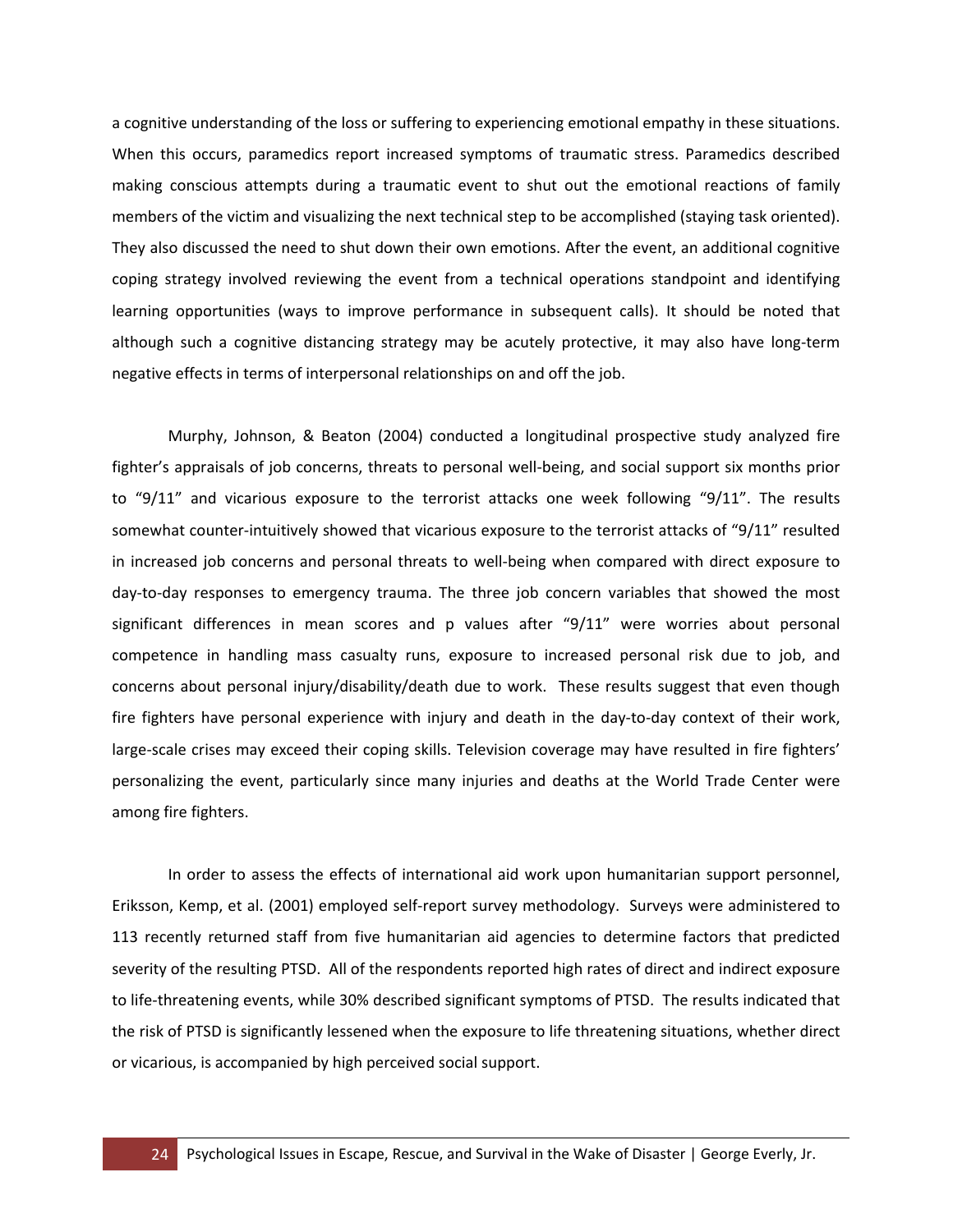Guo, Chen, et al. (2004) conducted a survey wherein professional and non‐professional rescue workers in the Chi-Chi Earthquake in Taiwan were queried to investigate the effect of professional training on the prevalence of PTSD among rescue workers. Two hundred and fifty two workers were surveyed using the Chinese versions of the Davidson Trauma Scale (DTS‐C) and SPAN (SPAN‐C). Consistent with previous findings, the study found a much higher prevalence of PTSD among non‐ professional workers. Furthermore, comparing the three subscales of DTS‐C, the only distinguishing scale was numbness / avoidance, which was much higher among non‐professionals than professionals compared to the arousal and re‐experiencing scales.

In a very interesting review, Sabin‐Farrell, R., & Turpin, G. (2003) examined the literature for definitions of vicarious trauma (VT), instruments to measure it, and data on its effects (with the findings, sample size, and measures used for each article uncovered in the literature). The most common measures of PTSD symptoms that have been used in VT research are the Impact of Event Scale (IES) and the Trauma Symptom Checklist-40. Other instruments that have been used include the Symptom Checklist‐90‐Revised (SCL‐90‐R), the Brief Symptom Inventory (BSI), the Traumatic Stress Institute (TSI) Belief Scale, and the Compassion Fatigue Self‐Test for Practitioners (CFST). While the authors acknowledge that for some there are identifiable effects of trauma work that are detrimental to their mental health and beliefs, they ultimately conclude that research evidence for the existence of VT is inconsistent and inconclusive. They add that it is too early to conclude whether it is useful to define the secondary exposure to trauma (trauma-related work) that may result in emotional distress as VT, or simply to consider it as a normal consequence of demanding health care roles. However, the authors are quick to call that this is an area that warrants further investigation. They particularly call for improved methodological rigor by attending to the construct validity of VT. It may be that clinically, this is more of a semantic issue than a functional one. If indeed there is psychological morbidity associated with exposure to traumatic events, including disasters, other than being a primary direct impact victim, it seems there remains a compelling reason to act in a manner so as to protect those in that elevated risk condition.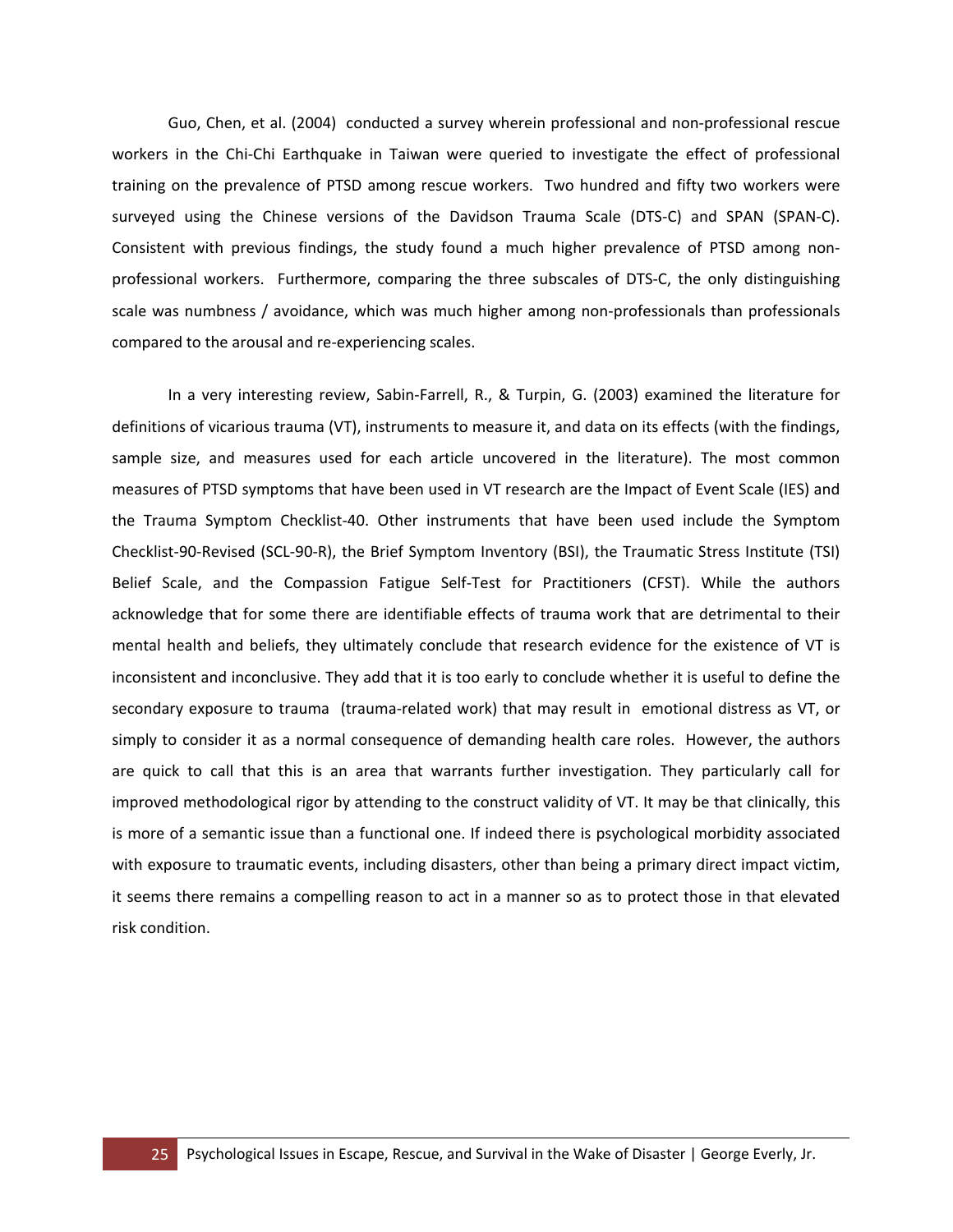## **"Resistance, Resilience, and Recovery" as a Strategic and Integrative Intervention Paradigm**

This monograph was prefaced by a simple assertion, ie, we know far more about the operational aspects of disaster prevention and intervention than we do about the psychological issues associated with disasters and disaster intervention. In this section we shall review an integrative paradigm that may serve to assist in further clarification and program development.

Psychological intervention subsequent to crises and even mass disasters has historically been characterized by reactive, event‐centered practices. The crisis intervention movement itself has been a movement often conceptualized as an event-driven process with little appreciation for the variability inherent in the temporal trajectory of the human response to disasters. Univariate, or limited scope, crisis intervention models originated from community mental health initiatives (Parad, 1966; Parad & Parad, 1968; Langsley, Machotka, & Flomenhaft, 1971; Decker & Stubblebine, 1972), grief counseling (Lindemann, 1944), and community psychiatry movements (Caplan, 1961, 1964), as well as the "forward psychiatry" initiatives of the great world wars (Salmon, 1919; Artiss, 1963; Kardiner and Spiegel, 1947).

More recent recommendations, however, have called for crisis intervention and disaster mental health services to be delivered in an integrated multi-component format (Raphael, 1986, Everly & Mitchell, 1999, 2008; Ritchie, Friedman, Watson, Ursano, Wessely, & Flynn, 2004; US Dept of Heath & Human Services, 2004; Sheehan, Everly, & Langlieb, 2004; Ruzek, Young, Cordova, Flynn, 2004; Paul & Blum, 2005; Boscarino, Adams, Foa, Landrigan, 2006).

In this section, we shall examine an overarching strategic framework for the provision of crisis and disaster mental health services. Such an approach must necessarily consist of an integrated, multi‐ component continuum of care. As the standard of care for the practice of health services in physical medicine employs an integrated continuum of care, so too must the standard of care in disaster mental health be an integrated multi‐component continuum of care.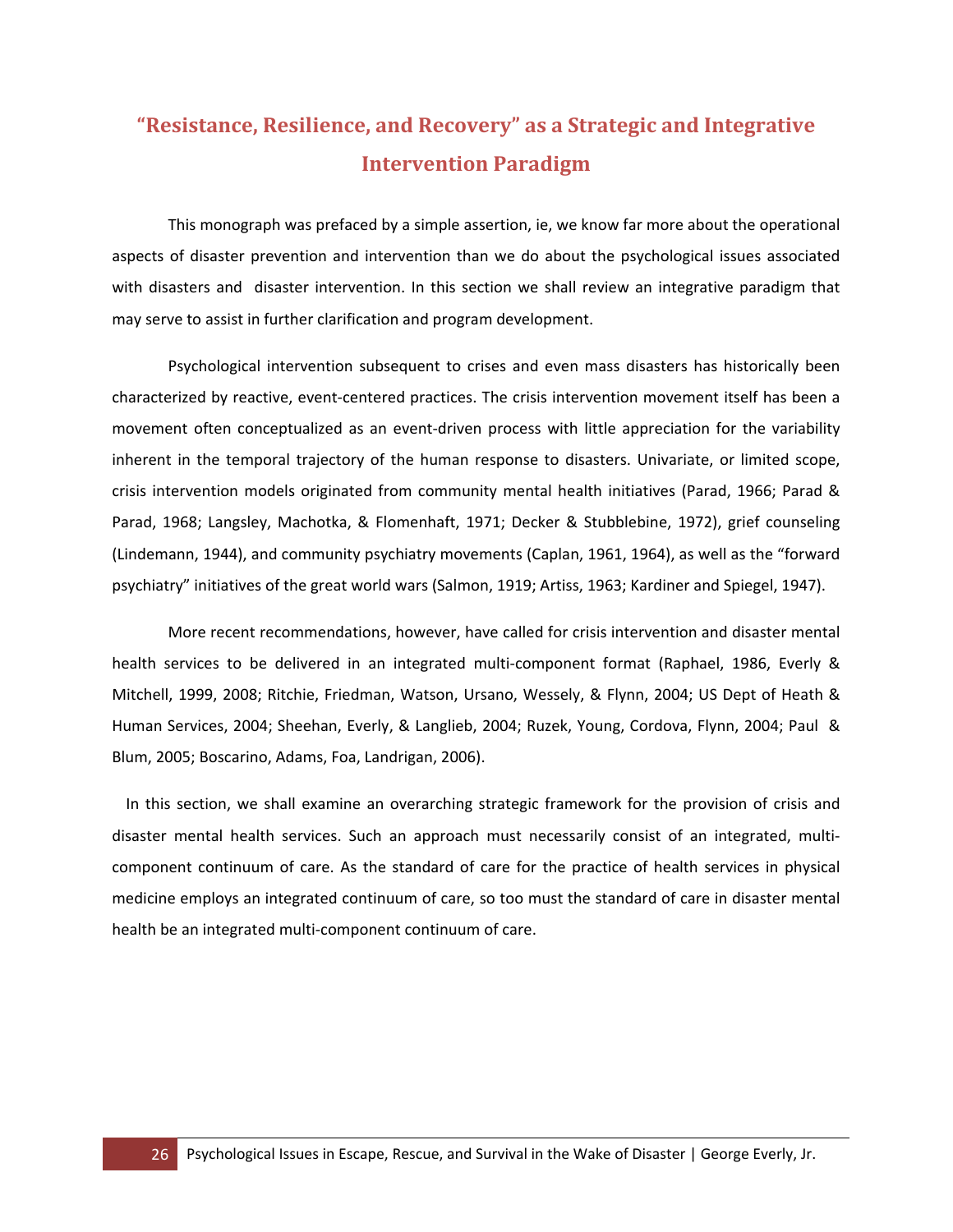#### *Historical Foundations*

To begin, we must assert that the field of disaster mental health is a relatively new field, largely emerging in the 1990s. Its roots, nevertheless, can be found in the field of crisis intervention and emergency mental healthcare. Let review so basic terms.

A psychological crisis may be thought of as an acute decompensation in psychological and/or behavioral functioning. Its defining characteristic is functional impairment.

 Crisis intervention is the natural corollary of the crisis. Crisis intervention may be thought of as urgent psychological/behavioral care designed to first stabilize, then reduce symptoms of distress/ dysfunction so as to achieve a state of adaptive functioning; or, to facilitate access to continued care, when necessary. The process of "treatment" as well as the expectation of "cure" are inappropriate to crisis intervention and disaster mental health programs.

 Unfortunately, crisis intervention is sometimes confused with counseling and psychotherapy. The P-I-E principles, derived and currently adapted from military psychiatry (Salmon, 1919; Artiss, 1963), may assist in making a differentiation. P-I-E represents the defining characteristics of crisis intervention and acute disaster mental health:

**P ‐ proximity** (outreach; the provision of services wherever needed),

**I ‐ immediacy** (urgency; rapid intervention as close to the emergence of psychological decompensation and adverse reactions as possible),

**E** - **expectancy** (the view that the current state of disequilibrium or decompensation is a result of a environmental events as opposed to latent mental illness; therefore, the goal of intervention is to address that current reaction, not "cure" any pre-existing psychiatric syndrome, even if it is present).

The P‐I‐E principles have been investigated. In a 1982 study of Israeli soldiers, Solomon and Benbenishty (1986) investigated the core crisis intervention principles of proximity, immediacy, and expectancy. Their investigation revealed that all three were positively correlated with returning to the fighting unit. Further analyses revealed that immediacy and expectancy were correlated inversely with the development of posttraumatic stress disorder. In support of the integrated multi‐factorial approach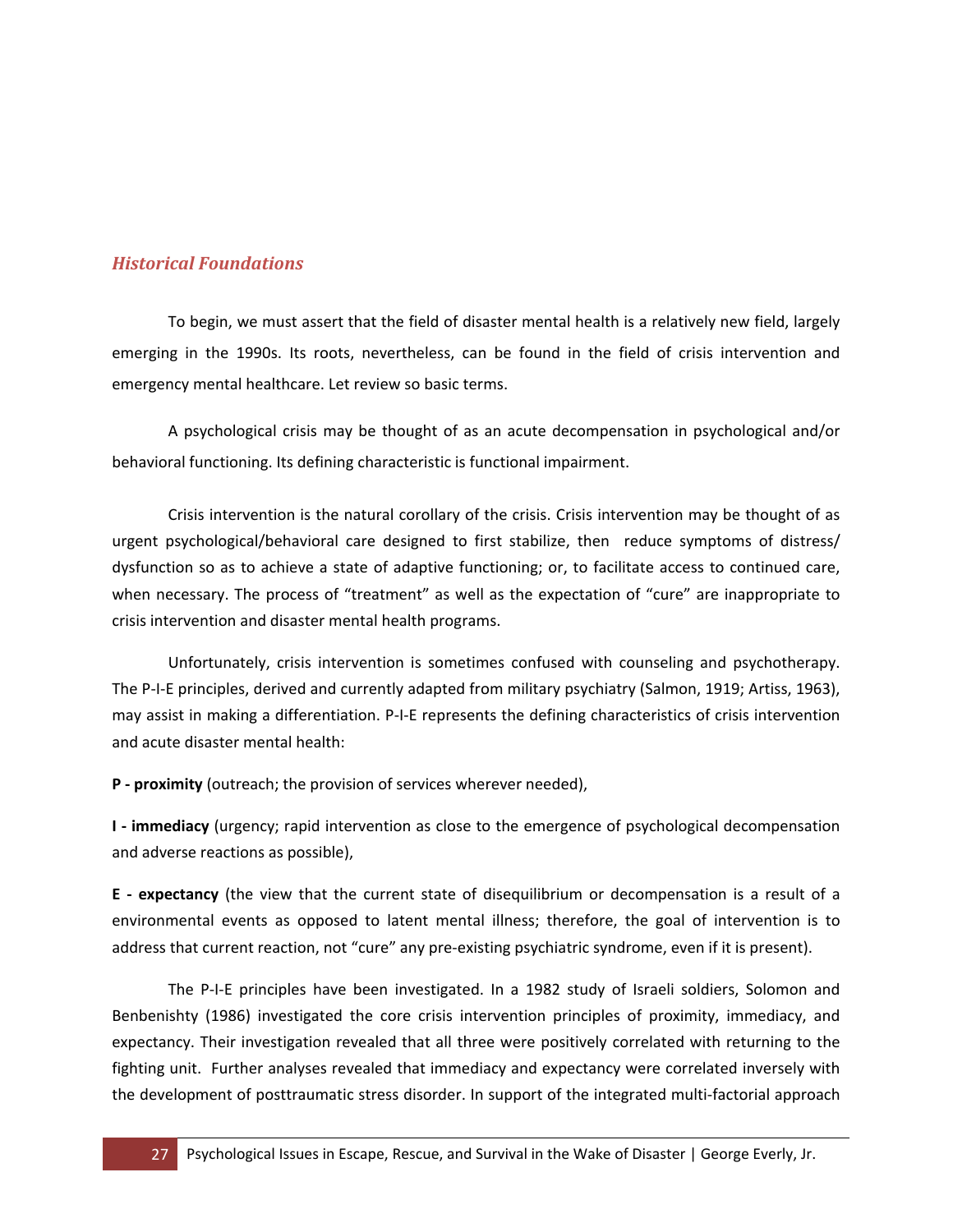to crisis response, the authors conclude, "The effects of proximity, immediacy, and expectancy seem to be interrelated . . . the findings of this study clearly demonstrate the cumulative effect of implementing all three treatment principles" (Solomon and Benbenishty, 1986, p. 616). Most importantly, however, are the implications of the 20‐year longitudinal follow‐up by Solomon, et al. (Solomon, et al., 2005). The study evaluated the long‐term effectiveness of the frontline interventions provided to combat stress reaction casualties. Using a longitudinal quasi‐experimental design, the same combat stress reaction casualties of the 1982 Lebanon War who received frontline treatment (N=79), were compared to matched combat stress reaction casualties who did not receive frontline treatment (N=156), and other soldiers who did not experience combat stress reaction (N=194). Twenty years after the war, traumatized soldiers who received frontline crisis intervention, following the core principles of proximity, immediacy, expectancy, had lower rates of posttraumatic and psychiatric symptoms and reported better social functioning than similarly exposed soldiers who did not receive frontline intervention. The cumulative effect of the core crisis principles was documented in that the more principles applied, the stronger the effect. The authors conclude, "Frontline treatment is associated with improved outcomes even two decades after its application. This treatment may also be effective for nonmilitary precursors of posttraumatic stress disorder" (p. 2309).

Later, in the evolution of crisis intervention, the characteristics **of** simplicity, brevity, and pragmatism were added.

In sum, perhaps a useful way of conceptualizing crisis intervention is in the context of medical therapeutics. "As physical first aid is to surgery, crisis intervention is to psychotherapy." Crisis intervention is sometimes thought of as "emotional first-aid" (Neil, Oney, DiFonso, Thacker, and Reichart, 1974).

 As mentioned earlier, recent recommendations have called for crisis intervention and disaster mental health services to be delivered in an integrated multi‐component format structured within a continuum of care. The development of an integrated, multi‐component approach to critical incidents such as disasters is not without precedent. Although recognizing a clinical difference, there remains a historical parallel in the field of psychotherapy.

Historically, the field of psychotherapy appeared to evolve through three distinct phases: the univariate, the eclectic, and the integrative. The early years of psychotherapy were characterized by the practice of a multitude of diverse, univariate psychotherapeutic practices based upon singular theoretical orientations of psychopathology and healing, such as behavior therapy, person‐centered psychotherapy, and psychoanalysis, to name a few. Rivalry among psychotherapeutic orientations has a long and undistinguished history.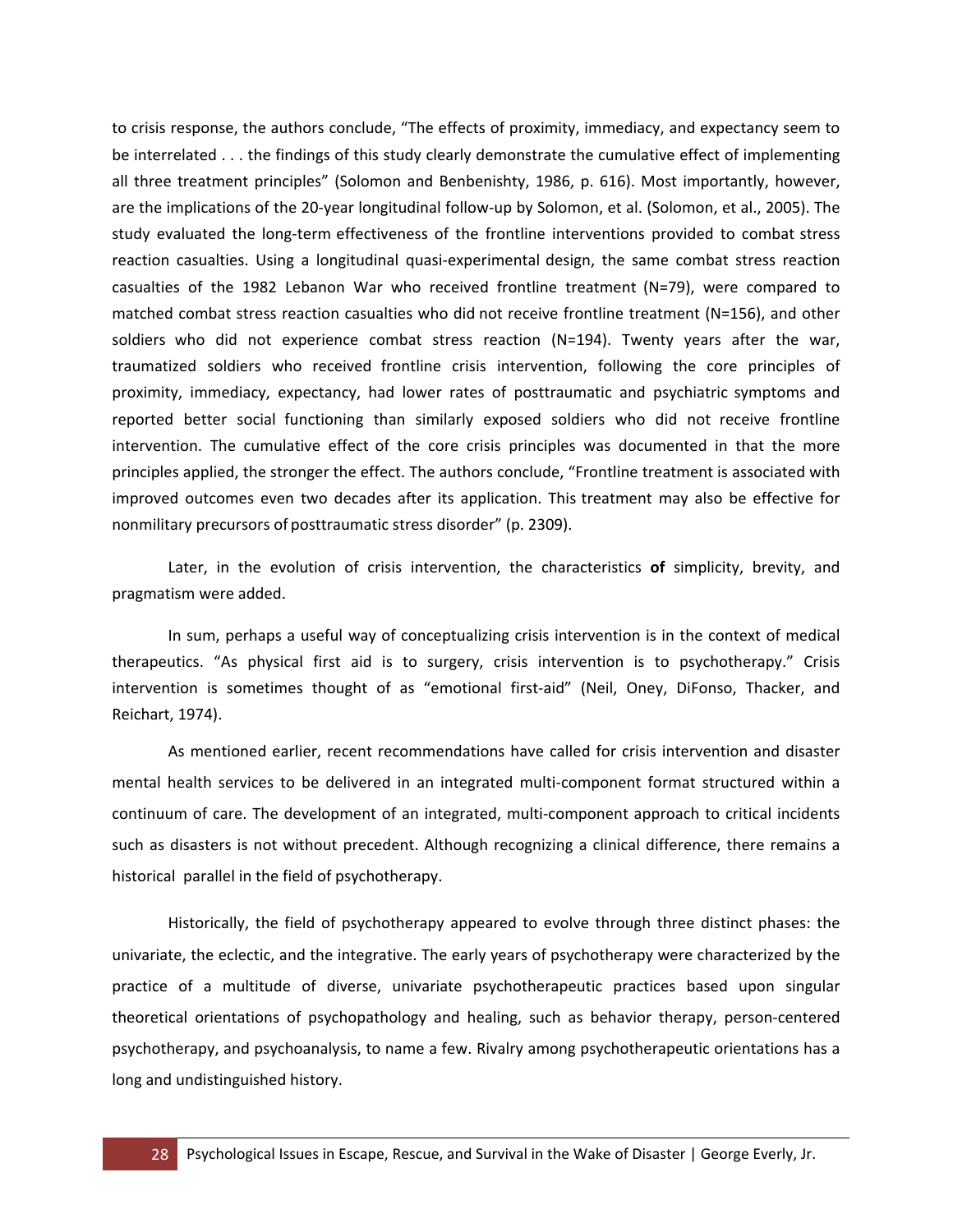Later, there seemed to be recognition that the aforementioned schools and their psychotherapeutic practices could co‐exist, but not coincidentally. The eclectic phase saw the implementation of a singular intervention chosen from a collection of possible interventions, based upon a multitude of theoretical mechanisms of action. The selection of the intervention mechanism was based upon the clinician's assessment as to which intervention best suited the needs of the patient at that point in time.

Finally, the integrative approach to psychotherapy emerged. Integrative psychotherapy may be thought of as the implementation of an integrated array of psychotherapeutic interventions concurrently combined and catalytically sequenced in such a manner as to best respond to the unique needs, or "idiographic heterogeneity," of a given patient or group of patients. According to Millon, Grossman, Meagher, Millon and Everly (1999), "The palette of methods and techniques available to the therapist must be commensurate with the idiographic heterogeneity of the patient for whom the methods and techniques are intended" (1999, p. 145). Ultimately, such an approach to treatment formulation would lead the therapist to choose the best therapeutic intervention, or set of therapeutic interventions, to meet the then current needs of the patient, at that present point in time.

The field of crisis intervention and disaster mental health response has evolved in a remarkably parallel fashion, progressing from univariate, to eclectic, to an integrative approach. The early years of critical incident response were characterized by the practice of a multitude of diverse, univariate intervention practices based upon singular theoretical orientations, such as behavioral crisis intervention, Critical Incident Stress Debriefing (CISD), multi‐stressor debriefing, cognitive behavioral crisis intervention, specific models developed by the American Red Cross, the National Organization for Victims Assistance, the forward psychiatry military models emphasizing the PIE (proximity, immediacy, expectancy) construct, Roberts' crisis intervention approach, to name a few. Unfortunately, rivalry among orientations has a long and undistinguished history.

Later, there seemed to be some minimal recognition that the aforementioned orientations might co-exist, or exist with population specificity, but not coincidentally. This eclectic phase saw the implementation of a singular intervention chosen from a collection of possible interventions, based upon a multitude of theoretical mechanisms of action.

Finally, the integrative approach to critical incident response emerged. Integrative psychological crisis intervention and disaster mental health response may be thought of as the implementation of an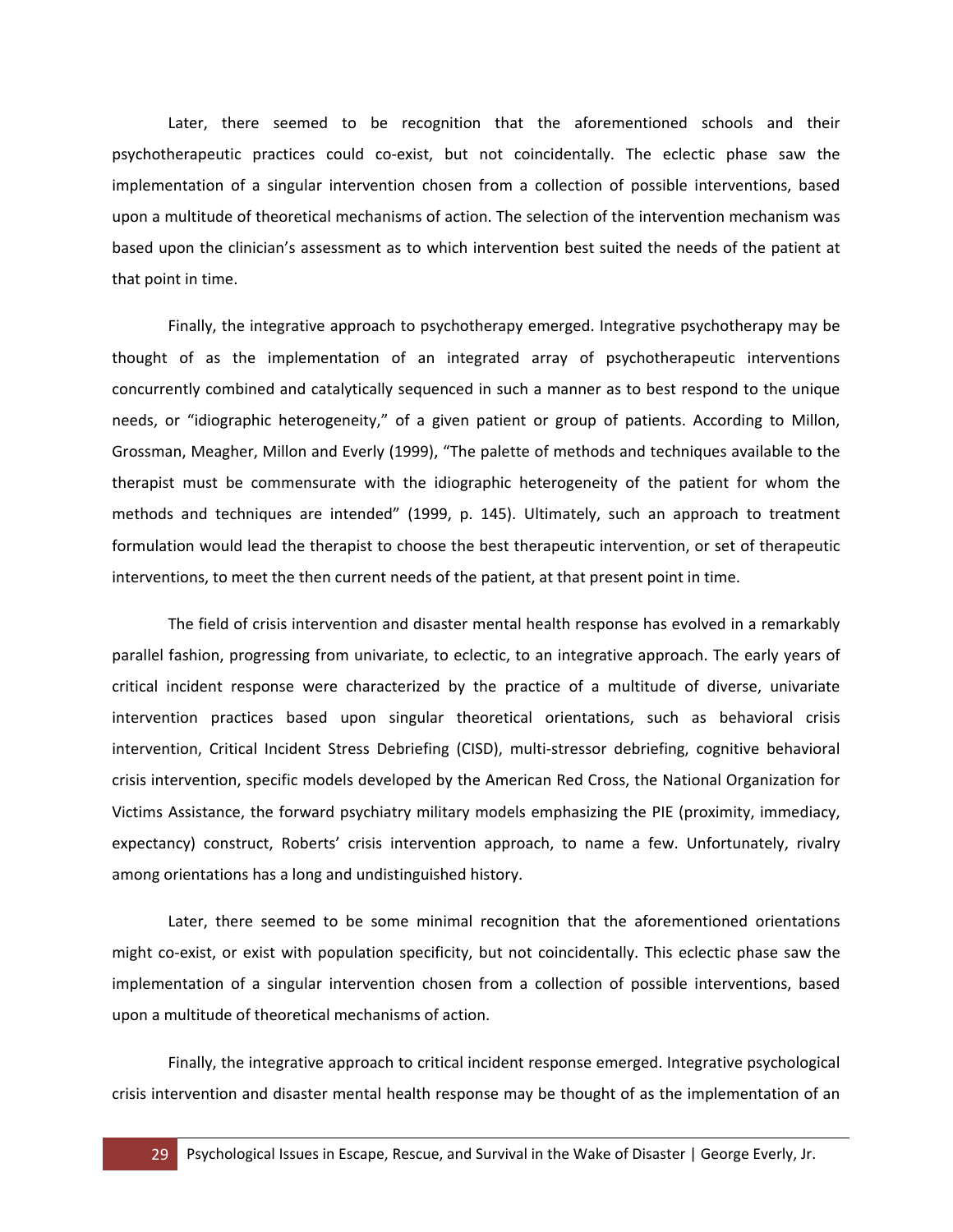integrated array of critical incident interventions concurrently combined and catalytically sequenced in such a manner as to best respond to the unique needs, or "idiographic heterogeneity," of a given individual or population (Everly & Mitchell, 2008).

As Paul (1966), Millon, Grossman, Meagher, Millon and Everly (1999), and others urged an integrative approach to psychotherapy, Raphael (1986), Everly & Mitchell (1999), Ritchie, Friedman, Watson, Ursano, Wessely, & Flynn (2004), Ruzek, Young, Cordova, Flynn (2004), Everly & Langlieb (2003), Flannery & Everly (2004), and Watson & Shalev, (2005) urged an integrative approach to psychological crisis and disaster mental health intervention. As adapted from Millon, Grossman, Meagher, Millon and Everly (1999), "The palette of methods and techniques available to the [interventionist] must be commensurate with the idiographic heterogeneity of the [individual] for whom the methods and techniques are intended" (1999, p. 145). Ultimately, such an approach to disaster mental health formulation would lead the interventionist to choose the best intervention, or set of interventions, to meet the then current needs of the individual, at that present point in time.

Building upon those historical foundations, we see an integrative approach, both strategically and tactically, as an integrated multi-faceted system incorporating a full continuum of care. Consistent with Millon's concepts of using interacting combinations of interventions to achieve an enhancing clinical effect while sequentially combining tactical interventions in their most clinically useful ways, and selecting the tactical interventions based on the specific needs of each situation, the most effective outcome is likely to be achieved.

 Ideally, this continuum of psychological care must be seamlessly integrated with a continuum of emergency medical services. As Ruzek, et al. (2004) notes, "Because much of the potential harm to survivors of disaster or terrorism (and their families) will be related to their mental health and role functioning, preparedness requires the active integration of behavioral health into emergency medicine in every component of disaster response…Delivery of direct mental health care must include: (1) survivor and family education; (2) identification and referral of those requiring immediate care and follow‐up; (3) group education and support services; and (4) individual counseling. In order for effective response to occur, the integration of psychosocial care into disaster response must occur prior to the disaster itself, and will depend on effective collaboration between medical and mental health care providers. At workplaces, emergency medical care centers must ensure that staff and their families are properly trained and supported with regard to their disaster functions and encouraged to develop personal/family disaster plans" (p. 46).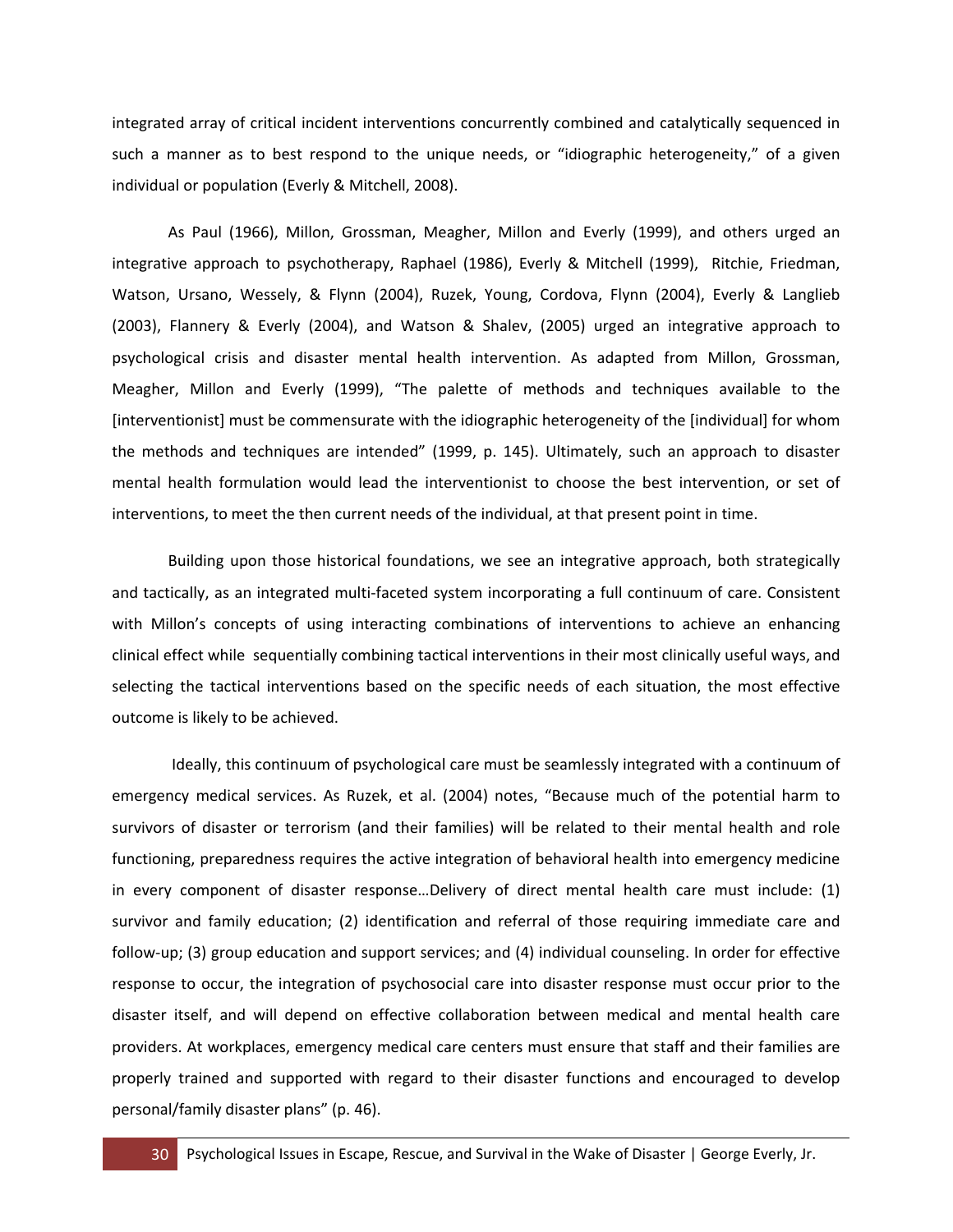According to Watson and Shalev (2005), "Early intervention in mass traumatic events should be embedded within a multidisciplinary, multi-tiered disaster mental health system. Early interventions should be utilized in a culturally sensitive manner, related to the local formulation of problems and ways of coping, and applied flexibly, in ways that match needs and situational context and take into account the ongoing stressors, reactions, and resources" (p. 123).

Thus, we see a dramatic evolution in the formulation of disaster mental health services. Incumbent in this evolutionary process is the burden of specialized training. Stapleton, et al (2006) have shown that specialized training in crisis intervention may virtually double the clinical effectiveness of the intervention. No longer is it appropriate to assume that simply because one possesses a license for the independent practice of mental health that one is competent in this nascent and highly specialized clinical domain. That having been said, it is also emerging as common practice to train "peer" crisis interventionists (Sheehan, et al., 2004). Peer interventionists are individuals who have received specialized crisis intervention training, but whose professional training is in some field other than mental health. Peer crisis interventionists are commonly used in law enforcement, fire suppression, emergency medical services, urban search and rescue teams, specialized industrial settings, etc.

#### *Resistance, Resiliency, Recovery: A Continuum of Care*

The resilience, resistance, recovery formulation represents an outcome‐driven continuum of care approach to critical incident and disaster management (Kaminsky, et al., 2006). At its core, this model assists in strategic planning by considering both multiple intervention perspectives and subsequently aligning the tactical interventions most suited to achieve the desired outcome, that is, building resistance, enhancing resilience, or facilitating the recovery of those affected by the disaster. Specific disaster interventions should be combined and sequenced in such a manner so as to yield the most efficient and effective intervention possible. As noted earlier, the various combinations and permutations that are actually utilized will be determined by the unique demands of each critical incident or disaster, and the unique demands of each target population, as they arise in real time. Let us examine the 3 elements of the model.

*Resistance* refers to the ability of an individual, a group, an organization, or even an entire population, to literally *resist* manifestations of clinical distress, impairment, or dysfunction associated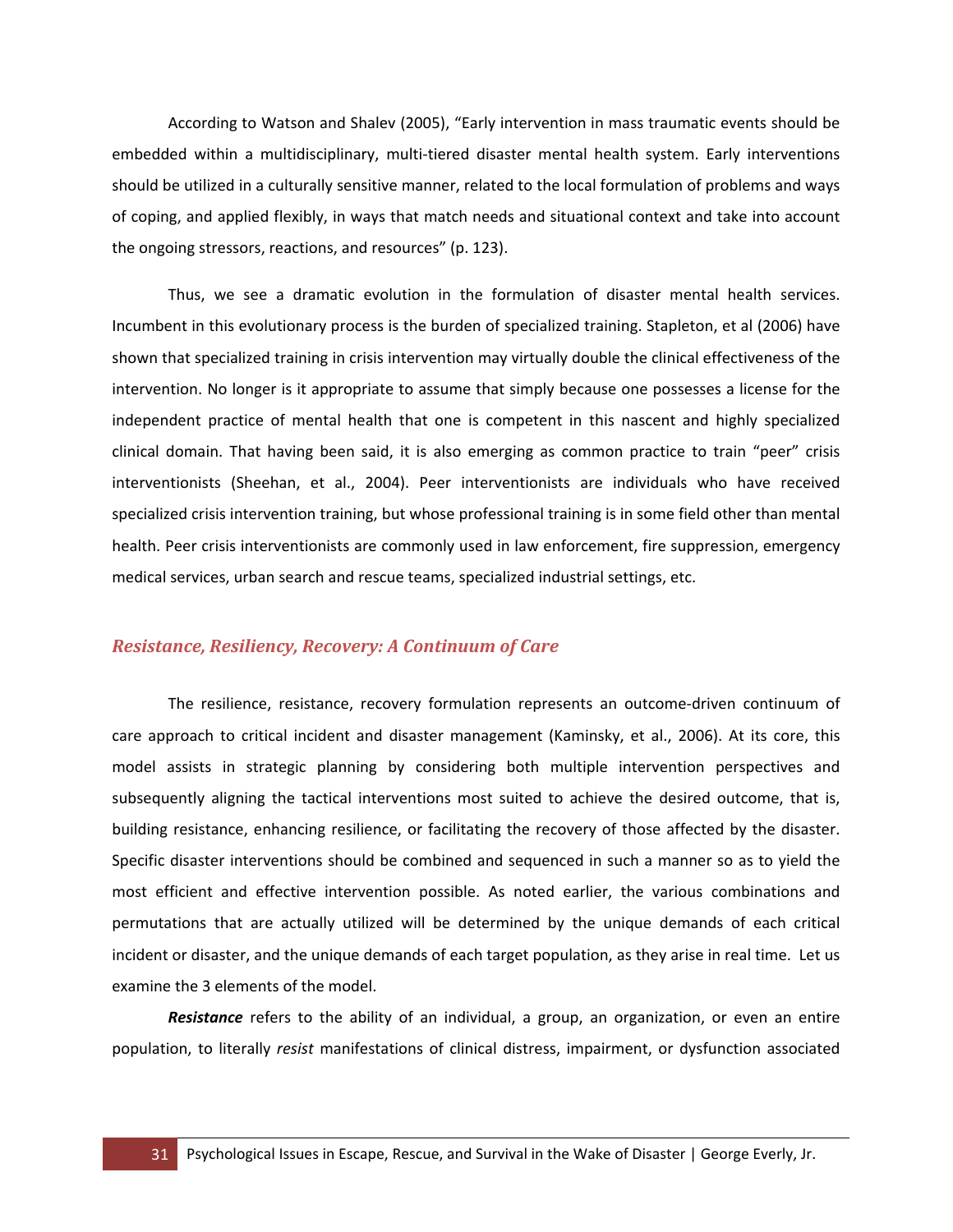with critical incidents, terrorism, and even mass disasters. Resistance may be thought of as a form of psychological/ behavioral immunity to distress and dysfunction.

Historically, this element of disaster mental health response was conspicuous in its absence. More specifically, disaster mental health services were almost exclusively reactionary in nature. The notion of creating resistance represents a proactive step in disaster mental health. Notions of "psychological immunization" and "psychological body armor" are engendered by the introduction of this intervention to the pre‐disaster phase of the temporal continuum.

*Resilience* refers to the ability of an individual, a group, an organization, or even an entire population, to *rapidly and effectively rebound* from psychological and/or behavioral perturbations associated with critical incidents, terrorism, and even mass disasters.

*Recovery* refers to the ability of an individual, a group, or even an organization to recover the disabling adverse impact of a critical incident or disaster.

The study of resistance and resilience originated from observations in developmental psychology literature with children that appeared to function well despite potentially traumatic or averse conditions, referred to as "resilient children" (Masten & Coatsworth, 1998). Early efforts primarily focused on personal qualities of these resilient children, like autonomy or high self‐esteem (see Masten & Garmezy, 1985). As work in this field evolved, researchers acknowledged that resilience might also derive from factors external to an individual. Garmezy and colleagues (1981, 1993) examined children of mentally ill parents as well as children with behavioral problems for over ten years and delineated three types of factors that promote resilience. First, personality-based factors such as internal locus of control, ie, the belief that one has control over the course of their life (Luthar, 1991), self-esteem, and self-efficacy (Rutter, 1987) seemed protective. Factors related to self-esteem and selfefficacy include positivity, hope, or optimism (Zimrin, 1986). The remaining two factors were external factors and included family support and cohesion, and external support systems.

#### *Building Resistance*

Resistance, we believe is best built by the following empirically supported formulations which collectively may be seen to have two "active ingredients:" *expectancy and experience*. Four strategies are listed below: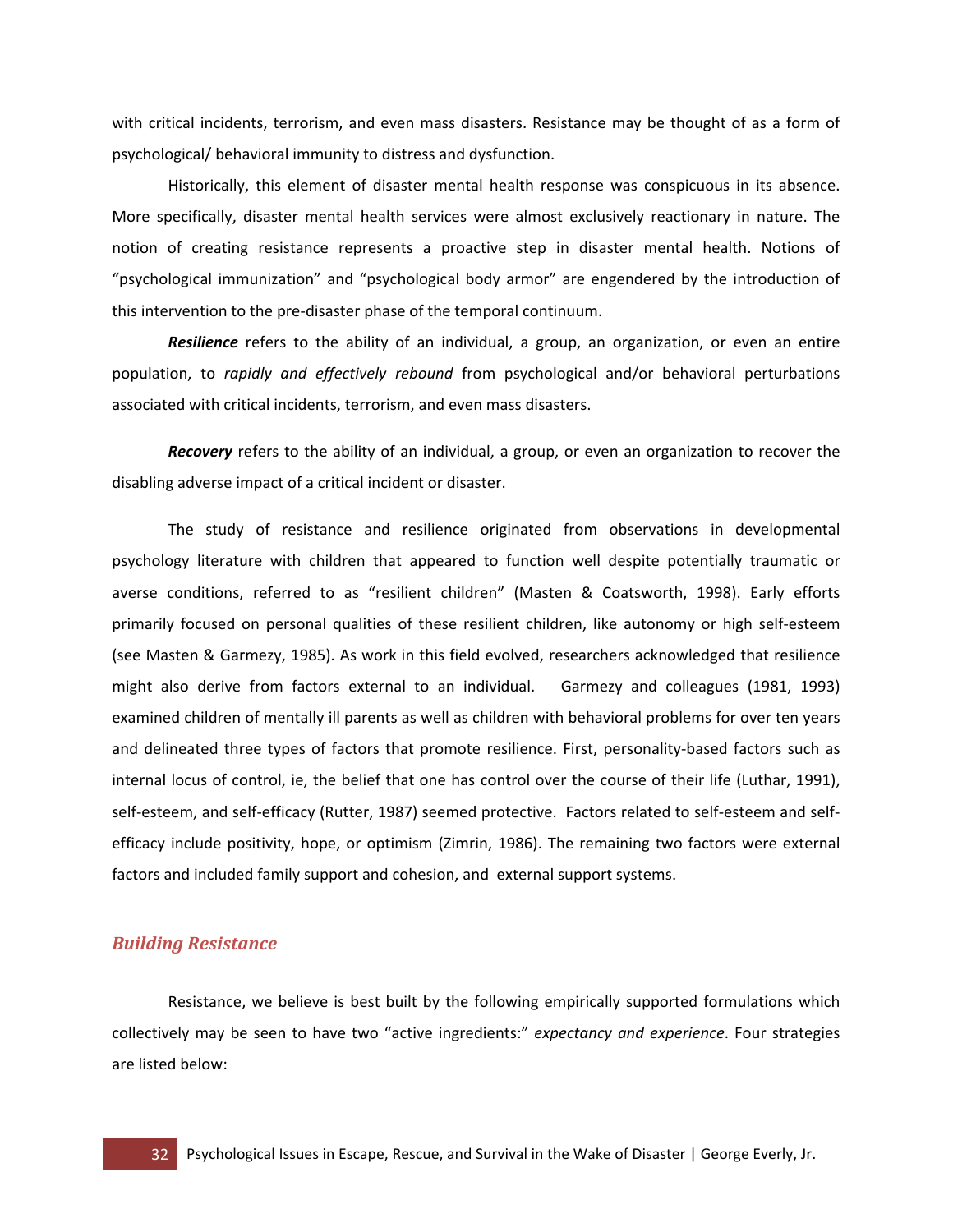*Providing realistic preparation.*  Setting appropriate expectations, developing stress management and coping skills, and providing realistic pre‐incident training all may serve to foster stress resistance (Meichenbaum 1985; Hobfall et al. 1991, Schiraldi & Brown, 2001, 2002; Seligman, Reivich, Jaycox, & Gillham, 1995).

*Fostering group cohesion and social support*. Social support has been shown to buffer stress (Flannery, 1990). The creation of group cohesion, with an underlying infrastructure for social support, may be useful (American Psychological Association, 2002). An essential element of fostering cohesion and support, we believe, will be effective risk communications. Risk communication should be designed to provide the following five essential elements: information (and rumor deterrence), reassurance, direction, motivation, and a sense of connectedness. There exists a myth that withholding bad news is desirable. The fact is that there is no such thing as an information vacuum. In the absence of credible information from government, management, etc., the will be the rise of informal communication patterns, i.e., rumors. Providing information in as timely and accurate a manner possible serves to reduce anxiety and to empower individuals to be less dependent upon managerial resources.

*Fostering positive cognitions*. Cognitive appraisals appear to be key determinants of stress (see Everly & Lating, 2002, for a review) and trauma (Ehlers & Clark, 2003). Positive cognitions appear to deter excessive stress and foster resilience (Affleck & Tennen, 1996; Meichenbaum, 1985; Taylor, 1983, Tedeschi & Calhoun, 1996). Positive cognitions may include positive memories of those lost in war/terrorism, and/or identification with a noble motive, such as religion or nationalism.

#### *Building self‐efficacy and hardiness*

Building self‐efficacy and hardiness is important to enhancing resistance to stress and fostering resiliency. The primary formulation which will serve as the basis for this notion resides in the work of Albert Bandura (self‐efficacy) and Kobasa, Maddi & Kahn (hardiness).

#### *Self‐efficacy:*

Bandura's work is summarized in his magnum opus on self‐efficacy and human agency (1997). Bandura defines the perception of self‐efficacy as the belief in one's ability to organize and execute the courses of action required to achieve necessary and desired goals. (See also Freud, 1911/1958).This perception of control, or influence, Bandura points out, is an essential aspect of life itself; "People guide their lives by their beliefs of personal efficacy" (Bandura, 1997, p. 3). He goes on to note: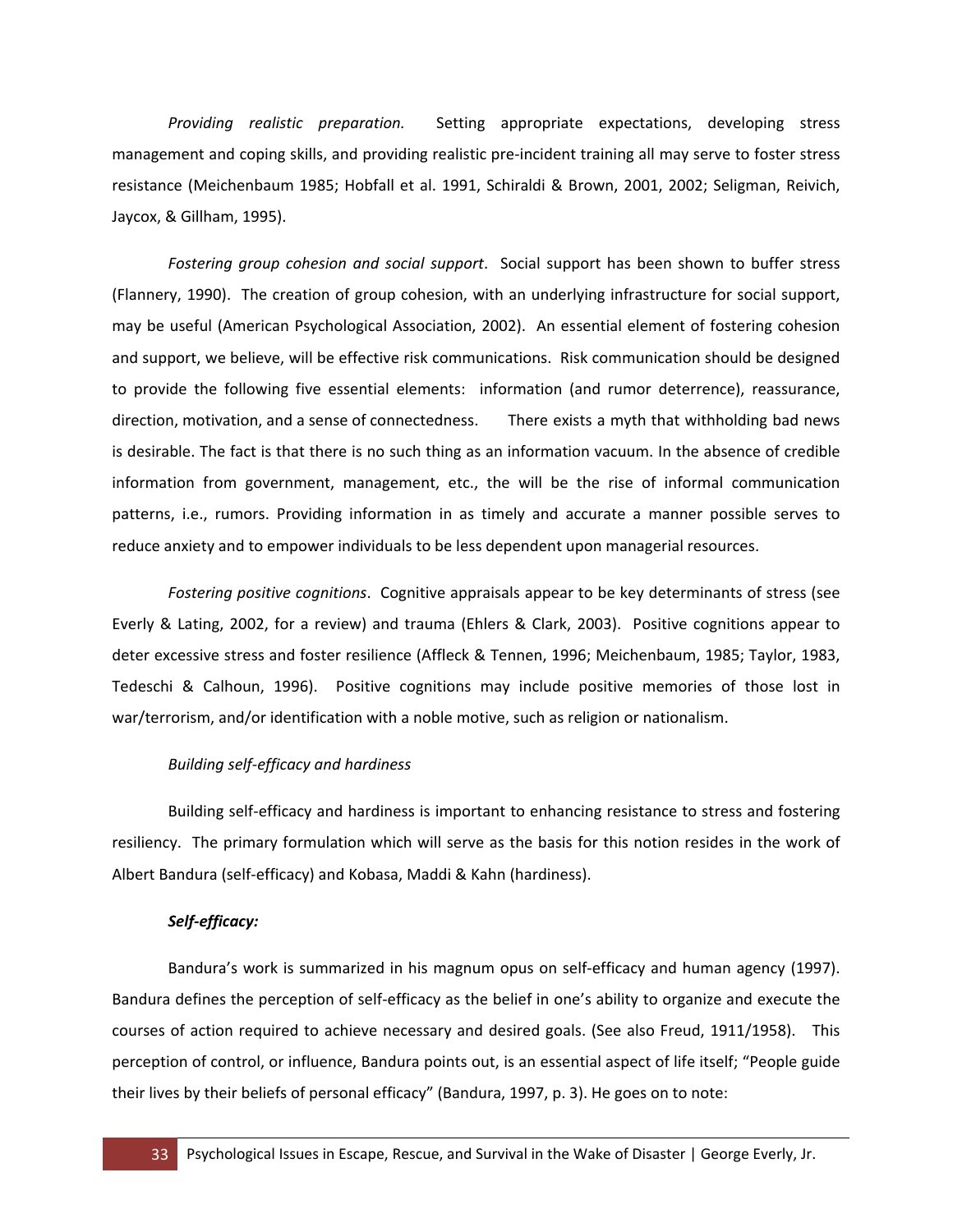"People' s beliefs in their efficacy have diverse effects. Such beliefs influence the courses of action people choose to pursue, how much effort they put forth in given endeavors, how long they will persevere in the face of obstacles and failures, their resilience to adversity, whether their thought patterns are self‐hindering or self‐aiding, how much stress and depression they experience in coping with taxing environmental demands, and the level of accomplishments they realize" (Bandura, 1997, p.3).

Bandura (1977, 1982, 1997) has described four sources that affect the perception of self‐efficacy and are particularly relevant in terms of the resistance/resilience model. They are as follows:

*Performance*. "Enactive attainments provide the most influential source of efficacy information. Successes raise efficacy appraisals, repeated failures lower them." (Bandura, 1982, pp. 26‐27). Bandura has also shown perceptions of self-efficacy to influence subsequent performance, as well as autonomic nervous system activity. Though enactive attainment appears to be the single most powerful way of influencing perceptions of self‐efficacy, it is important to note that attainment is in the eye of the beholder. Objective success shows no favorable impact on self‐efficacy if the individual *perceives* that success as "failure." One might argue that the experience of the United States in the Vietnam conflict is just such an example. As the perception of efficacy eroded, so did political support. Objective military success was subordinated to the perception of a "war that could never be won." Therefore, retreat became the only option.

*Vicarious experience.*  "Self‐efficacy appraisals are also partly influenced by vicarious experiences. Seeing or visualizing similar others perform successfully can raise self‐percepts of efficacy in observers that they too possess the capabilities to master comparable activities.... By the same token, observing others to be of similar competence fail despite high efforts lowers observers judgments of their own capabilities and undermines their efforts" (Bandura, 1982, p. 27). Such modeling of experience as described may be done in vivo, in vitro, or symbolically.

*Verbal persuasion and support.* Verbal persuasion comprises such things such as suggestion, education, and reinterpretation of exogenous, environmental, or inter-operative stimuli so as to improve perceptions of self‐efficacy. Such cognitive alterations may be done by oneself or by another (e.g., a coach, a charismatic leader, or even a therapist).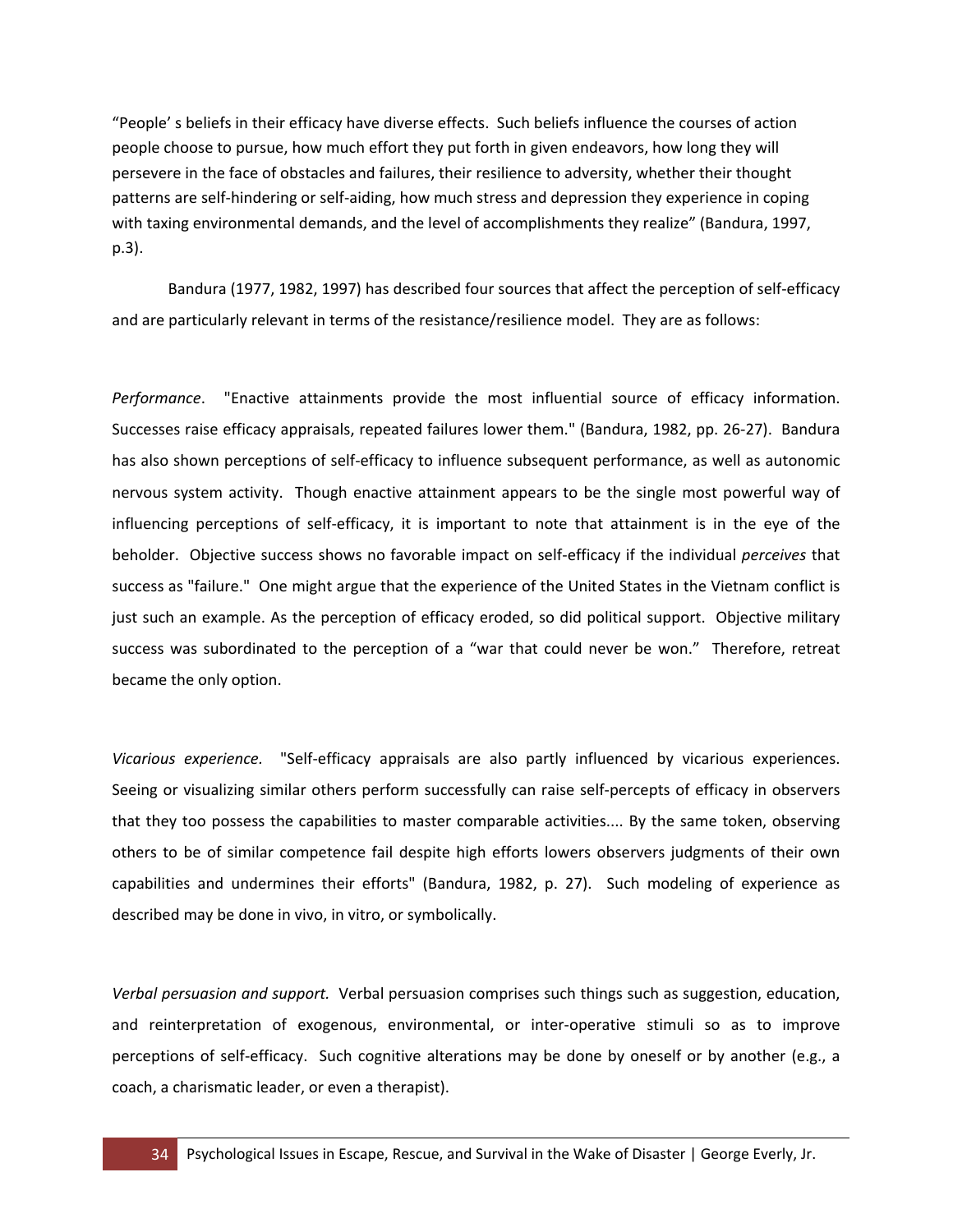*Physiological / affective* arousal. "People rely partly on their state of physiological arousal in judging their capabilities and vulnerability to stress. Because unusually high arousal usually debilitates performance, individuals are more likely to expect success when they are not beset by aversive arousal. Fear reactions generate further fear through anticipatory self‐arousal.... People can rouse themselves to elevated levels of distress that produce the very dysfunctions they fear. Treatments that eliminate emotional arousal heighten perceived efficacy with corresponding improvements in performance" (Bandura, 1982, p. 28). Biofeedback and other techniques which induce the relaxation response are useful interventions within this domain.

#### *Hardiness:*

Kobasa (1979) was the first to introduce the concept of hardiness into the psychological literature. She defined it as a stable personality trait. Hardiness is a composite of interrelated attitudes of commitment, control, and challenge. These attributes facilitate adjustment to adverse life experiences by turning them into growth inducing experiences, as opposed to incapacitating, events (Maddi, 1997). *Commitment*, as conceptualized by Kobasa (1979) was the ability to turn events into something meaningful and important. Individuals high in *commitment* get involved rather than withdraw. They have careers rather than jobs. C*ontrol* was defined as the belief that individuals could influence their own lives and their environment. Kobasa (1979) defined *challenge* as the belief that fulfillment in life results from growth and wisdom gained from difficult or challenging experiences. The combination of commitment, control, and challenge is theorized to be the driving force that aids individuals to pursue the future despite its uncertainty (Maddi, 1997). In summation, hardiness is not only expressive of mental health (Maddi & Khoshaba, 1994), but is also theorized to be a protective factor.

These notions of perceived personal efficacy and hardiness are relevant to understanding individual behavior, group behavior, large organizations, and even entire communities. Enhancing perceived efficacy and hardiness is an essential and intrinsic process for combating the adversity of mass disasters because it not only enhances effort and self‐esteem, but also contradicts the perception of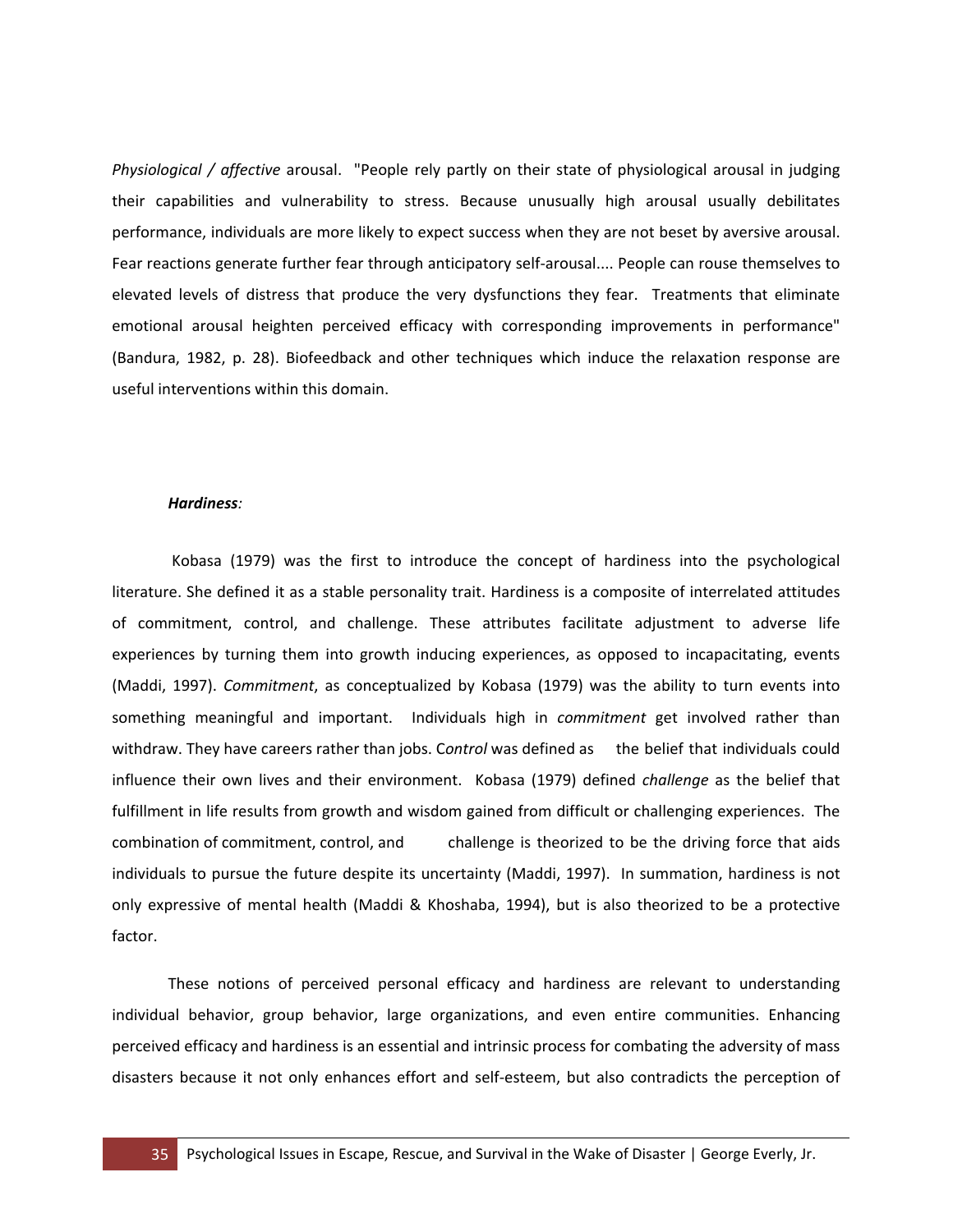helplessness while at the same time conveying the perception that the world is more controllable (i.e., safer).

In order to build resistance, in the sense of a prevention paradigm, the following measures may prove useful:

- 1. the creation of the perception of credible and competent leadership;
- 2. anticipatory guidance, setting appropriate expectations;
- 3. realistic training that fosters acute phase task orientations;
- 4. identification with a common purpose, goal;
- 5. identification with a higher ideal;
- 6. identification with a group to foster group identity;
- 7. stress management training; and
- 8. the expectation of the provision of family support.

## *Enhancing Resilience*

Resilience, it will be recalled, is the ability to rebound from dysfunction or impairment.

In order to enhance resilience, the following measures may prove of value:

- 1. assessment of need;
- 2. effective leadership, especially crisis leadership
- 3. sustaining a credible, accurate information flow;
- 4. stress management;
- 5. establishment and utilization of social support networks;
- 6. fostering an acute phase task orientation;
- 7. implementation of "psychological first aid;"
- 8. utilization of small group crisis intervention for naturally occurring cohorts and families;
- 9. pastoral crisis intervention and chaplaincy services; and
- 10. psychological triage.

Collectively, the aforementioned recommendations should be integrated in a seamless continuum of intervention tactics as recommended previously in this monograph.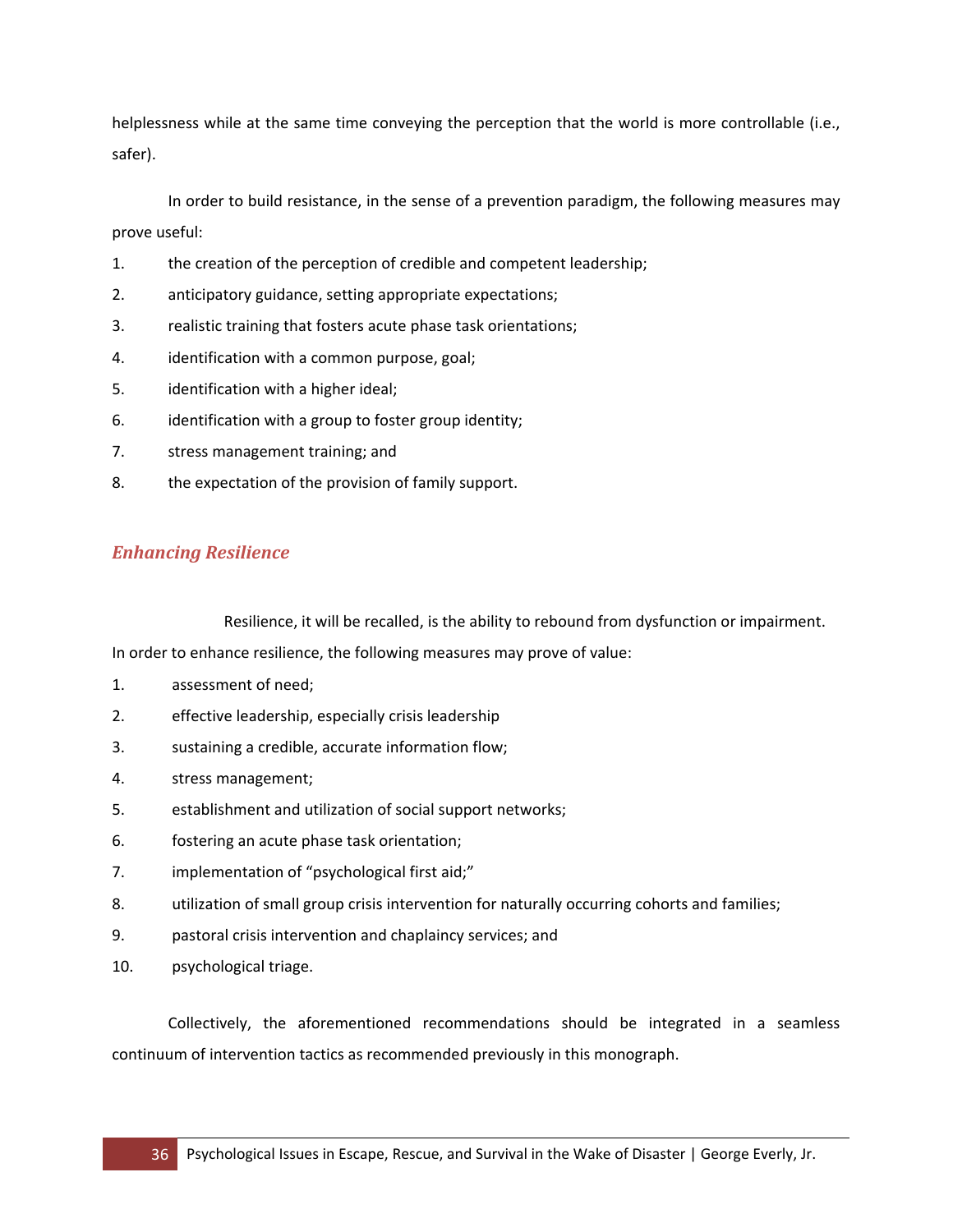Staten (1992) makes a case for better training in building collapse rescue. This is a theme mentioned in papers reviewed earlier. The author cites several disasters from the early '90s during which better preparedness and training could have prevented deaths, including disasters in Turkey, Israel and Argentina. The author also describes the optimal method of extraction and provides guidelines for a successful search and rescue mission. One of these guidelines stresses preparedness for the emotional and psychological implications of the incident among rescuers, victims, and families. Mental health professionals and crisis intervention should be made available to the families of those believed trapped at the earliest opportunity. The stress of protracted digging, discovery of disfigured remains, odd smells and sights can affect even the most hardened of rescue professionals. Supervisory personnel may want to set aside a special place for families and psychological care near to, but, off of the rescue site.

Alvarez and Hunt (2005) review the risks and resilience factors for canine search and rescue handlers deployed after 9/11. Canine handlers reported more PTSD and general psychological than those who were not deployed. Among deployed handlers, prior psychiatric diagnoses and peritraumatic reactions were associated with psychological distress whereas social support and training were protective. More extensive screening and prophylactic interventions for individuals with a history of mental illness could be beneficial.

The International Federation of the Red Cross and Red Crescent Societies (2008) have released a paper that describes the psychosocial support program initiated by the Russian Red Cross Society in for the families of miners affected by a blast in two Russian coal mines. In the first emergency, only 93 out of 203 people in the mine were rescued. The operation was initially based upon experience gained following the massacre in the school at Beslan over the last two years, but it was realized that there were factors unique to people affected by mine accidents: mine accidents have greater effect on everyday life because mines continue to be operational; some miners who had survived the accident often could not go back to work, and the families of miners who returned to work constantly worry about their lives. Other lessons learned in this particular situation included:

 The earlier psychosocial support was provided to the affected population, the better the outcomes.

 Only an active approach (outreach) of visiting the affected families at their homes allowed for effective psychosocial support.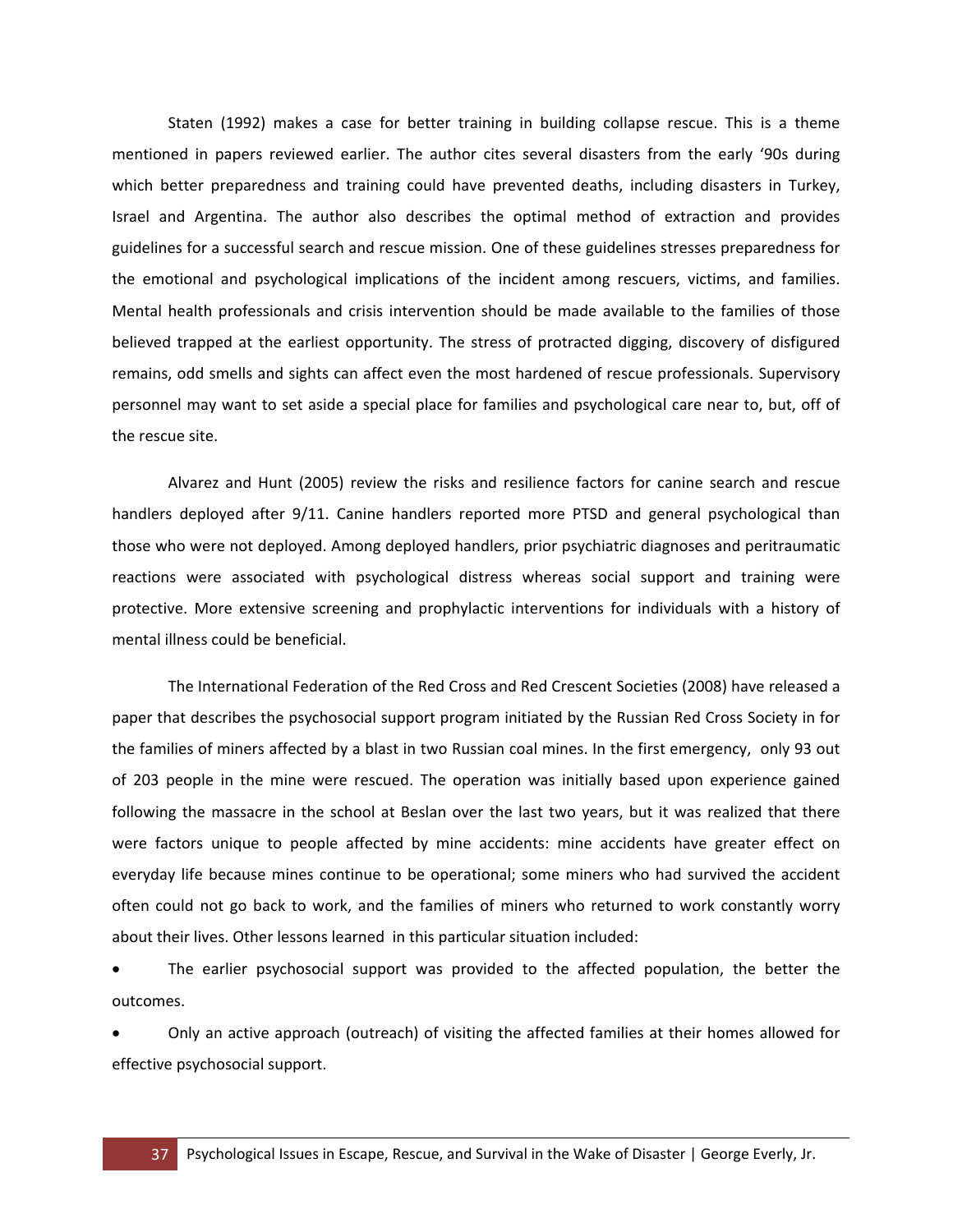Switching from individual work to group meetings attracted more people and offered the affected people an opportunity to restore social contacts and to make their own decisions on matters important to them.

There was need to set up psychosocial support centers

Deep sub-surface mining is one of South Africa's leading—and most dangerous—industries. Maiden (2005). describes the trauma management program ("COPE") developed by the employee assistance program at the Chamber of Mines in South Africa to respond to workplace accidents. The guiding principles of the program include the fact that psychological trauma is given the same consideration as physical trauma, that the program is voluntary and confidential, and participation cannot affect promotion potential. The program also provides supervisor training to help identify potential PTSD cases based on changes in work performance. The program identifies three levels of intervention: individual major incident, individual minor incident, and widespread incident; each of these types has a methodology associated with it. The program's activities are based on the trauma management principles of simplicity, proximity, immediacy, and expectancy.

Technology may prove useful in enhancing resilience. In response to the psychological strain that entrapment can place on persons, two researchers have been working, and given a grant by Microsoft, to create the robotic Survivor Buddy. It will be designed to be an emergency companion to people stuck in the crossfire of snipers, in mines, or under the rubble of an earthquake-ravaged building. It is expected that the robot will play soothing music to trapped victims and feature a screen showing the faces of loved ones and rescuers trying to reach them. It will also deliver water and transmit a victim's vital signs to doctors (Colavecchio‐Van Sickler, 2008).

Thus, we see that while resistance is fostered largely by pre‐event planning and training, resilience as currently defined, is fostered by the provision of crisis intervention and psychological first aid services which may serve as a psychological safety net to assist individuals and groups to rebound from adversity. Everly, et al. (2006) provide a review and statistical analysis of workplace‐based crisis intervention programs. The overall effectiveness is estimated at an effect size of .6 and appears to exert mitigating influences upon anxiety, depression, and alcohol use post critical incidents. Such data would appear to warrant the consideration of such programs.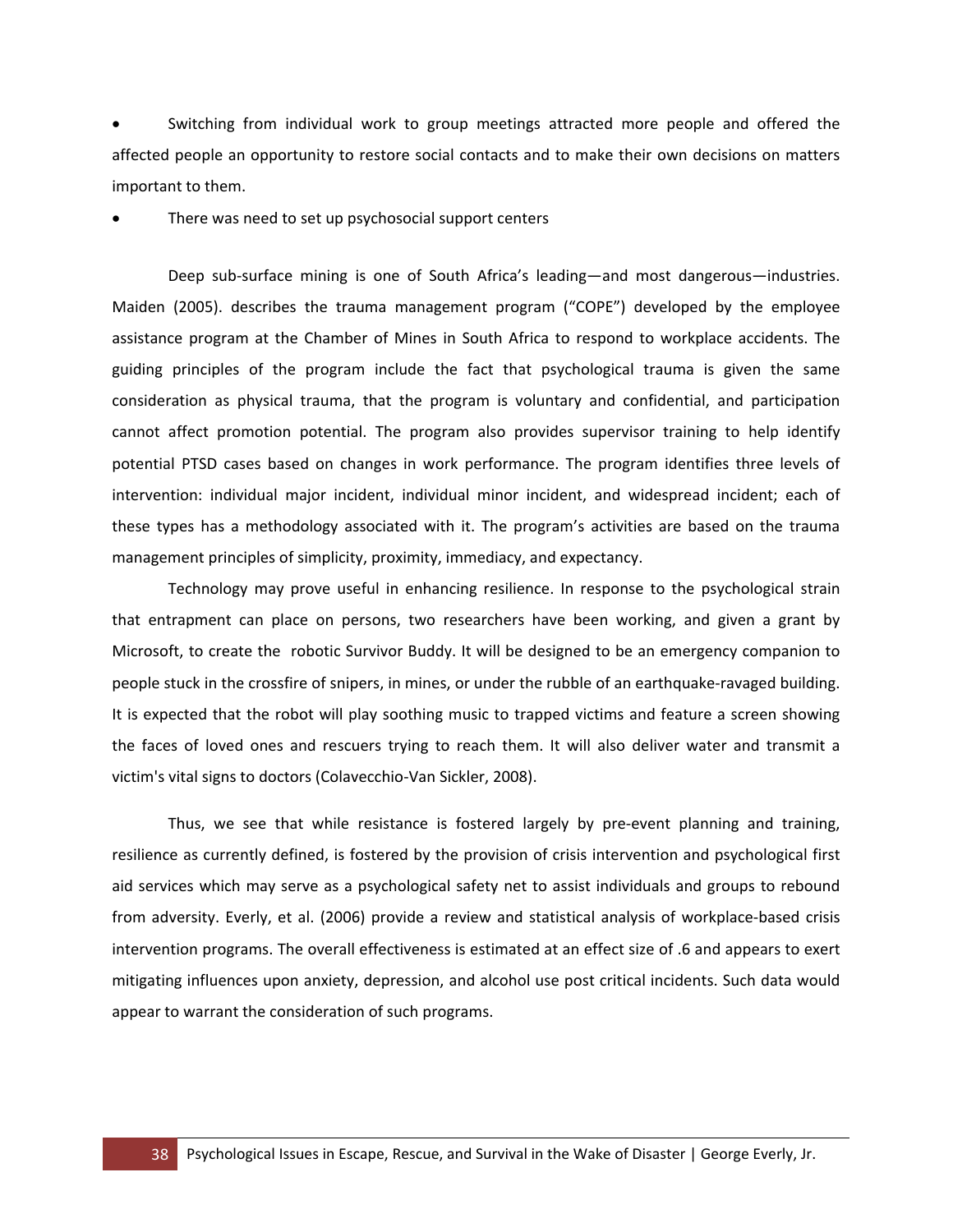### *Fostering Recovery*

As we just discussed, resistance and resilience are pro‐active steps needed to be taken to prepare our community for mass disasters. *Recovery*, on the other hand, refers to the ability of an individual, a group, an organization, or even an entire population, to literally recover the ability to adaptively function, both psychologically and behaviorally, in the wake of a significant clinical distress, impairment, or dysfunction subsequent to disasters. However, similar to building resistance and resiliency, the essential building block to recover from a mass disaster is a populations' propensity for "regaining control over their emotional responses and placing the trauma in the larger perspective of their lives as something that happened but that can be expected to not recur if the individual is able to retake charge of his or her life."(van der Kolk, et al., 2002).

In order to enhance the recovery process, our review of the research has illustrated that cognitive-behavioral psychotherapy ("CBT") is one of the best methods to aid trauma victims. CBT combines the use of techniques from cognitive therapy and behavioral therapy. CBT is based on the premise that cognition is a primary determinant of behavior and mood. Thus, CBT uses behavioral and verbal techniques to identify and correct problematic thinking patterns that are at the root of dysfunctional behavior. A complete review of the benefits, indications, and contraindications of CBT have been previously defined and beyond the scope of this paper (see Bryant & Harvey, 2000).

Several acute trauma studies have established the benefits of CBT for trauma victims. (Frank et al., 1988, Foa et al, 1995; Bryant et al. 1998(b), Difede et al. 1997, Bryant et al. 1999). Cognitive appraisals appear to be key determinants of stress (see Everly& Lating, 2002, for a review) and trauma (Ehlers & Clark, 2003). Conversely, positive cognitions appear to deter excessive stress and foster resiliency (Affleck & Tennen, 1996; Meichenbaum, 1985; Taylor, 1983; Tedeschi & Calhoun, 1996). Thus, CBT appears to be effective method to enhance recovery.

# **Leadership and the Incident Management and Incident Command System (ICS)**

#### *"Structure is an antidote for chaos."*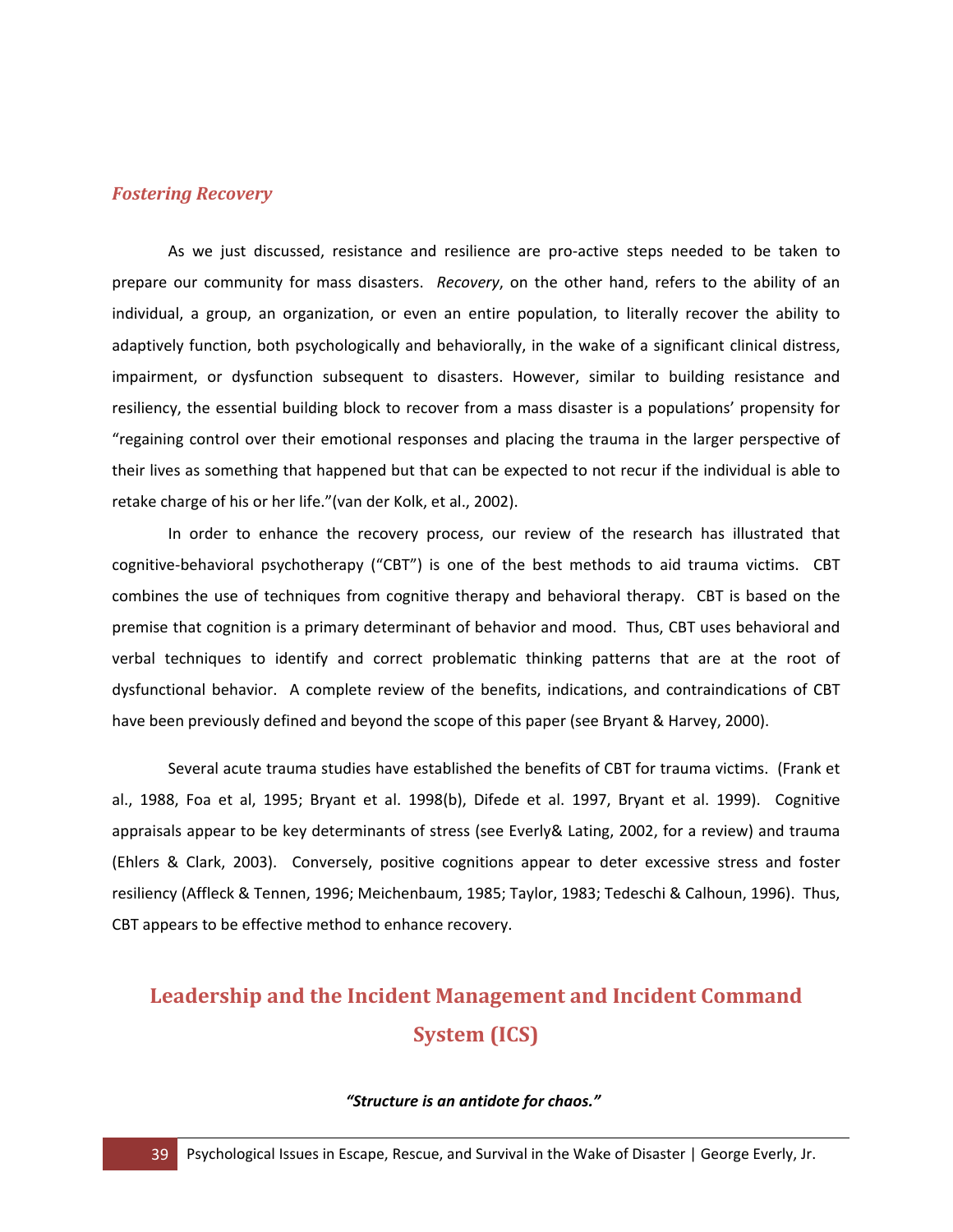Throughout this monograph, we have referred to the importance of leadership in increasing resistance as well as resiliency. Let's discuss the notion of leadership.

## *Leadership: What Is It?*

"The term leadership is ubiquitous…Political candidates proclaim it, organizations seek it, and the media discusses it ad nauseum…" (Vroom & Jago, 2007, p. 17). Despite these truths, there remains no generally accepted definition of, nor path to, effective leadership. What all definitions do agree upon is that leadership involves the ability to influence others. So we know there is leadership during and after the exertion of influence, but not necessarily before.

In their review of leadership in high risk, often life and death, situations, called "in extremis" situations, Thomas Kolditz and Donna Brazil (2005) conclude that authentic leadership is most valuable. Authentic leaders are confident, optimistic leaders who possess high moral character and ethical reasoning. Authentic leaders are most likely to create loyalty, obedience, admiration, and respect. These leaders lead by giving purpose, motivation, and providing direction "in extremis" conditions. Authentic leaders seem to exert much of their effectiveness by allaying the fears of, and providing hope for, those who follow.

#### *Leadership Resides in Those Who Follow*

So far, we have learned that the crisis leader must possess a general belief in one's ability to make a difference and to be successful, regardless of the challenge and that this sense of confidence must be communicated to those who will follow.

It is generally recognized that when members of a group defer to a central command that serves to coordinate and direct resources, group performance increases. In the final analysis, leadership resides with those who follow. While the leader may have the vision and courage to lead, it is those who follow who must recognize those qualities. It is those who follow who must perceive the leader as someone who can be trusted, someone who possesses strength and competence to successfully lead those who follow to safety and success.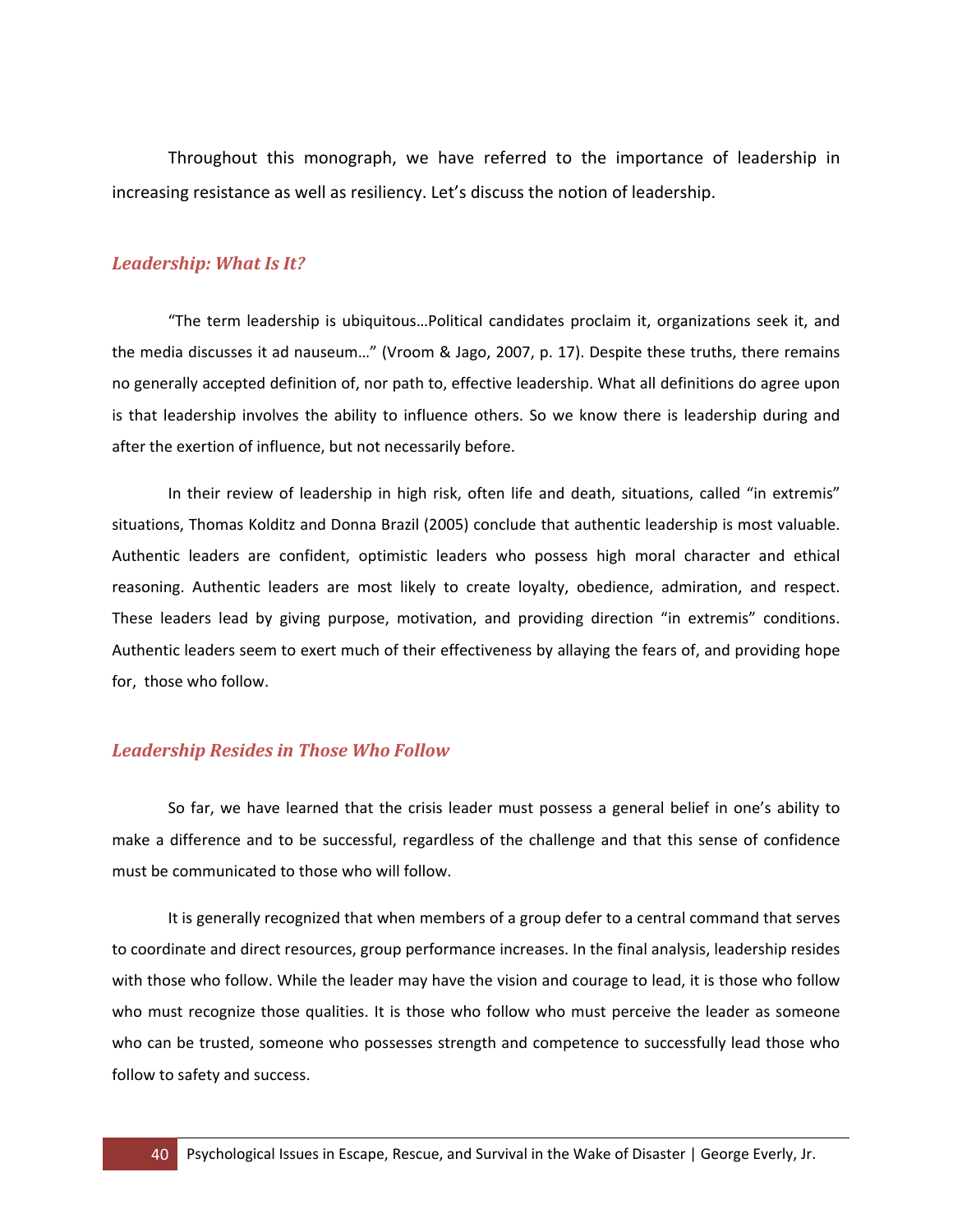Leadership satisfies an evolutionary requirement. Charles Darwin, writing in 1871, noted, "A tribe including many members who were always ready to aid one another, and to sacrifice themselves for the common good would be victorious over most other tribes."

In an illuminating paper written in the journal American Psychologist, the authors conclude that individuals seek out leaders when in crisis. The qualities that individuals most often seek out are competence and benevolence. Thus, we see that leaders seem to exert much of their effectiveness by allaying the fears of, and providing hope for, those who follow.

## *Incident Management*

History has taught that the effectiveness of a particular crisis or disaster intervention often relies on the organization behind the response itself. Purely reactive, unplanned, or uncoordinated disaster response is generally ineffective and, at times, may even be counterproductive. On the grand scale, the disaster response to Hurricane Katrina stands as a tragic reminder of the consequences of failed leadership and failed coordination of services. The Sago mine disaster stands as an example of poorly coordinated public information services. But the need for organized services is perhaps better exemplified by the Lassing, Austria mine collapse in July 1998. The Lassing mine collapse provides a worthwhile case study of what can go wrong during the response to trapped miners. Initially, there was confusion as to whether the mine company or the government was in charge of the rescue efforts. However, both teams were trained for professional mining accident rescue missions; trained crisis management professionals offered their help, but their offer was rejected. A variety of organizations were involved, each with its own leader: the disaster relief agency of the state, the mining team, local political authorities, firefighters, Red Cross, police, and army. As a result of the lapse in leadership, chaos was predominant in the first phase of the rescue mission. In spite of this, the leaders recognized early the need for psychological support and help. A psychologist and two social workers were called to duty, but again none of these were trained to provide psychological support in disasters and subsequently left the scene. Next, troops of police psychologists specially trained for hostage situations were called to duty, and did appropriate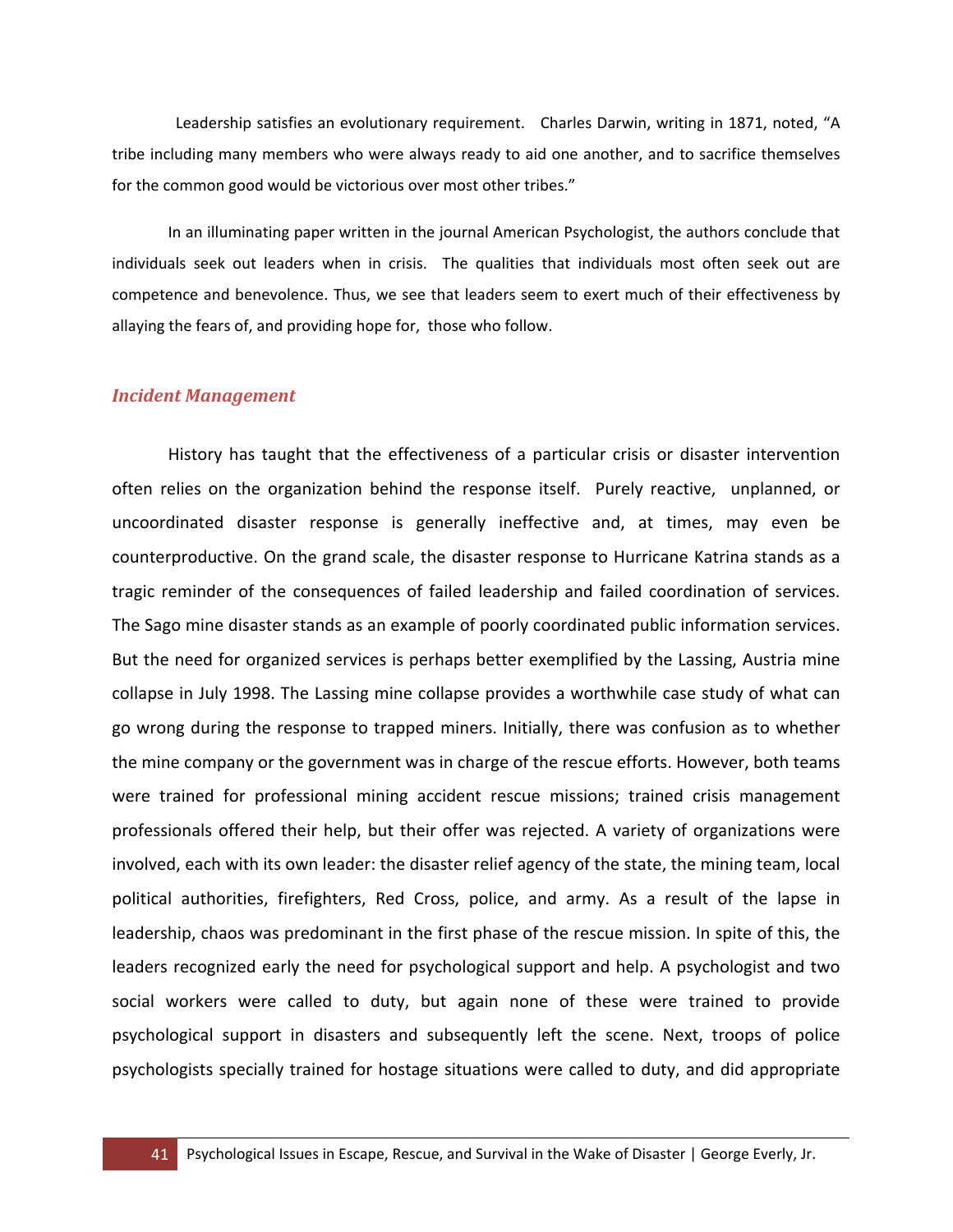work but were overwhelmed by the needs for support. Consequently, professionally trained support teams were called, and ultimately, forty psychologists were working in the field.

From the very inception of planning for a disaster response, psychological crisis intervention personnel must be involved at the highest levels of planning and coordination. These personnel must be blend their assessment skills with strategic planning skills and the selection of the best available crisis intervention procedures to match the needs of the people who are in a state of crisis. The groups that should be targeted for potential intervention will include:

1. personnel who are trapped (intervention points include pre-incident preparation, intervention during entrapment, acute post escape, and post escape re‐integration)

2. rescue and recovery personnel (intervention points include pre-incident preparation, intervention during rescue and recovery, acute post rescue and recovery)

3. families of trapped mining personnel (intervention points include pre-incident preparation, intervention during entrapment, acute post escape, and post escape re-integration)

4. families of other mine personnel (primary intervention point is during rescue and recovery operations)

5. community civilians not directly in involved in the operations of the mine (primary intervention point is during rescue and recovery operations)

The need for an organized and highly coordinated disaster response extends to all disaster response and related other services. In this section a formal structure for integrating disaster response services will be discussed.

Disaster response services can be coordinated using a simple set of questions – *who, what, when, and where.* That is, who needs support, what types of assistance they need, when they need the support, where the support will be provided.

The greater the scale of the incident and the more complex the situation, the greater is the need for organization. Disaster intervention work, for example, requires an elaborate network of interrelated elements to deliver the best support services, at the right times and under the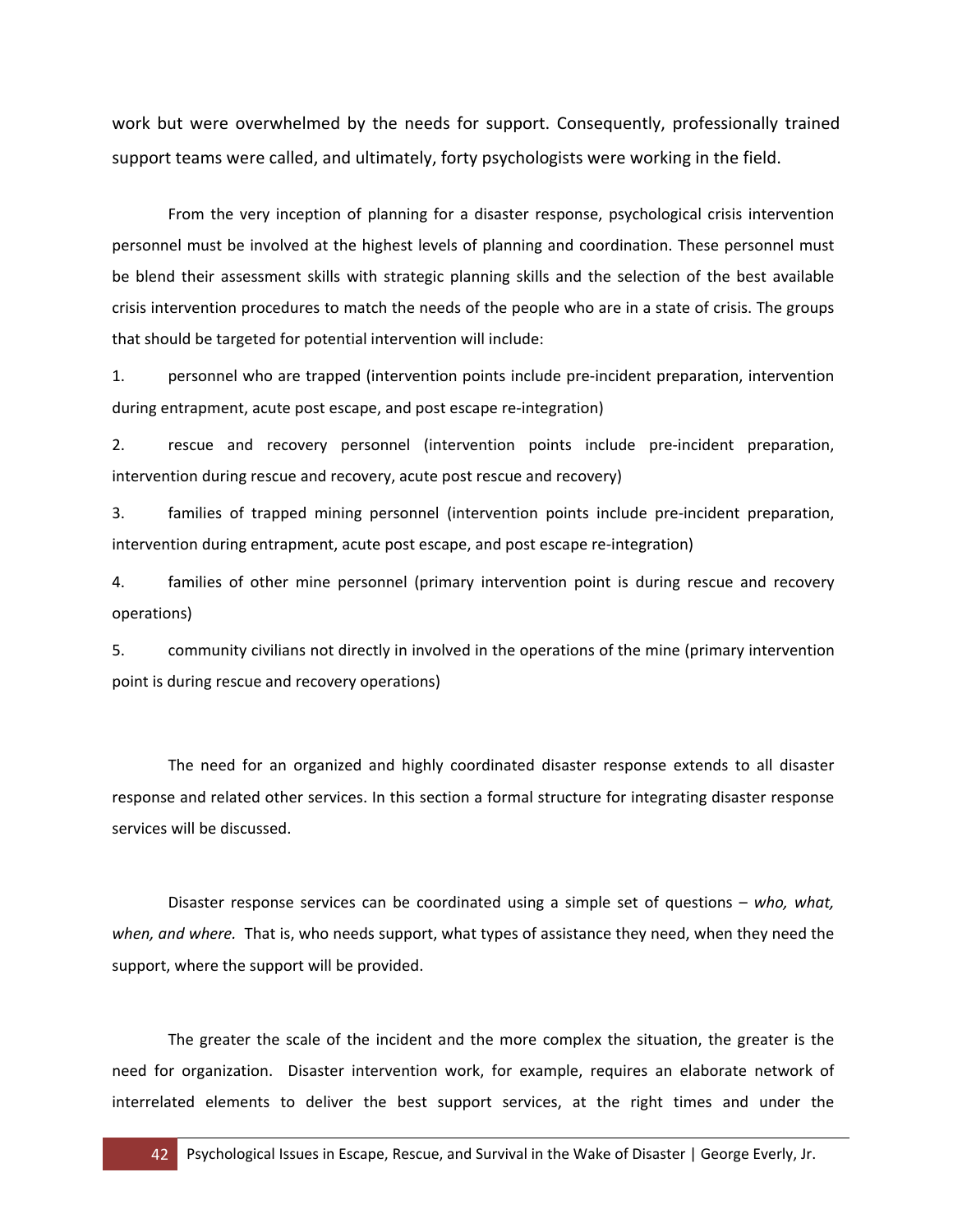circumstances to assure the greatest potential for an effective and efficient crisis response. That response requires logistical and coordination support often including housing, transportation, communications, security, food and water, supplies, liaison with other organizations, and the replacement and rehabilitation of fatigued personnel. The term fatigue not only refers to physical fatigue, but to mental fatigue, as well.

Even before the 2001 terrorist attacks on the United States, the federal government, in cooperation and collaboration with law enforcement and emergency response organizations, was engaged in the development of a nationwide comprehensive program to manage emergency operations. The need for such a program obviously became more evident after the attacks. The program is entitled the "National Incident Management System" (NIMS). The NIMS program contains the Incident Command System (ICS), which itself is the result of extensive development efforts that date back to the organization of military operations as long ago as the American Civil War (1861‐1864). Much of the current material on the ICS is the result of a nearly forty year development process in emergency services organizations that began with a series of disastrous fires in California in 1970 (National Wildfire Coordinating Group, 1994).

This section will familiarize the reader with an overview of NIMS and its primary components, especially the Incident Command System (ICS). The coverage of NIMS and the ICS in this chapter, however, does not in any way, constitute formal training in NIMS, but rather is designed to reiterate the need for a highly structured ICS capable of responding to mining disasters. The reader should view the material only as an overview and be cognizant of the fact that one must obtain appropriate training from an official US government source such as FEMA‐NIMS@dhs.gov or http://www.fema.gov/emergency/nims/nims\_training.shtm. The Federal government has endorsed some states, tribal councils, counties and emergency services organizations to provide NIMS training programs. All NIMS training, however, must adhere strictly to the training curriculum established by Federal Emergency Management Agency (NIMS Integration Center, 2007a, b, c).

#### *Essential Information*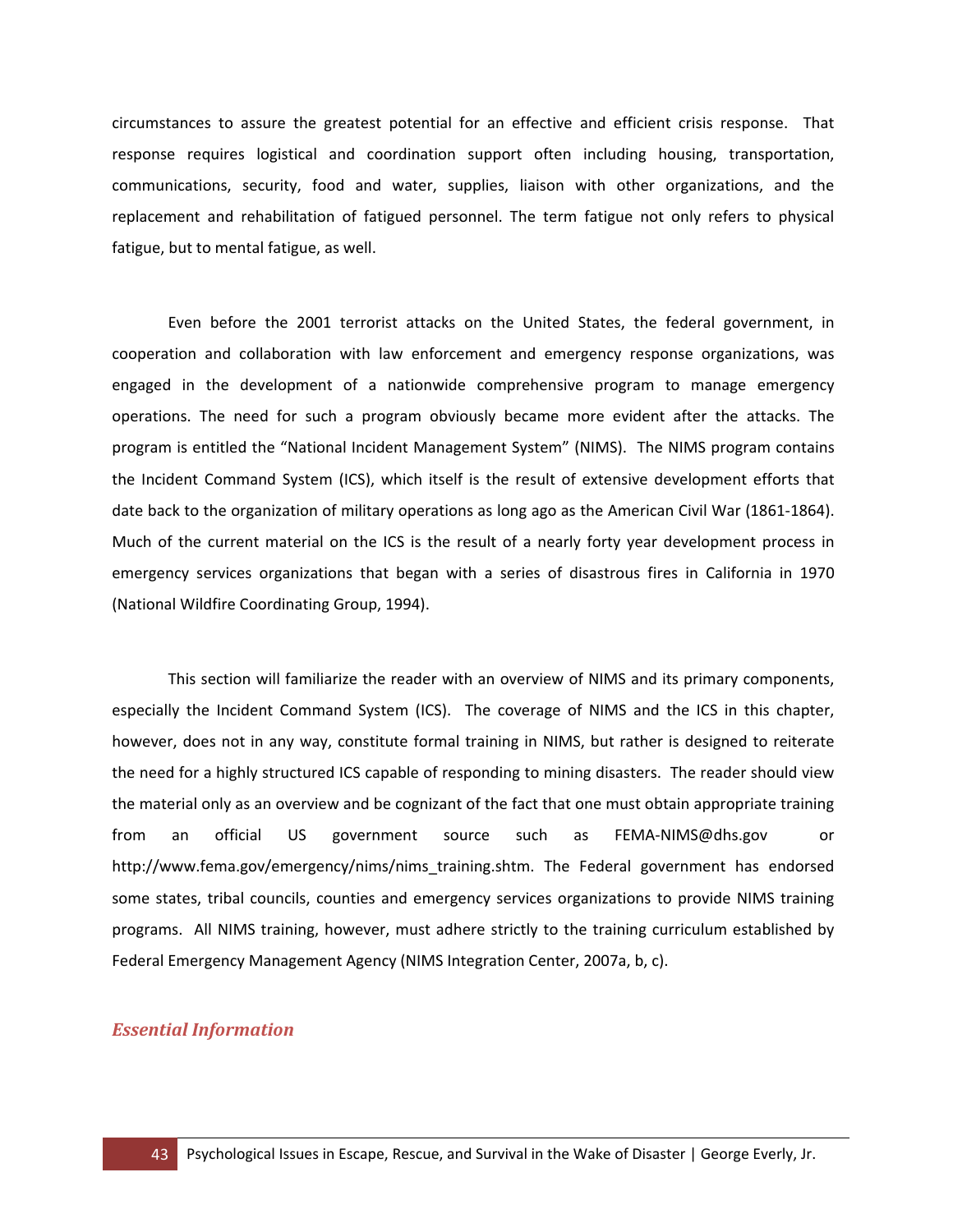The *National Incident Management System (NIMS)* is an administrative system to handle any emergency including the multi-jurisdictional and multi-agency response of local, state and federal government resources to a large‐ scale incident such as a disaster. NIMS was specifically developed to enhance the capabilities of emergency responders from different jurisdictions and disciplines to work together more efficiently during natural disasters and other emergencies, including acts of terrorism. The NIMS approach to emergency management is one of standardization. It focuses on an incident management program with a set of commonly accepted emergency management structures and procedures, universal terminology, as well as inter‐agency communication, cooperation and mutual aid. NIMS places considerable emphasis on preparing for emergencies as well as resource management during the response aspects of a disaster.

On February 28, 2003, the President of the United States issued Homeland Security Presidential Directive (HSPD)–5, *Management of Domestic Incidents* (Bush, 2003). This document directed the Secretary of Homeland Security to develop and administer a National Incident Management System (NIMS). The system assists communities in preparing for, responding to and recovering from domestic events. It incorporates the best emergency management practices that have evolved over decades of experience. HSPD-5 requires all federal agencies to utilize the NIMS program in their prevention, mitigation, response and recovery activities. Additionally, any local, tribal, state or private organizations receiving federal funds are also required to use the NIMS program (US Department of Homeland Security, 2004).

Because of the HSPD‐5, the utilization of the NIMS Incident Command System has grown so widespread and so well accepted that every individual, from any type of organization that responds to any domestic disaster, including mining disasters, should receive training in the NIMS program.

#### *NIMS Components*

The NIMS program is extensive. For most intervention personnel, familiarity with all of that information would be unnecessary and, needless to say, a time consuming, monumental task. The emphasis in this chapter will be on an overview of the NIMS program and a focus on the essential information for understanding and responding to the mental health demands associated with a mining disaster.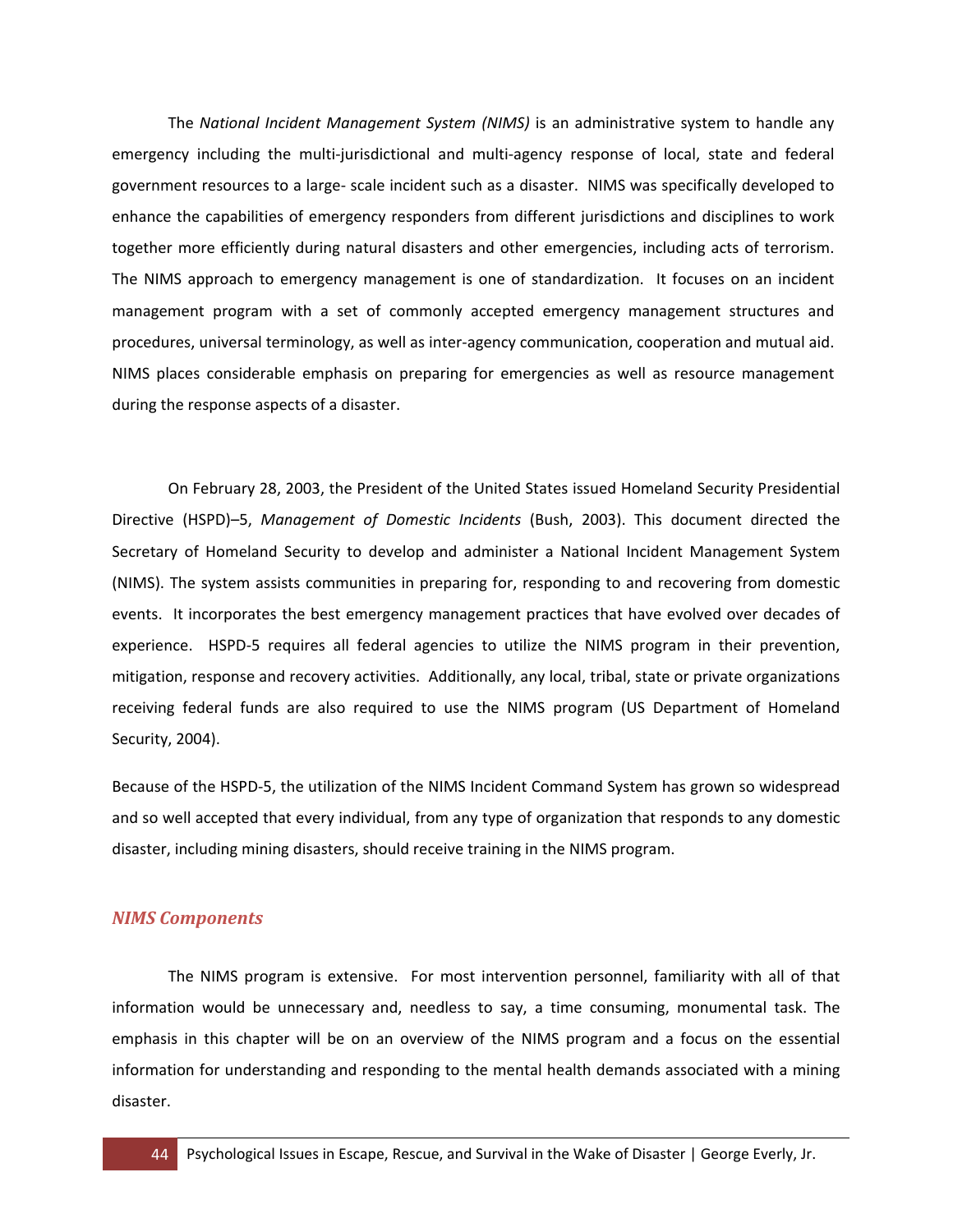To start, we will first provide a broad overview of NIMS. There are six main components of NIMS. They are:

#### **1. Command and Management**

- a. Incident Command System
- b. Multi‐agency Coordination
- c. Public Information System

These elements may be thought of as "command and control." In the wake of a mine disaster, the immediate establishment and mobilization of these functions are essential elements to effective rescue and recovery.

#### **2. Preparedness**

This component covers every aspect of emergency planning, education, preparation of resources, training of personnel, and efforts to mitigate or eliminate potential threats.

Planning for a mining disaster must strive for the seamless integration of mental health preparedness and response functions.

#### **3. Resource Management**

The focus of this component is on the identification, description, listing, and credentialing of all types of resources that might respond to a disaster. Many of these resources are located in one jurisdiction and loaned to other jurisdictions during emergencies. The term for borrowing and loaning of resources between jurisdictions is "mutual aid."

In the case of a mining disaster, internal resources are quickly mobilized and are often quickly exhausted. Mental errors can be as detrimental as are physical/ operational errors. Mobilization of external resources becomes essential if an effective disaster response is to be sustained. This is true in the case of mental health resources, as well. It is therefore essential that internal mental health resources are augmented with external mental health resources. Credentialing of external mental health resources is as important as the credentialing of operational, engineering, and rescue and recovery resources.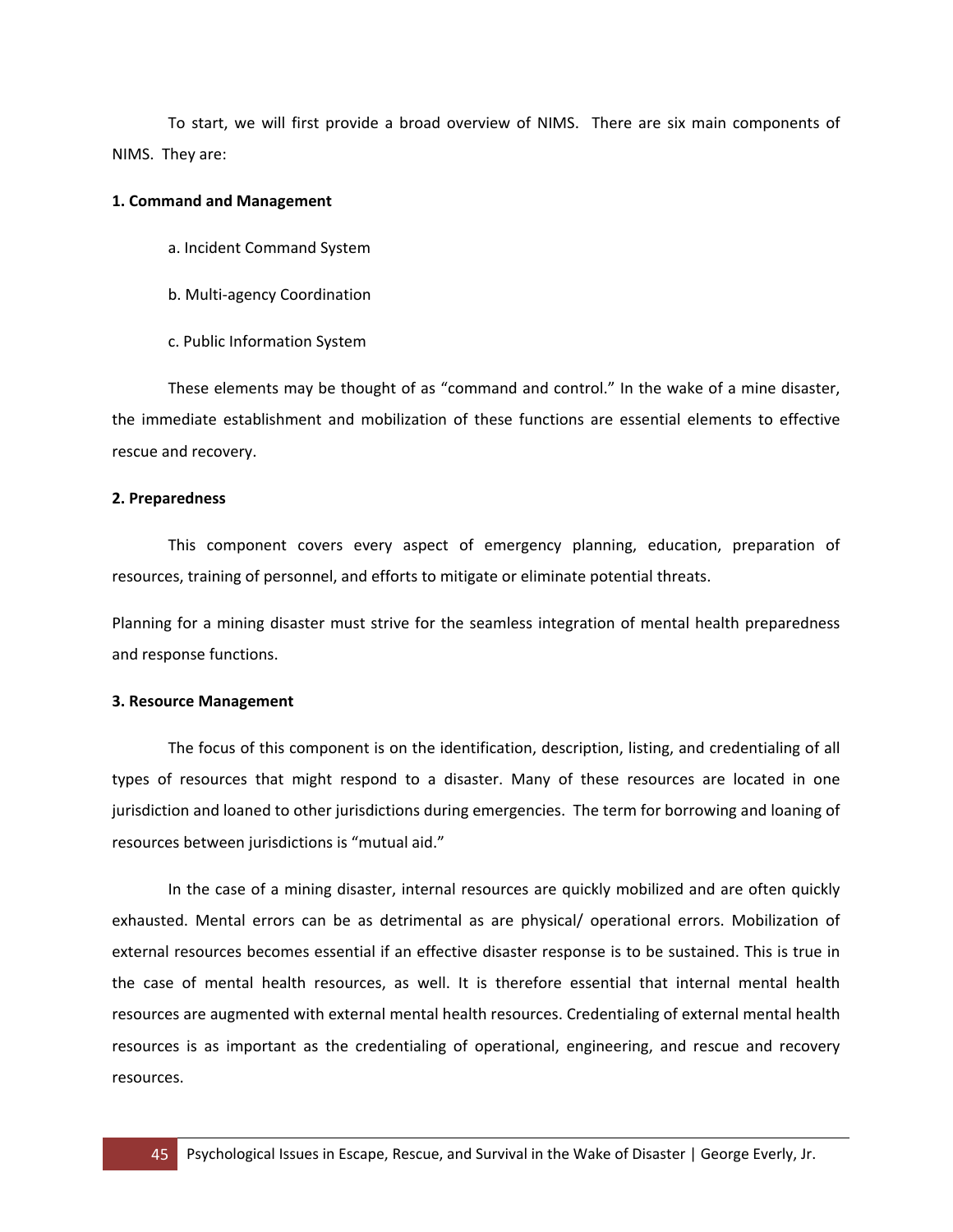#### **4. Communications and Information Management**

The fourth component of the NIMS addresses the important issue of standardized intra and inter-organizational communications as well as standard record keeping and other information management procedures.

Internal and external communications are likely to become a significant operational challenge during a mining disaster. Communication errors or delays in communications can hinder the progression of an organized and effective rescue and recovery operation.

#### **5. Supporting Technologies**

NIMS encourages the development, adoption, and utilization of new technologies that enhance emergency management. It also encourages the use of interoperable communication devices that allow organizations to communicate easily with one another during emergencies. Redundancy in communication technology is encouraged.

#### **6. Ongoing Management and Maintenance**

NIMS is a dynamic system. It requires openness and flexibility to change. The system needs vigilant maintenance to make adaptations to assure that it is capable of responding appropriately to changes in the emergency management environment. NIMS is constantly re‐evaluated and improved by a management team at the NIMS Integration Center within the Federal Emergency Management Agency (NIMS Integration Center, 2007d).

#### *The Need for the Incident Command System*

The Incident Command System (ICS) is the part of the NIMS program that will have the greatest impact on response and recovery personnel at any mining disaster and, therefore, it will receive the most attention in this chapter. All disaster responders need to understand and work within the ICS. Working within the system is a necessity for all response personnel not only because it is required by the presidential directive (Bush, 2003), but also because ICS is the universal emergency management approach currently utilized within the United States and many other nations. ICS offers a proven and useful organizational tool for crisis support personnel who are dealing with disasters, such as mining disasters, that can quickly overwhelm local resources. The system helps crisis intervention organizations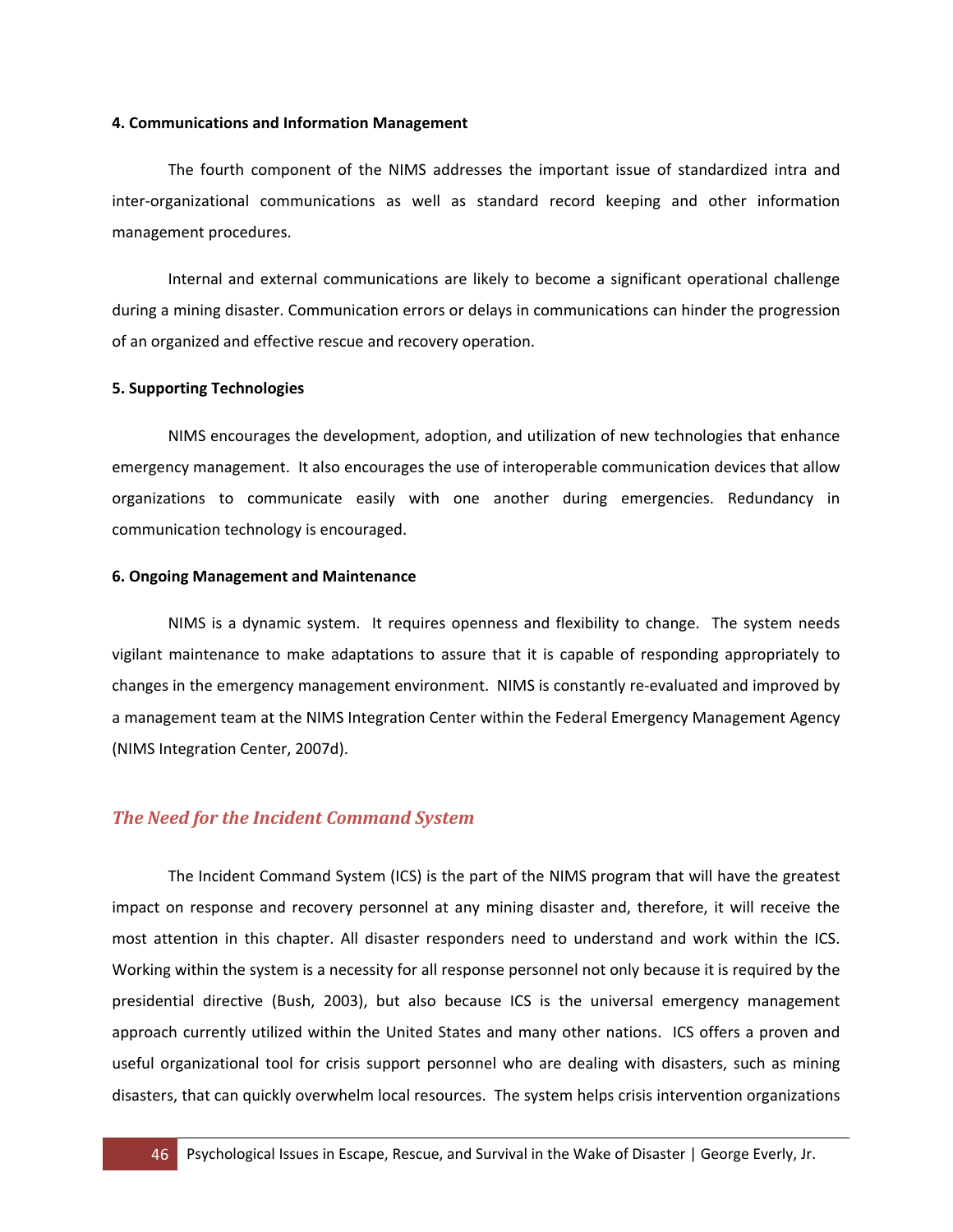to work as teams and to monitor their own personnel to avoid stretching individuals beyond reasonable capacities.

## *Key Features of the ICS*

#### *1. Common Terminology*

Common terminology allows many different types of organizations to communicate with each other and to work together for the best possible management of an emergency. The umbrella of common terminology covers organizational functions, resource descriptions and incident facilities. Even psychological crisis intervention teams should emulate the common terminology and philosophy of the ICS program. Unfortunately, there is currently very little standardization of terms in the disaster mental health field (Everly & Mitchell, 2008).

#### *2. Modular Organization*

One of the most important features of the ICS is the use of modules in its organizational structure. Depending on the size and complexity of the emergency, Incident Commanders may add to the ICS or remove from the ICS any specific modules he or she deems necessary. It is also possible to subdivide any module, if necessary, to enhance management and coordination functions. The Incident Commander is responsible for the entire organizational structure during an emergency. Changes in the ICS occur as responders assess the needs of the situation under "real world" field conditions. As additional modules are required, the ICS organizational structure expands from the top‐down.

For example, let us suppose that an Incident Commander (IC) is advised by his or her staff that rescue personnel are having a difficult time emotionally because of large scale carnage encountered in attempts to reach other miners who are trapped but assumed alive. The IC then assigns a staff member, called a Liaison Officer (LO), to take on the responsibility of assuring that psychological support or crisis intervention services are provided to emergency operations personnel during deployment of immediately after shift termination. The Liaison Officer then becomes responsible for locating, mobilizing, and implementing psychological support services so as to facilitate ongoing rescue operations. Similarly, the LO may be requested to mobilize psychological support services for the families of miners who were trapped in the mine itself.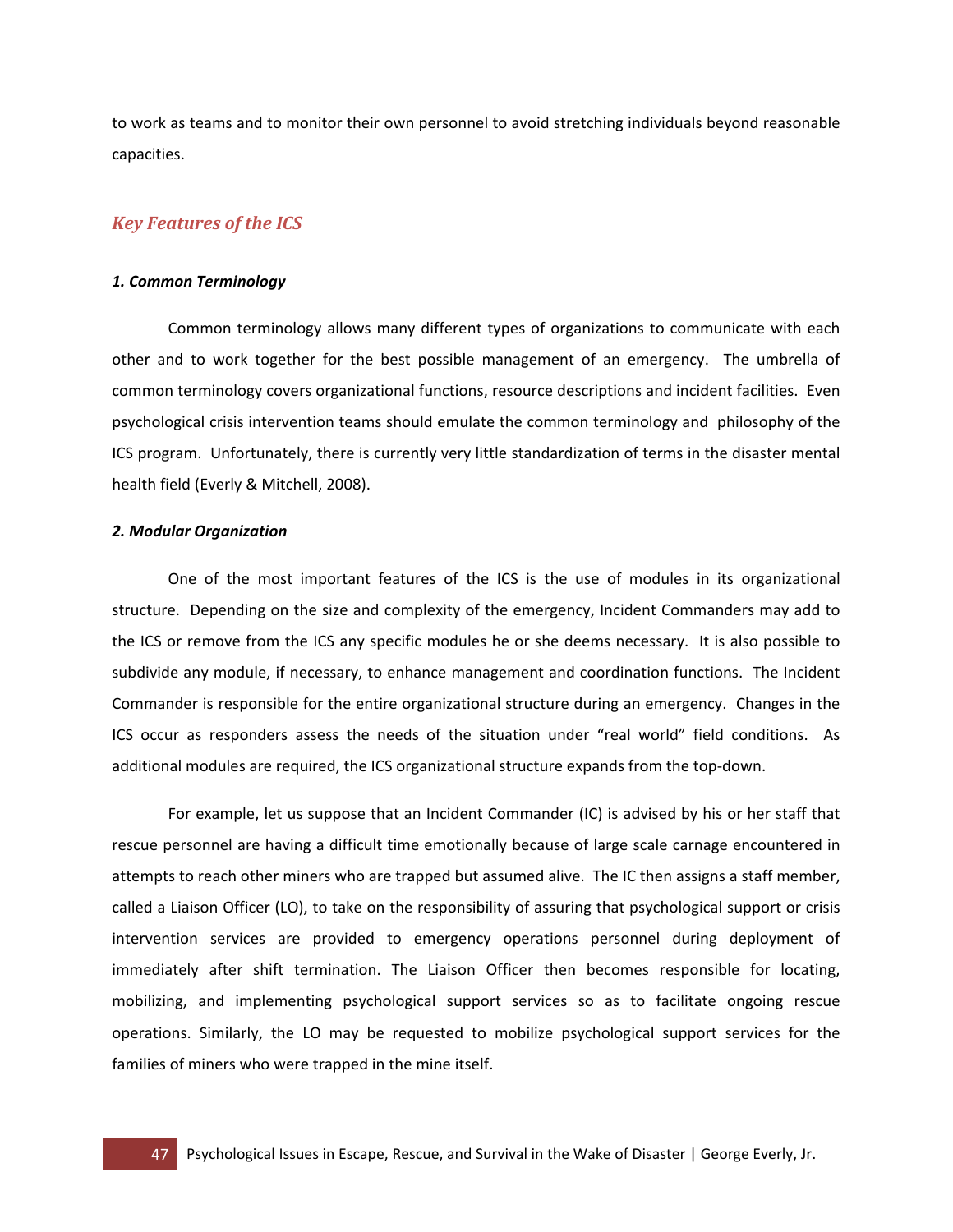If necessary, the human services functions can expand. Suppose further assessment of the situation, described in the example above, indicates that the incident is also causing significant distress for large numbers of community people. The LO could request specialized support services for community members, as well.

Every time the Incident Commander adds a significant new function to the ICS, there must be a commensurate increase in the size of the leadership corps (NIMS Integration Center, 2007d).

#### *3. Management by Objective*

 In the ICS, specific, measurable objectives are established as early as possible. Everyone in the management structure is informed of the objectives and each part of the organization supports the achievement of the objectives.

In the provision of psychological support services, target groups are identified and interventions are selected to meet defined outcome. Admittedly, psychological outcome are more abstract than traditional operational outcome.

#### *4. Incident Action Plans*

During each operational period an Incident Action Plan (IAP) must be developed. The IAP provides the objectives for both the operations and the support activities for that particular work period. An IAP, therefore, includes the proposed activities of the crisis intervention team for a specific work shift. IAPs help to answer the important *who, what, when, and where* questions mentioned earlier*.*

#### *5. Span of Control*

Within the ICS, leaders typically supervise between three and seven subordinates depending on the circumstances and the complexity of the situation. Most leaders in emergencies are overwhelmed by too large of a span of control. Greater than seven subordinates can be an excessive number.

#### *6. Facilities*

Very early in a large‐scale incident, the managers must identify locations and facilities that will sustain the operations and support services. The first facilities to be established are those for the command post and communications. A staging area is also essential. The staging area is a location where most of the responding resources check-in and remain until needed. It is very important to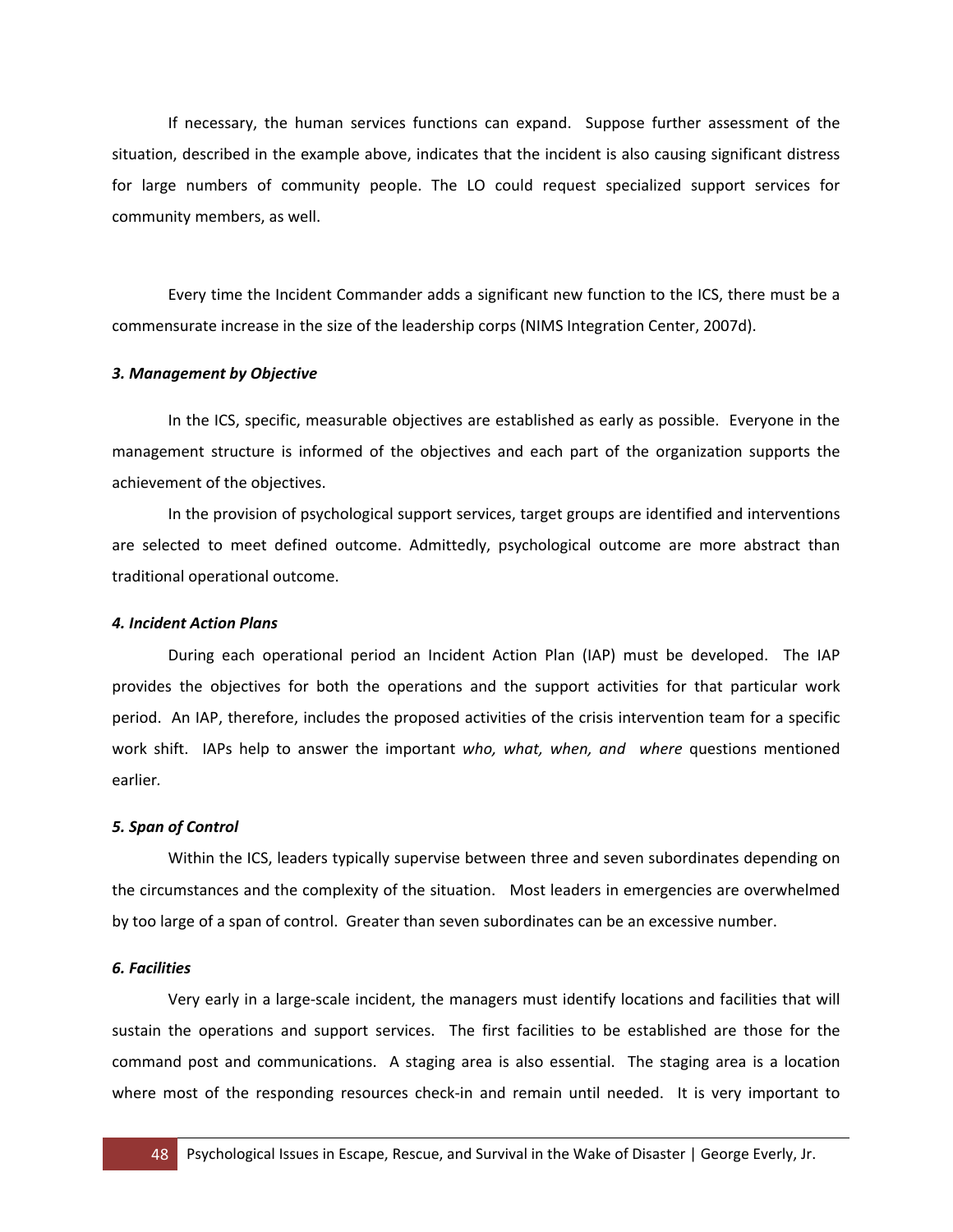establish facilities for medical triage and treatment as well as for food services, supplies, and locations where psychological crisis intervention services can be operationalized.

#### *7. Comprehensive Resource Management*

All resources, equipment, teams, supplies and facilities must be categorized, ordered, dispatched, and tracked during the incident. At the conclusion of the incident, all of the personnel and materials utilized during the incident must be recovered and restored to a "ready" condition. The crisis intervention team usually goes through a Post Action Staff Support program to assure that all team members are adequately recovered from the intense work of the deployment (Everly & Mitchell, 2008).

#### *8. Integrated Communications*

The ICS depends upon intra and inter-organizational communications and a comprehensive plan for communications. Lines of communications and communications redundancy are delineated.

#### *9. Clear Command Structure*

The agency with primary jurisdictional authority designates the individual at the scene of an incident with the responsibility to *establish command immediately in the situation.* Provisions should also in place to *transfer command* efficiently to higher-ranking authorities when they arrive on scene, or, temporarily, to a subordinate when the Incident Commander needs rest. Transfer procedures have typically been developed well in advance of an emergency and transitions of authority in the field usually appear seamless. Representation from ownership, local, state, and potentially Federal governments must be integrated so as to reduce confusion and improve sustained effective rescue and recovery functions.

#### *10. Chain of Command, Unity of Command, Unified Command*

There are important concepts that apply to ICS command issues. They are:

- a) Chain of Command
- b) Command Staff
- c) Command Post
- d) Unity of Command
- e) Unified Command

*Chain of Command* refers to the orderly line of authority over the incident operations. Simply put, team or unit members report to their team leaders. Team leaders report to division supervisors,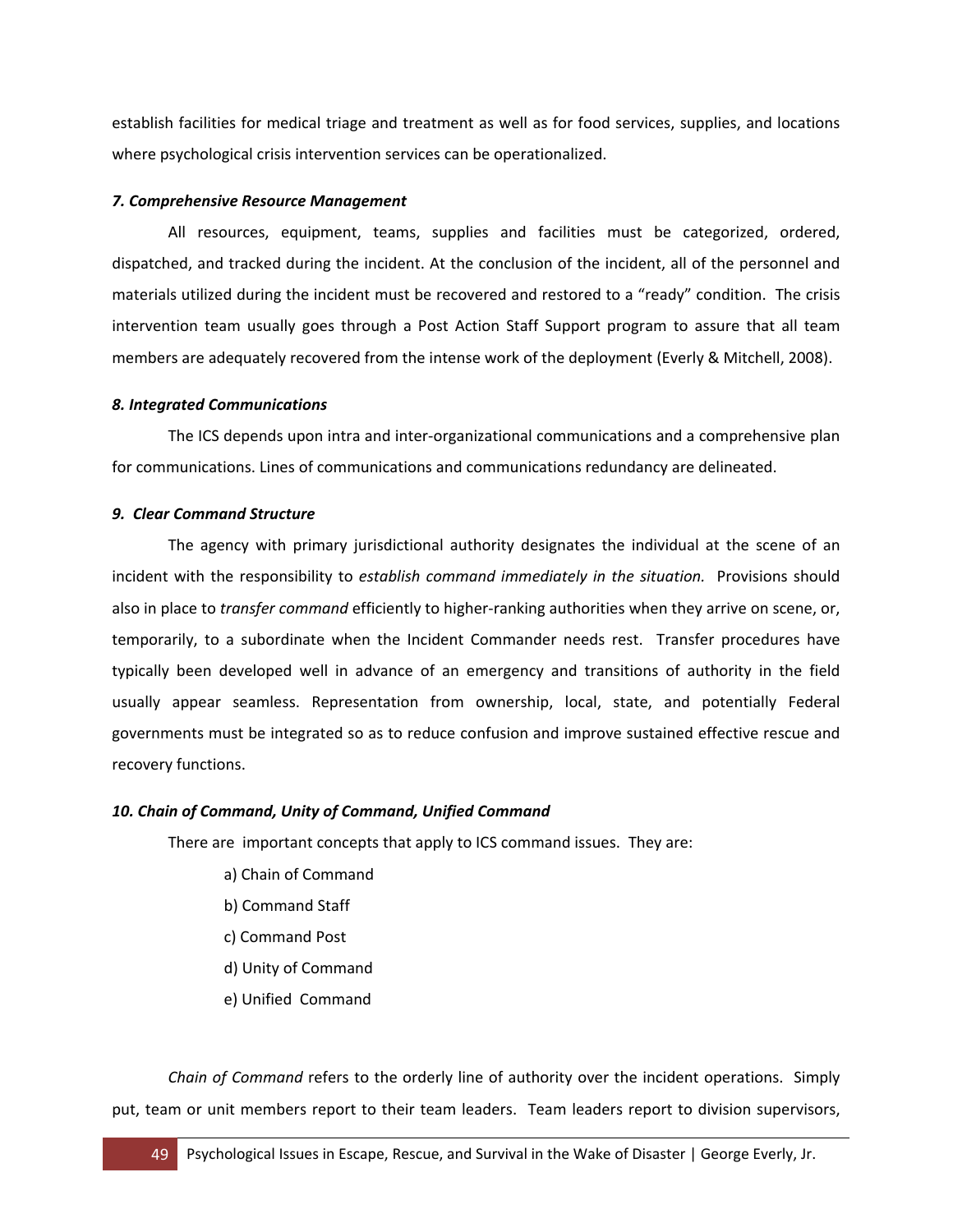who, in turn, report to branch directors. In the higher levels of the command structure, branch directors report to section chiefs who communicate to the Incident Command level within ICS. The chain of command helps to maintain the span of control described earlier.

The Incident Commander at a mining disaster will usually benefit from a *Command Staff* consisting of at least a *Safety Officer* (SO), a *Liaison Officer* (LO), *a Public Information Officer* (IO), a *Medical Advisor,* a *Security Advisor,* and *Specialty Advisors* (e.g*.,* engineering, hazardous materials, and mental health). Other Command Staff positions may be added to address unusual circumstances.

The *Command Post* (CP) is the physical location near the scene in which the IC and the Command Staff make decisions and oversee all of the activities associated with the operations in the field. Command Posts may range from extremely simple up to the very complex depending on the resources available within the primary jurisdiction. Some CPs are no more sophisticated than the hood or tailgate of a vehicle, while others are housed in elaborate, well equipped buses or large trailers with communications consoles and a small conference room for Command Staff meetings. The CP will be located as close to the mine as possible, while remaining at a safe physical distance.

*Unity of Command* is the term used to describe the relationship between an individual and a supervisor. Every individual within the ICS has a designated supervisor. Without unity of command in a large‐scale incident like a disaster, there would be enormous confusion at the scene.

*Unified Command* is a concept applied in large‐scale events involving multiple agencies from either a single jurisdiction or a combination of agencies from multiple jurisdictions. Top leaders from each jurisdiction or agency meet together, develop a common strategic approach, and accept a single Unified Commander (UC) to lead the overall operations. In many cases, aspects of the Unified Command structure have been worked out in advance of a large‐scale event. Unified Command enhances the ability of different agencies to work together without negatively affecting the authority, responsibility and accountability of individuals and their organizations.

In the case of a mining disaster, economic, political, as well as operational and mental health safety factors inter-relate and have the potential to create conflict. A terrorist event is a good example of a situation in which the concept of unified command is essential.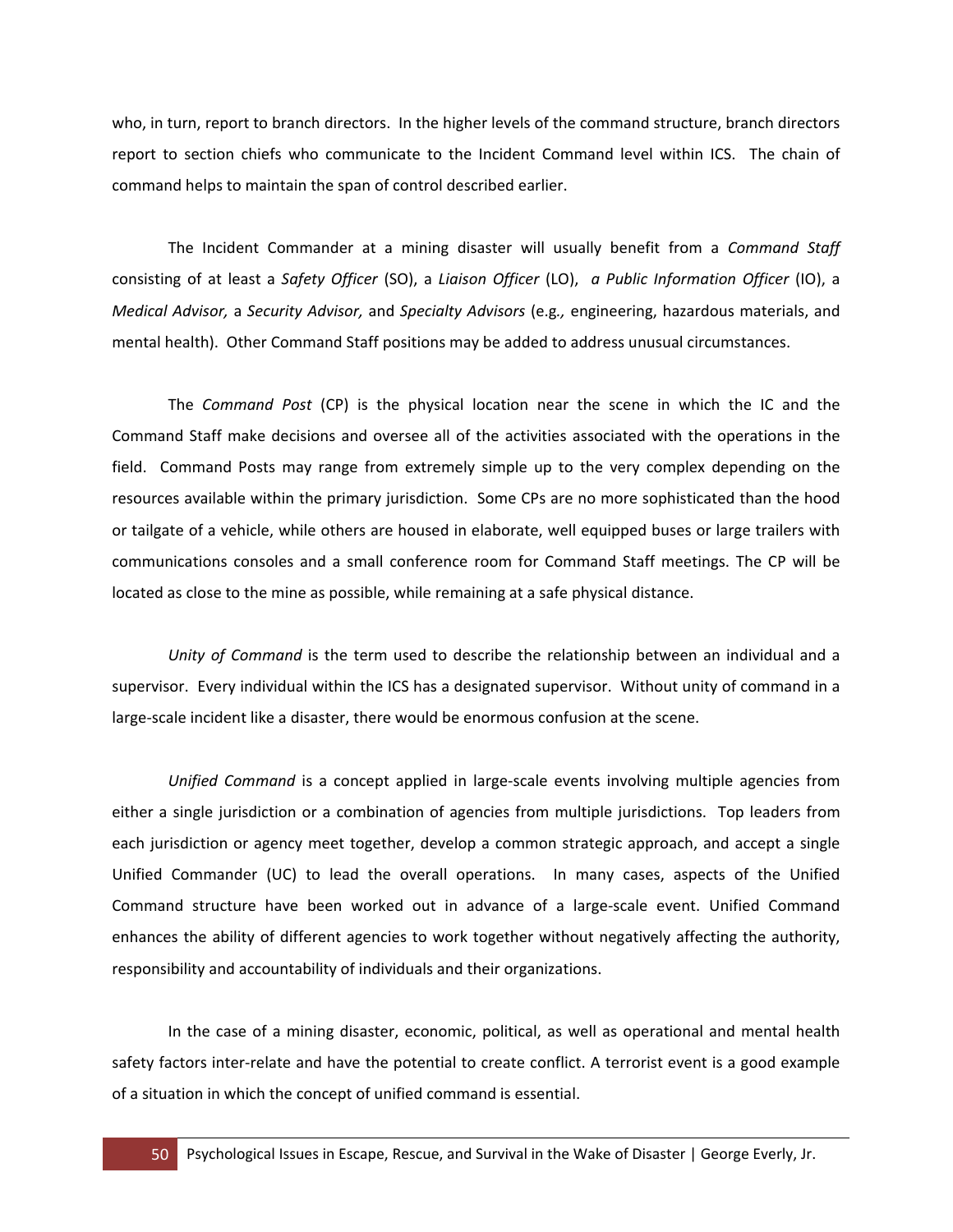## *Placement of Psychological Crisis Intervention Teams in ICS*

For many years, discussions have occurred about the placement of psychological crisis intervention teams within the ICS. Some think they should be under operations support at the branch level. Others argue for placement in the logistics section within the Medical Unit. Still others argue for a placement in the command level of the ICS. Perhaps, it may help to think of the Command Level as people and relationship oriented activities. However, every activity in the Planning and Liaison, Operations, Logistics, and Finance sections of the ICS are task oriented. The United States Coast Guard made a decision to place the psychological crisis intervention services in the command level. "Due to the importance of the mental well‐being of all response personnel and the highly specialized nature of the program, the [mental health] Specialist would be assigned to the Command Level of the organization and would report directly to the IC or UC" (United States Coast Guard, 2001, pg. 82). The practice of placing the mental health Specialist in the Command Staff is reaffirmed in the more recent publication of the *USCG Incident Management Handbook.* "…The [mental health] Specialist is normally assigned in Logistics under the Medical Unit Leader; however, an additional [mental health] Specialist is often assigned in the Command Staff working directly for the IC" (United States Coast Guard, 2006. pg. 82). The IC in a mining disaster might benefit from consideration of the policy of the USCG.

In the diagram below, the Command Function of the ICS system has been outlined with a sample command staff shown.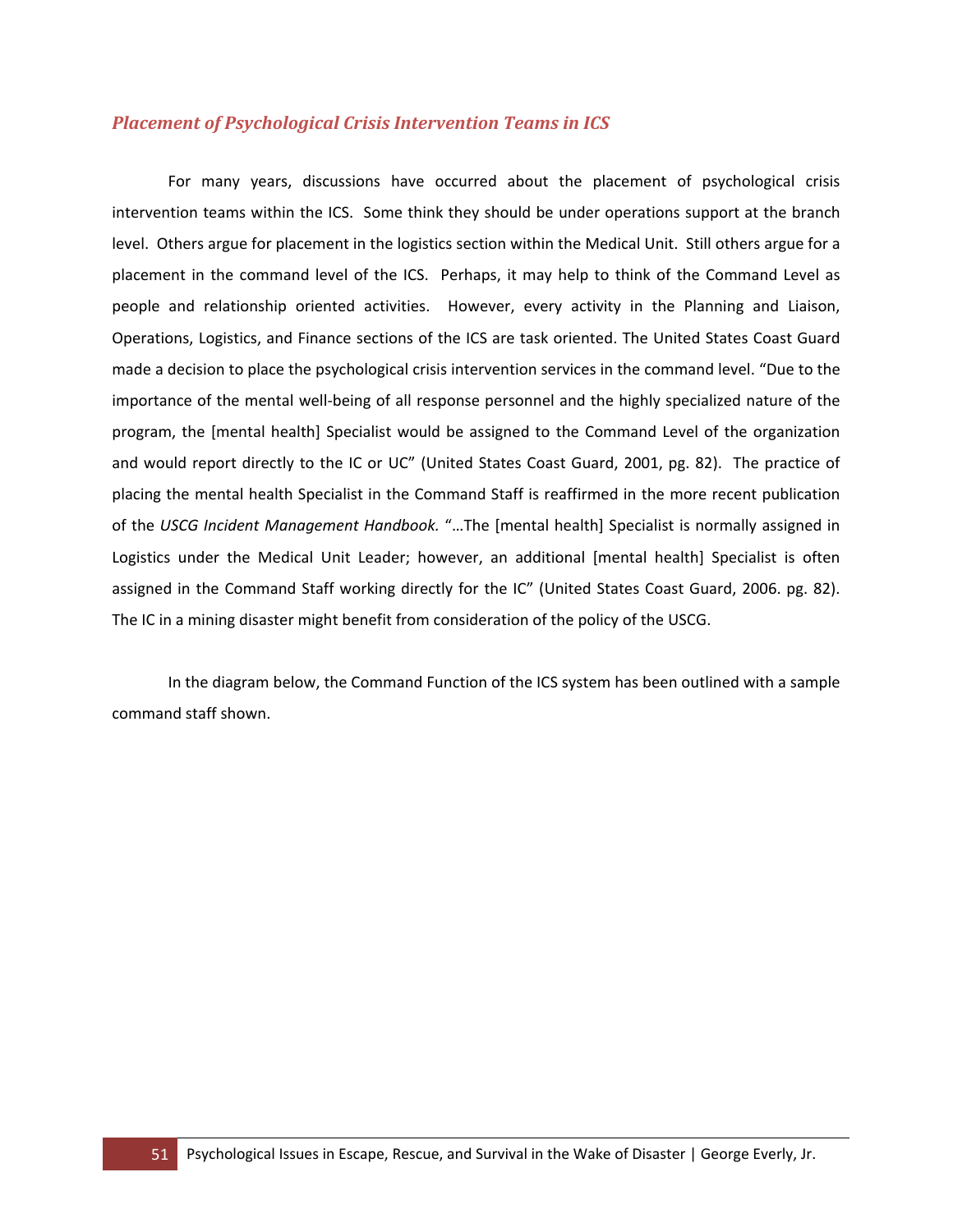## **The Advisory Staff**



(USDA, 2003)

## *Functional Areas in the Incident Command System*

The five main functions in ICS are:

- 1. Command (to manage all aspects of the emergency response)
- 2. Planning (assess intelligence and develop Incident Action Plans)
- 3. Operations (to apply tactics to carry out the Command's strategy)
- 4. Logistics ( to obtain and manage resources for the mission)
- 5. Finances (to maintain records, write reports and handle administrative functions)

As described above, psychological crisis intervention resources relate most to the Command function in ICS. The other four functions are extremely important and will be ongoing in a disaster, but crisis intervention personnel are not typically directly involved in managing or dealing with those functions. Any relationships they have with Planning, Operations, Logistics and Finance are more cursory and are generally arranged by the Crisis Intervention Specialist who is working with the Command Liaison Officer.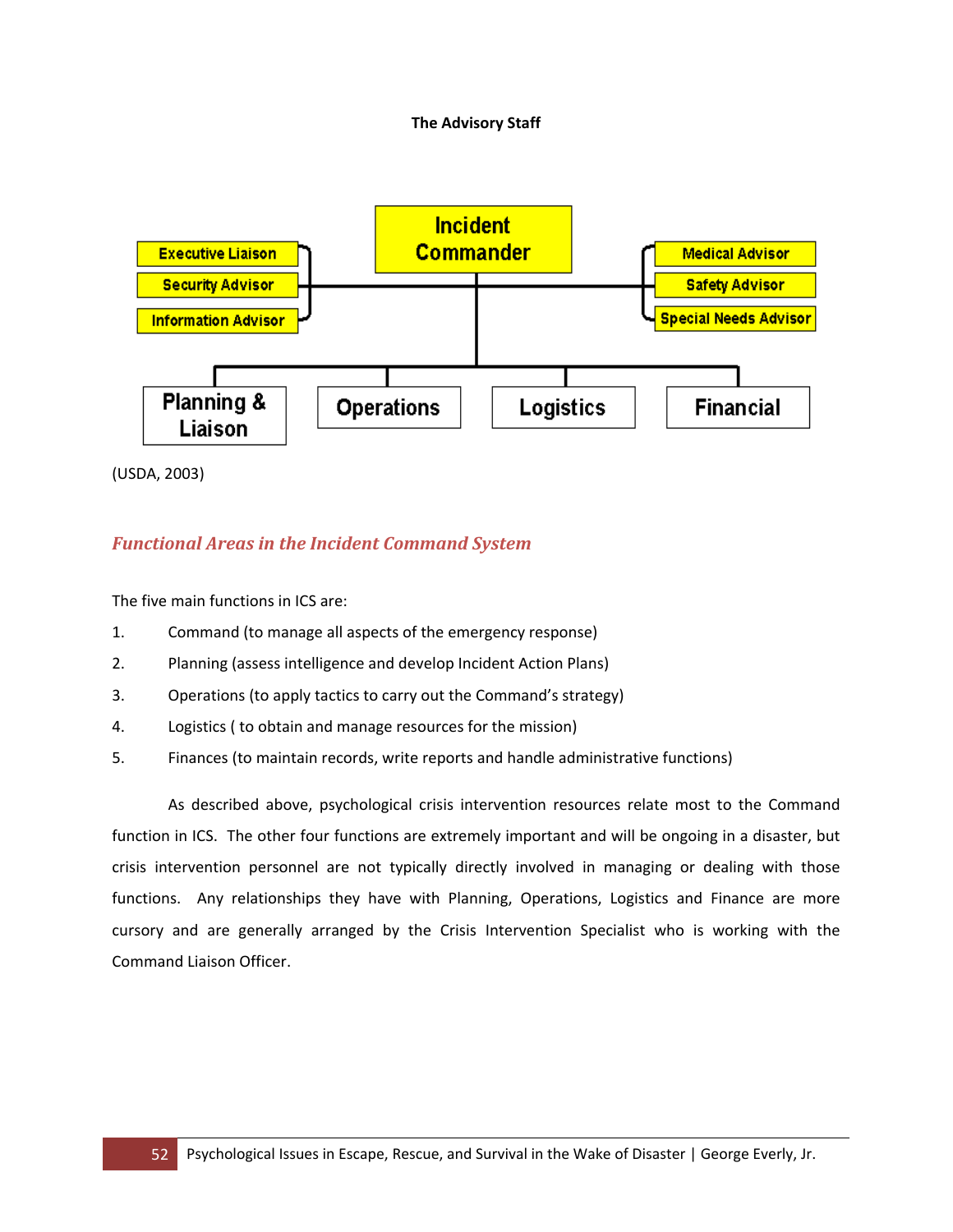#### *Structuring the Mental Health Response*

Psychological crisis intervention services would be wise to mirror some of the organizational structure and functions of the five ICS functions. The Crisis Intervention Specialist should have a crisis intervention liaison to relate to other organizations. It is important for a crisis intervention resource to have an administration specialist to keep records and write reports on the mental health teams' activities. The administration specialist should also make the necessary arrangements to obtain the basic supplies and resources to support the crisis intervention team in the field. A crisis intervention team should have a plans section to develop crisis intervention action plans for each work shift and for each target population.

Crisis teams must work with a single "Point of Contact" (POC) for all of the crisis intervention resources being brought to the scene. When dispatched to a scene, mental health team leaders should be instructed that upon the team' arrival, the team leaders should check in with the Liaison Officer from the Command Staff. All crisis intervention contact with the Planning, Operations, Logistics, and Finance sections should always be coordinated and directed through the Mental Health Specialist working in conjunction with the Command Liaison Officer. Adherence to such a policy will limit confusion and it will help to maintain appropriate span of control and the resource management guidelines.

## *Challenges of Rural and Isolated Response*

Disaster response represents a unique mental health challenge as it is. Responding in isolated and rural venues adds to the complexity. Difficulties may arise surrounding transportation, willingness to accept outside assistance, receptivity to the media, and willingness to accept assistance in the realm of mental health issues. The notion of psychological first aid (PFA) has been proposed as one intervention that may assist in overcoming the latter (Nusbaum, Wenzel, Everly, 2007).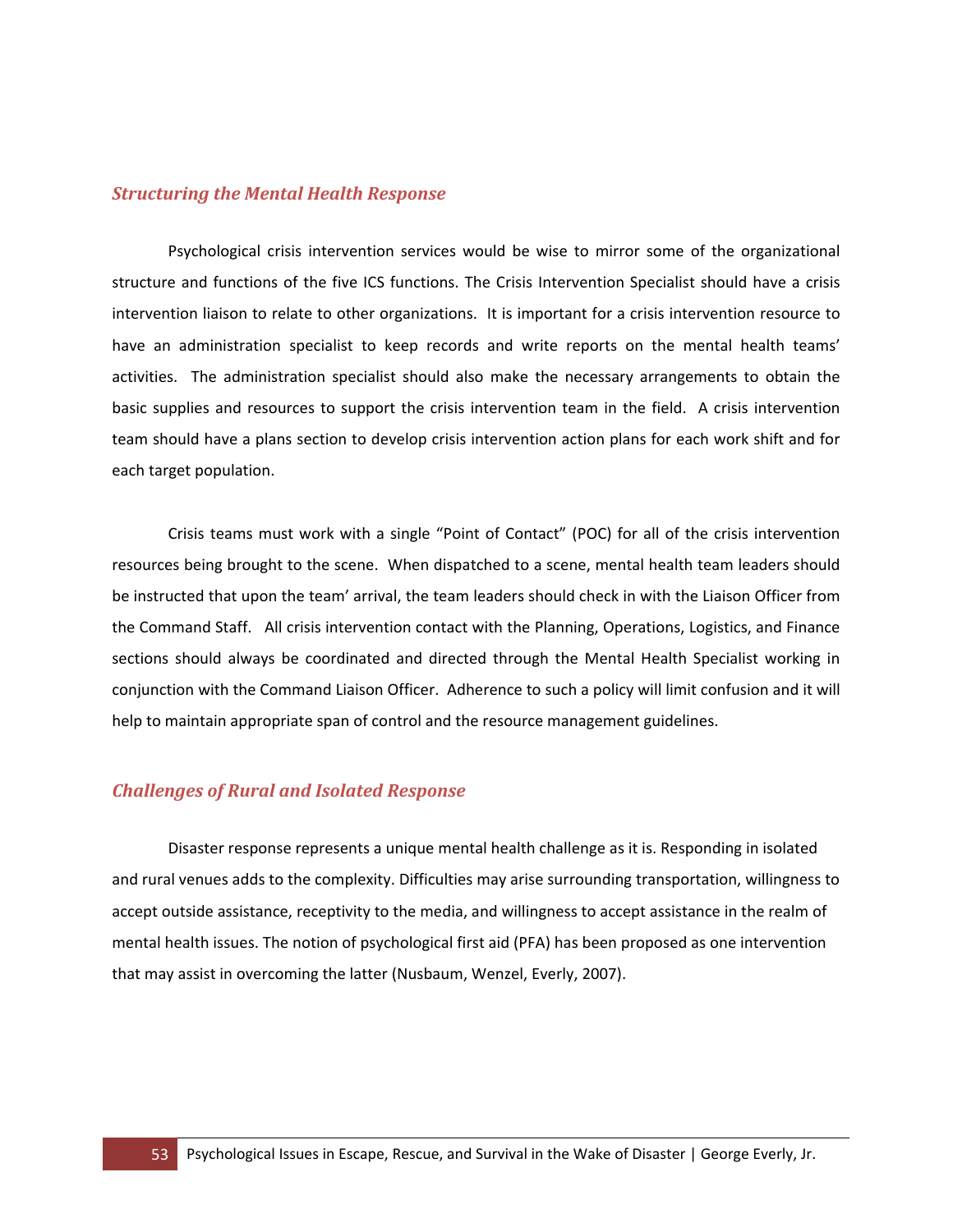#### *Caution: Fatigue in Incident Command*

In the stress associated with a disaster, rescue and recovery personnel are likely to "run on adrenalin." Fatigue is not something that is commonly considered in the first echelon of preparedness planning. Nevertheless, fatigue in the incident command system can be a serious deterrent to effective rescue and recovery operations.

In a unique study on the quantification of impairment induced by fatigue, Lamond & Dawson (1998) compared the effects of sustained wakefulness and alcohol intoxication on a range of neurobehavioural tasks. Twenty-two healthy subjects, aged 19 to 26 years, participated in three experimental conditions consisting of a sustained wakefulness condition (wherein subjects were kept awake for twenty‐eight hours), an alcohol condition (wherein subjects consumed an alcoholic beverage at 30 minute intervals until their blood alcohol concentration reached 0.10%), or a non‐alcoholic condition. Performance was measured at hourly intervals using four tasks from a standardized computer‐based test battery. Analysis of the test data revealed as blood alcohol concentration increased performance on all the tasks, except for one, significantly decreased. As hours of wakefulness increased performance levels for four of the six parameters significantly decreased. The placebo condition exerted no adverse effect. The authors conclude, "More importantly, equating the performance impairment in the two conditions indicated that, depending on the task measured, approximately 20 to 25 hours of wakefulness produced performance decrements equivalent to those observed at a BAC of 0.10%. Overall, these results suggest that moderate levels of sustained wakefulness produce performance equivalent to or greater than those observed at levels of alcohol intoxication deemed unacceptable when driving, working and/or operating dangerous equipment" (Lamond & Dawson, 1998, p. 1).

Proctor, et al. (1996) conducted a study of overtime shifts among 248 hourly paid automotive workers. A neuropsychological battery was given to all subjects. Multiple linear regression analysis found overtime predicted impaired performance on Trails A and B, Wisconsin Card Sort, and Vocabulary tests.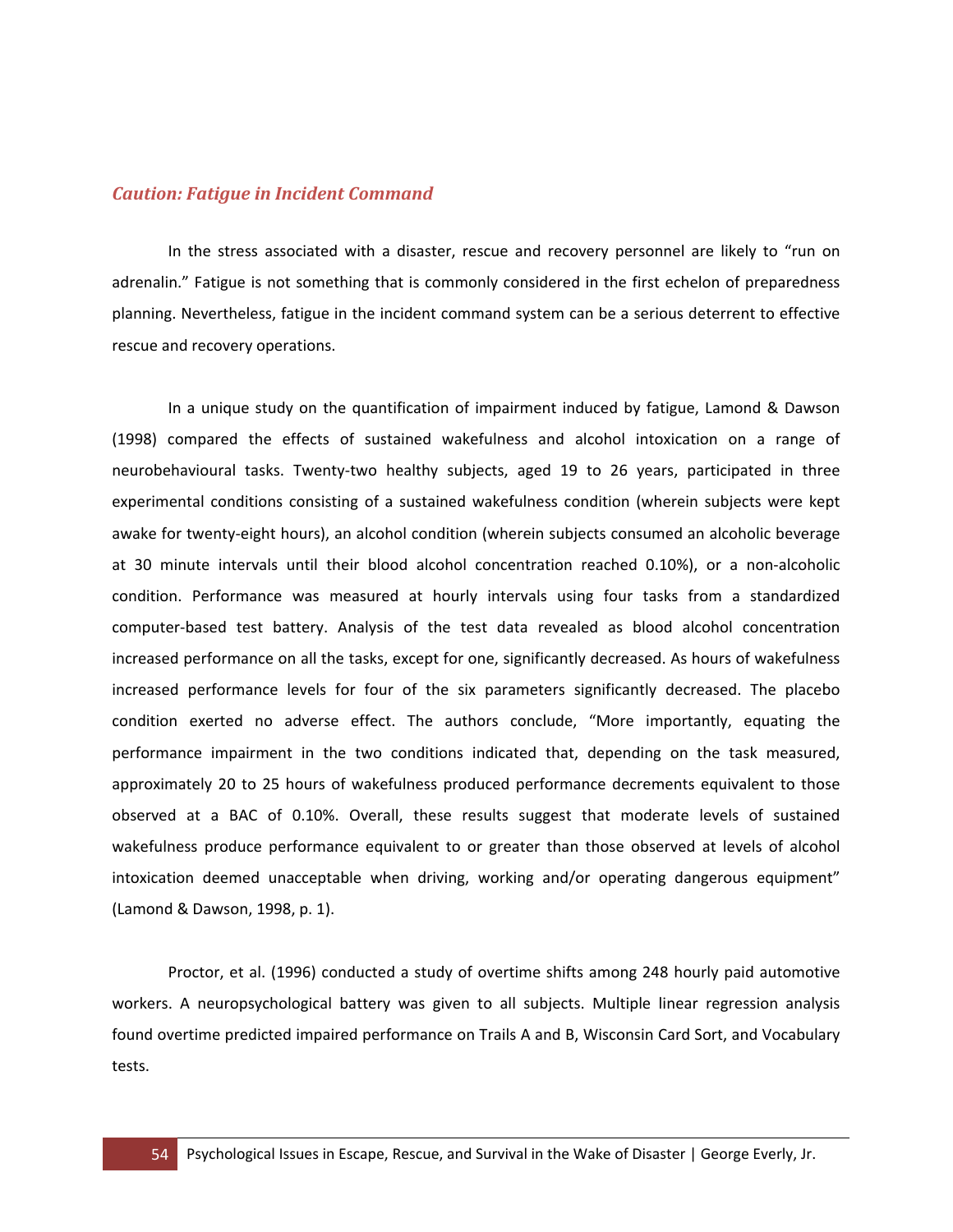Data reviewed in the CDC monograph on overtime and extended shifts concludes there may be some adverse effect associated with 12 hours shifts. More specifically, such shifts when combined with high workloads, as would be the case in an emergency operations center, may be associated with diminished alertness and performance (Caruso, et al, 2004).

Kowalski‐Trakofler, Vaught, & Scharf, (2003) have reviewed decision‐making in emergencies and conclude, "a flatter communication hierarchy develops with more (unsolicited) information coming from the field to the command centre" (p. 287). This potentiates a condition wherein the command center may be overwhelmed with information and the ability to discern relevant from irrelevant information becomes blurred. Should shifts be extended and fatigue begin to emerge, the interaction may contribute to less than optimal decision‐making.

Findings such as these would suggest that extended work shifts in the Incident Command Center during disaster operations may contribute to a decline in cognitive abilities. The implications for such a phenomenon would be an increased potential for

1) impaired decision‐making

2) poor communications

3) compromised interactions with public, families, etc as the shifts are protracted during rescue and recovery operations.

Such a cautionary conclusion would suggest that operations throughout the Incident Command System should be closely monitored from a psychological perspective and shift rotations should be planned in such a manner so as to sustain the highest levels of collective cognitive performance possible.

#### *Summary*

The Incident Command System is a well‐developed and structured method of managing emergencies. It has a proven, forty-year old record of accomplishment in emergency services organizations. ICS accepts crisis and disaster mental health intervention services as another important resource. With only minor alterations, psychological crisis and other mental health intervention resources can work easily within the system and provide their services to numerous distressed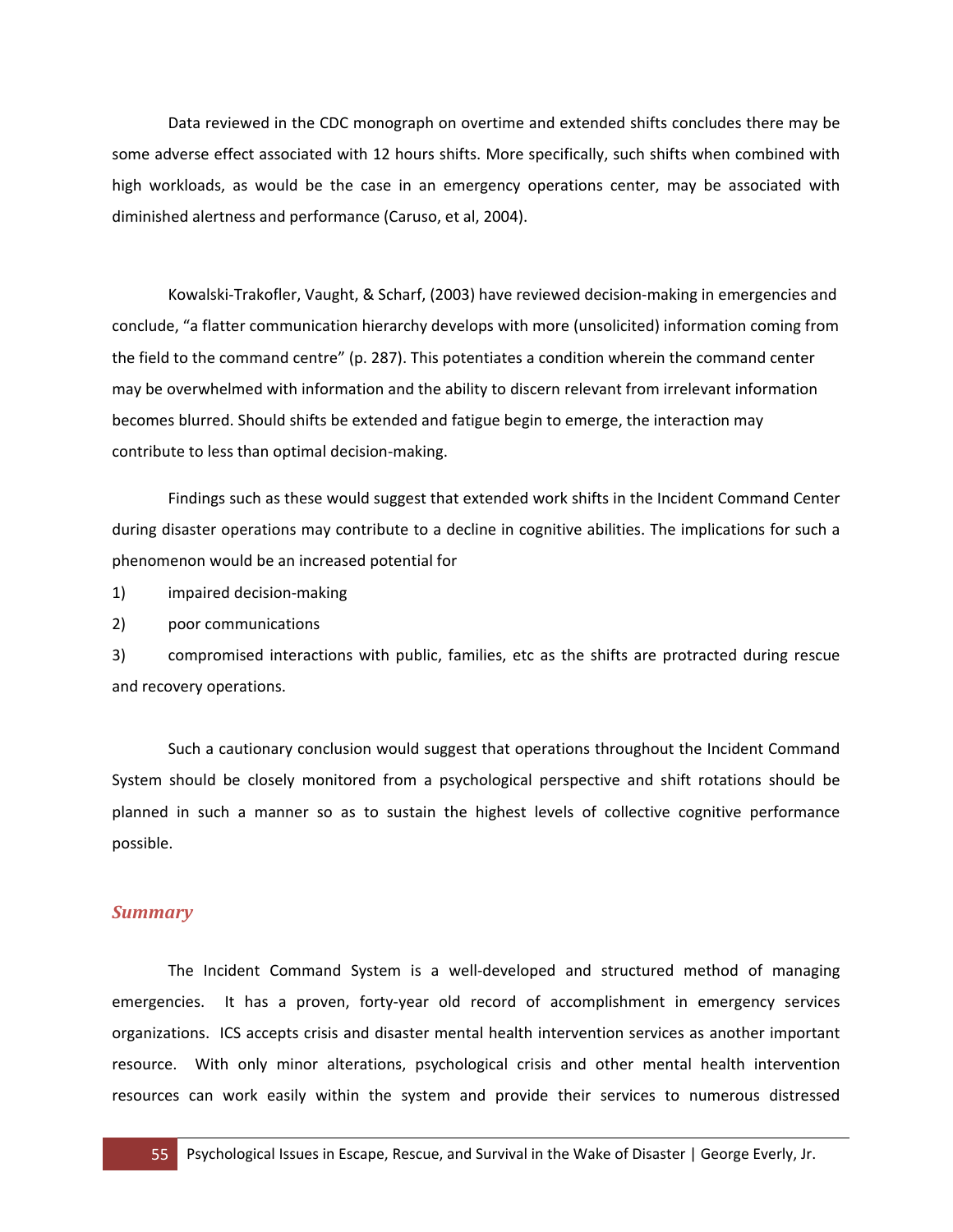populations at any given mining disaster. In fact, the ICS system can facilitate the delivery of appropriate support services to operations personnel as well as to the citizens in need of support. Providers of disaster mental health services must be conversant in the ICS in that is the platform of delivery of such services. Finally, psychological crisis intervention personnel must have received specialized training in the principles and practices of crisis intervention and disaster mental health.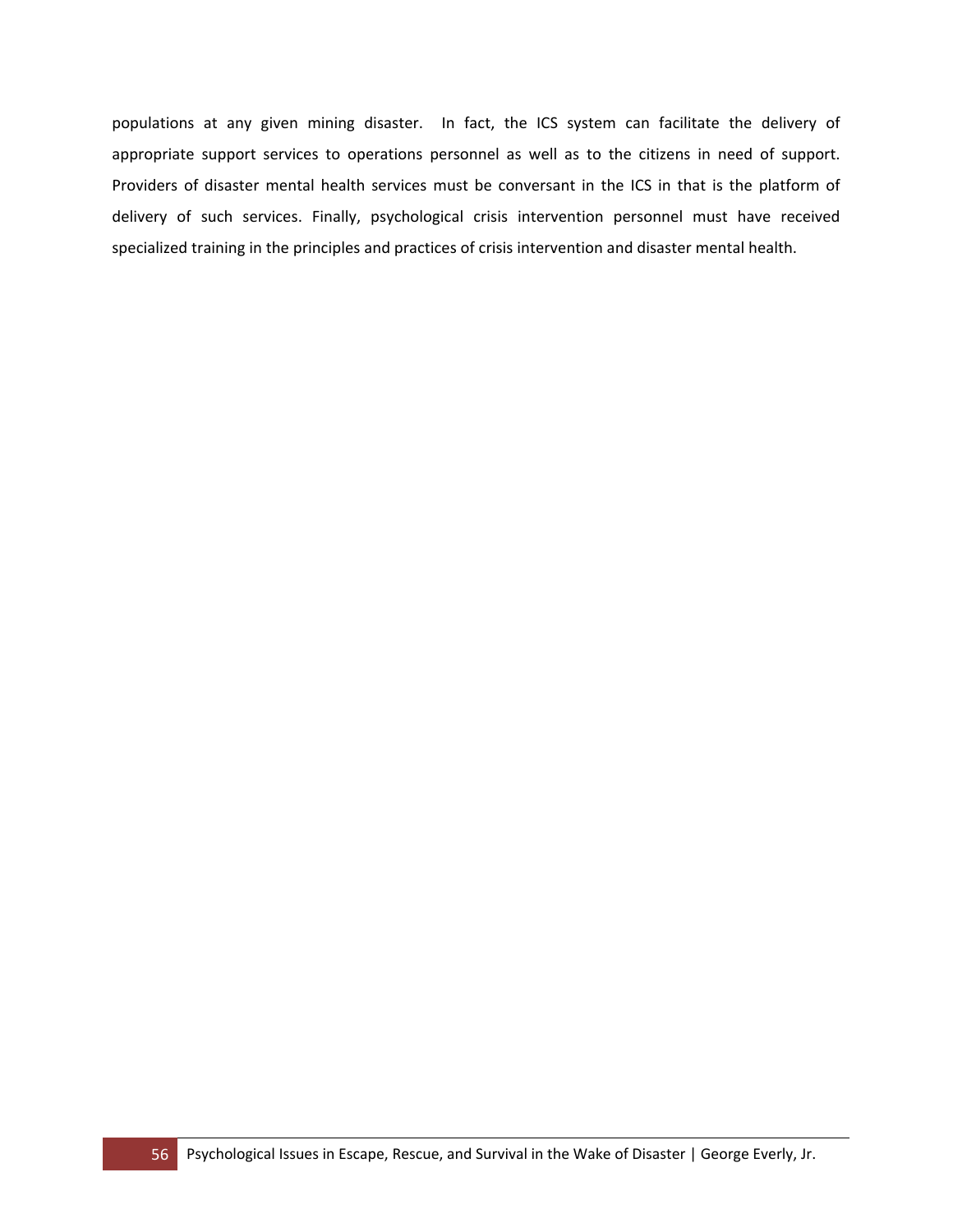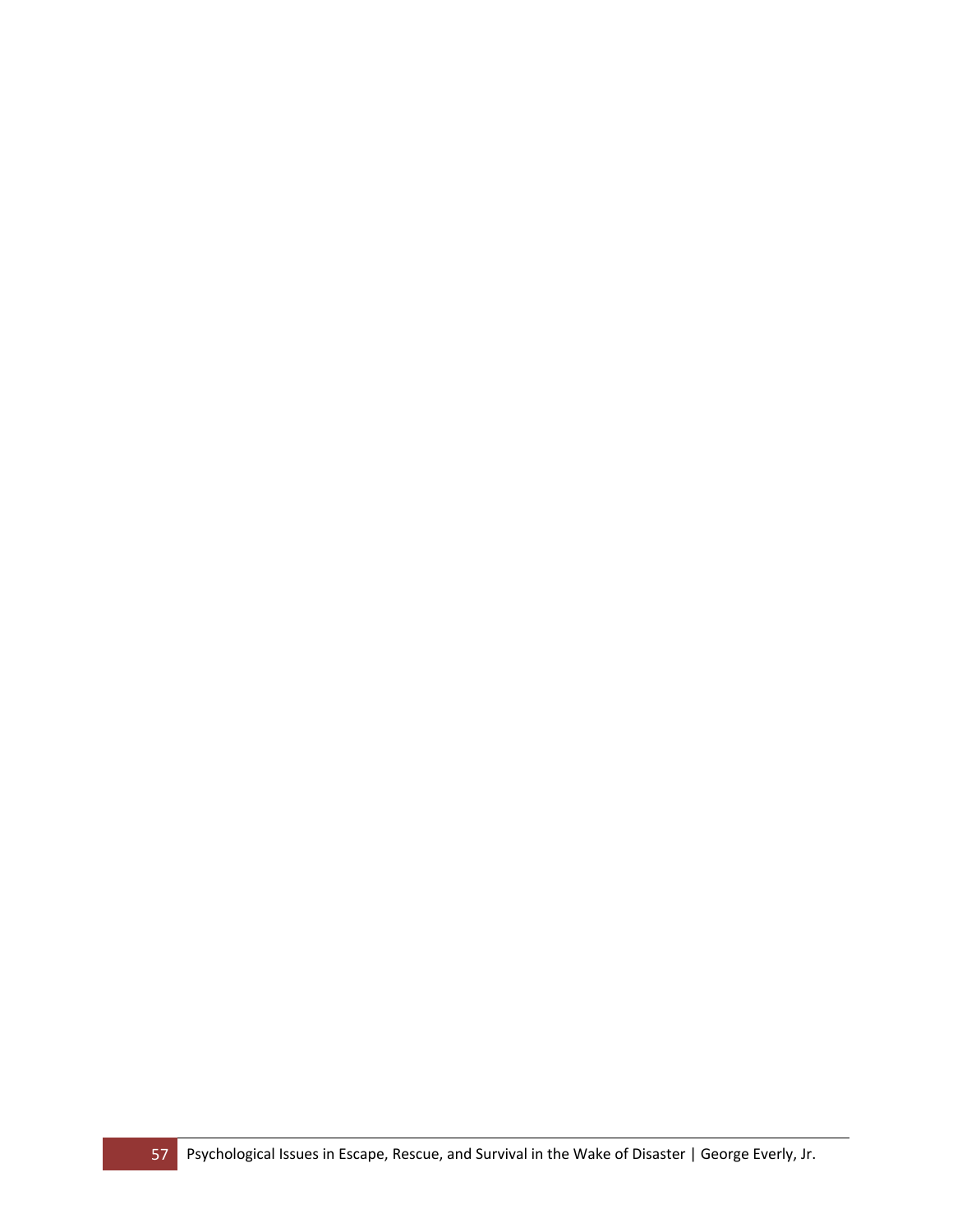## **Conclusions and Recommendations**

Based upon the current review of literature, certain conclusions and recommendations would seem warranted with regard to the psychological aspects of escape, rescue, and recovery in the wake of disasters.

1. It seems clear that disasters may engender a unique form of psychological adversity and morbidity. Common symptoms include depression, anxiety, and posttraumatic stress syndromes. Further, there appears to be a dose‐response relationship between exposure to traumata and the subsequent development of posttraumatic stress syndromes, especially PTSD. Finally, traumatic stress appears to be contagious.

- 2. Factors which seem to increase psychotraumatogenesis include, but are not limited to:
	- a) being physically trapped,
	- b) having a lack of hope, a fatalistic attitude
	- c) poor self-efficacy
	- d) being confined in an absence of light and ventilation
	- e) being physically injured
	- f) attempting to rescue others, especially without specialized training

3. Factors which would appear to protect against or mitigate psychotraumatogenesis include but are not limited to:

- a) social support
- b) speaking with others
- c) religion
- d) helping others
- e) specialized training for peer rescue personnel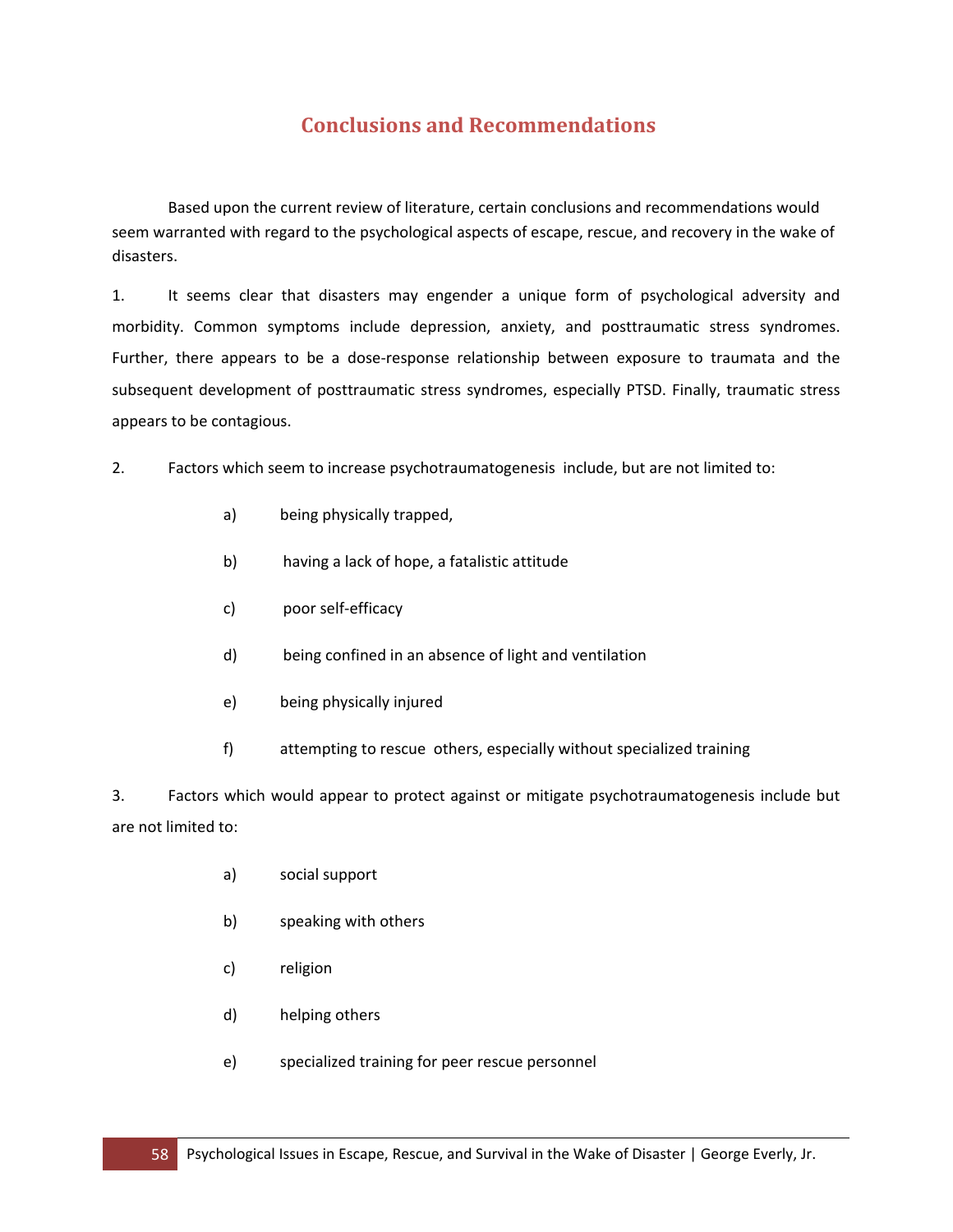- 4. Factors which may serve as psychologic triage criteria include but are not limited to:
	- a) peritraumatic dissociation
	- b) peritraumatic panic
	- c) peritraumatic depression
	- d) psychogenic amnesia
	- e) being physically injured
	- f) seeing others who were killed
	- g) belief one was going die
	- h) guilt

5. The manifestation of psychological and behavioral morbidity associated with escape, rescue, and recovery would seem to warrant consideration of programs designed to mitigate those reactions in both survivors and rescue and recovery personnel, alike.

6. The state‐of‐the art recommendation for such programs would be the utilization of an integrated, multi-component continuum of mental healthcare.

7. Such a continuum should range from building protective factors pre-incident (resistance), fostering the ability to rebound from an adverse event (resilience), as well as the ability to treat impairment (therapy), as indicated. The Johns Hopkins' model of Resistance, Resilience, and Recovery represents such a model continuum (Kaminsky, et al., 2006; Lating & Bono, 2008). Critical Incident Stress Management, as utilized by United Nations personnel would also appear to warrant consideration as a functional continuum of care.

8. Any such continuum of care should be firmly anchored in the empirically-based crisis intervention principles of proximity (outreach to survivors, their families, as well as other workers, and community members), immediacy (early intervention), and expectancy (the utilization of psychological first aid principles designed to mitigate symptoms and facilitate access to continued care if necessary). As the field of disaster mental health evolves, it is anticipated that the elements of resistance (fostering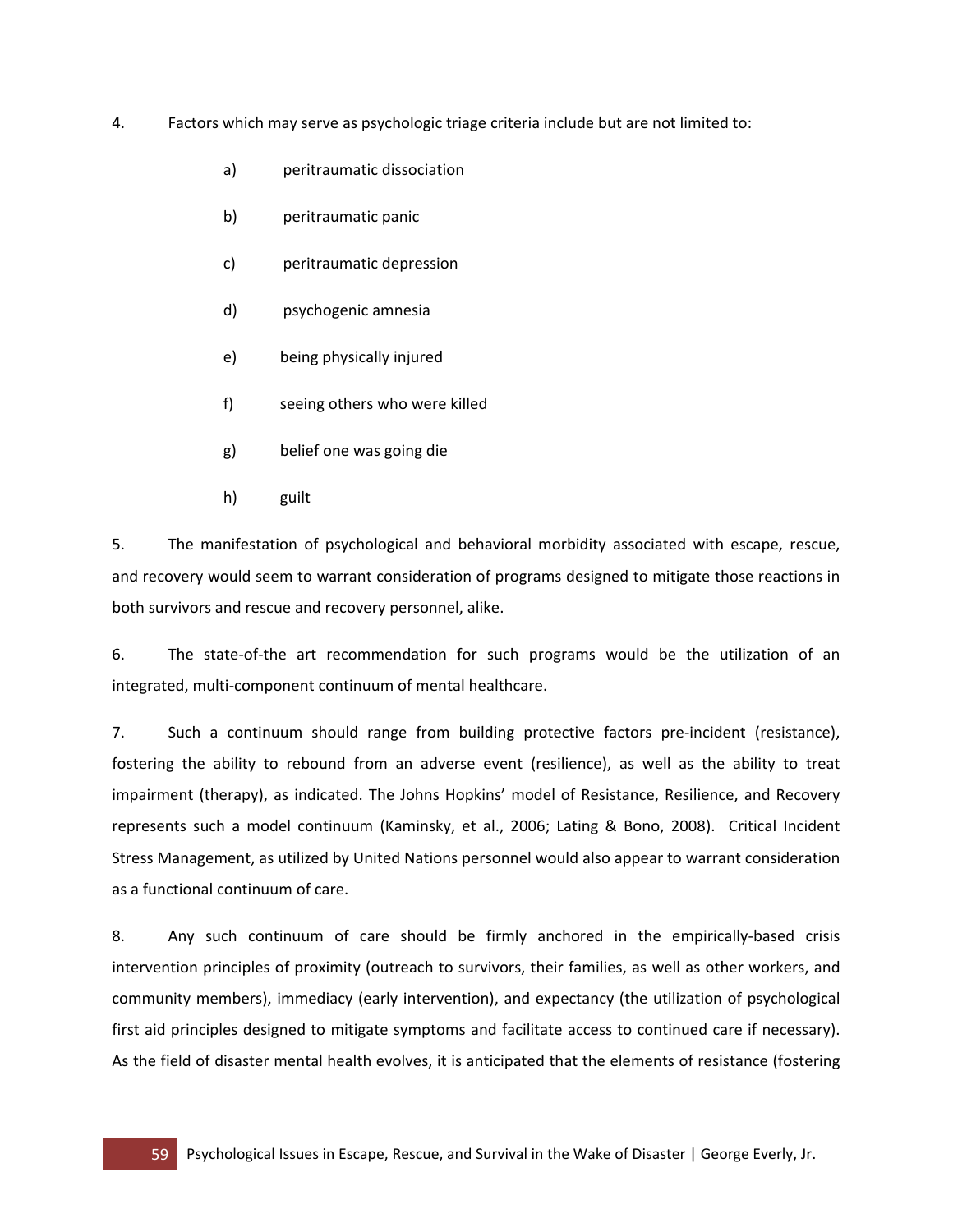protective factors) and enhancing natural resilience (e.g., through the reinforcement of naturally cohesive groups) will be the foci of future research and program development.

9. It is clear that specialized training in disaster mental health (over and above traditional training and licensure in mental health) is essential to the provision of effective acute post-disaster services.

10. All physical and psychological services must be housed within a standardized response system. The ICS within the NIMS model serves as a useful prototype to support all disaster response activities. To extend this notion to future considerations, it is anticipated that specialized training in "crisis leadership" will become an essential element in effective pre‐incident preparation. Long shifts in the wake of a disaster may represent a challenge to effective disaster response, therefore, it is recommended that the disaster operations center plan to utilize personnel in shifts no longer than nine hours, if possible. For transition purposes three nine hour shifts would be utilized with the one hour overlap to facilitate transition.

11. Because many disasters, especially in the mining industry occur in isolated and rural locations special challenges arise. A potential reluctance to accept outside "mental health" services can be countered via the development of "peer" and family support programs (Sheehan, et al., 2004). Training in psychological first aid techniques for non‐mental health providers becomes essential in such a scenario. Thought should be given to training indigenous resources, such as the faith-based community, in psychological first aid and pastoral crisis intervention (Everly, 2007). Transportation similarly becomes a challenge. The development of quick dispatch "go teams" is recommended. Guidance can also be provided to the disaster operations center via video and internet resources. Within the surrounding community, the training and mobilization of faith‐based resources might be considered.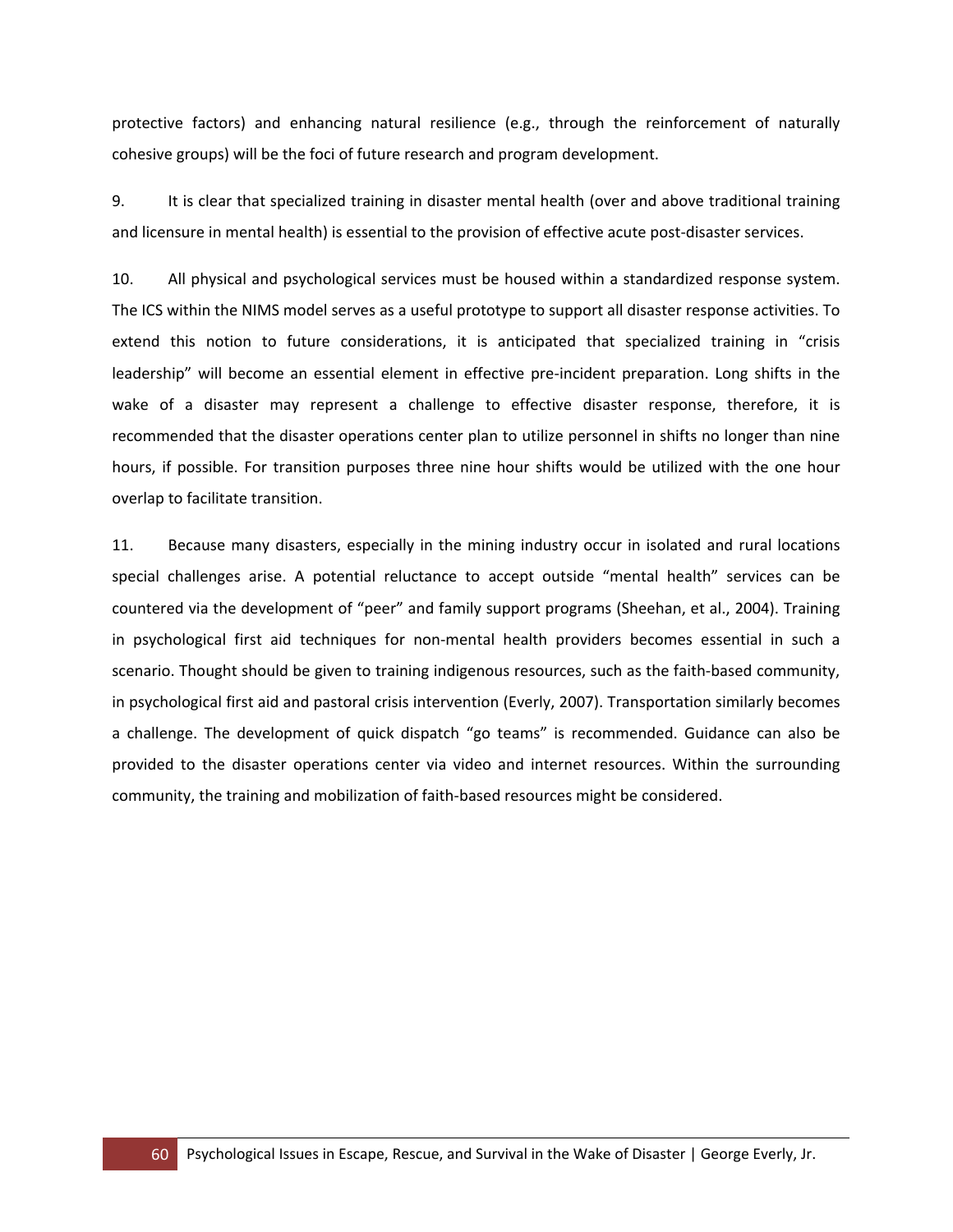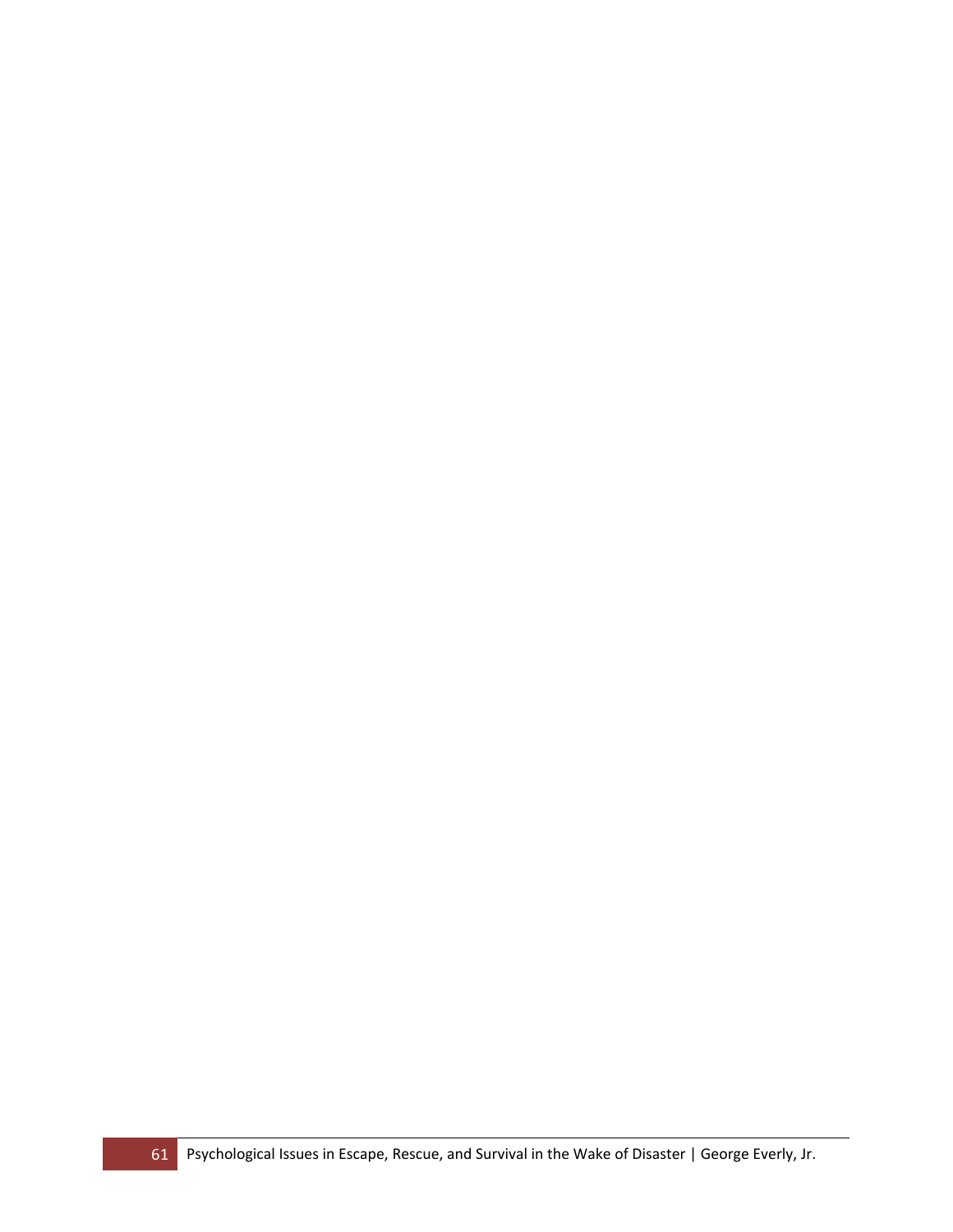## **References**

Al-Nasar, F., & Everly, G. S., Jr. (1999). Prevalence of posttraumatic stress disorder among Kuwaiti firefighters. International Journal of Emergency Mental Health, 1(2), 99‐101.

Affleck, G. & Tennen H. (1996). Constructing benefits from adversity: Adaptational significance and dispositional underpinnings. Journal of Personality, 64, 899‐822.

Alvarez, J. and M. Hunt (2005). "Risk and resilience in canine search and rescue handlers after 9/11." J Trauma Stress, 18(5): 497‐505.

Artiss, K. (1963). Human behavior under stress: From combat to social psychiatry. Military Medicine, 128, 1011‐1015.

Asukai, N. (1999). Mental health effects following man‐made toxic disasters: The sarin attack and arsenic poisoning case. Presented at the  $11<sup>th</sup>$  Congress of World Association for Disaster and Emergency Medicine. Osaka, Japan.

Bandura, A. (1977). Self-efficacy: Toward a unifying theory of behavior change. Psychological Review, 84, 191‐215.

Bandura, A. (1982). The self and mechanisms of agency. In J. Suls (Ed.), Psychological perspectives on the self (pp. 3‐39). Hillsdale, NJ: Erlbaum.

Bandura, A. (1997). Self‐efficacy: The exercise of control. New York: Freeman.

Basoglu, M., E. Salcioglu, et al. (2002). "Traumatic stress responses in earthquake survivors in Turkey." J Traumatic Stress, 15 (4), 269‐276.

Berg, JS, Grieger, TA, & Spira, James L (2005). Psychiatric symptoms and cognitive appraisal following the near sinking of a research submarine. Military Medicine, 170, 1, 44‐47.

Birmes, P., Brunet, A., et al. (2005) "Symptoms of peritraumatic and acute traumatic stress among victims of an industrial disaster." Psychiatric Services **56** (1): 93‐95.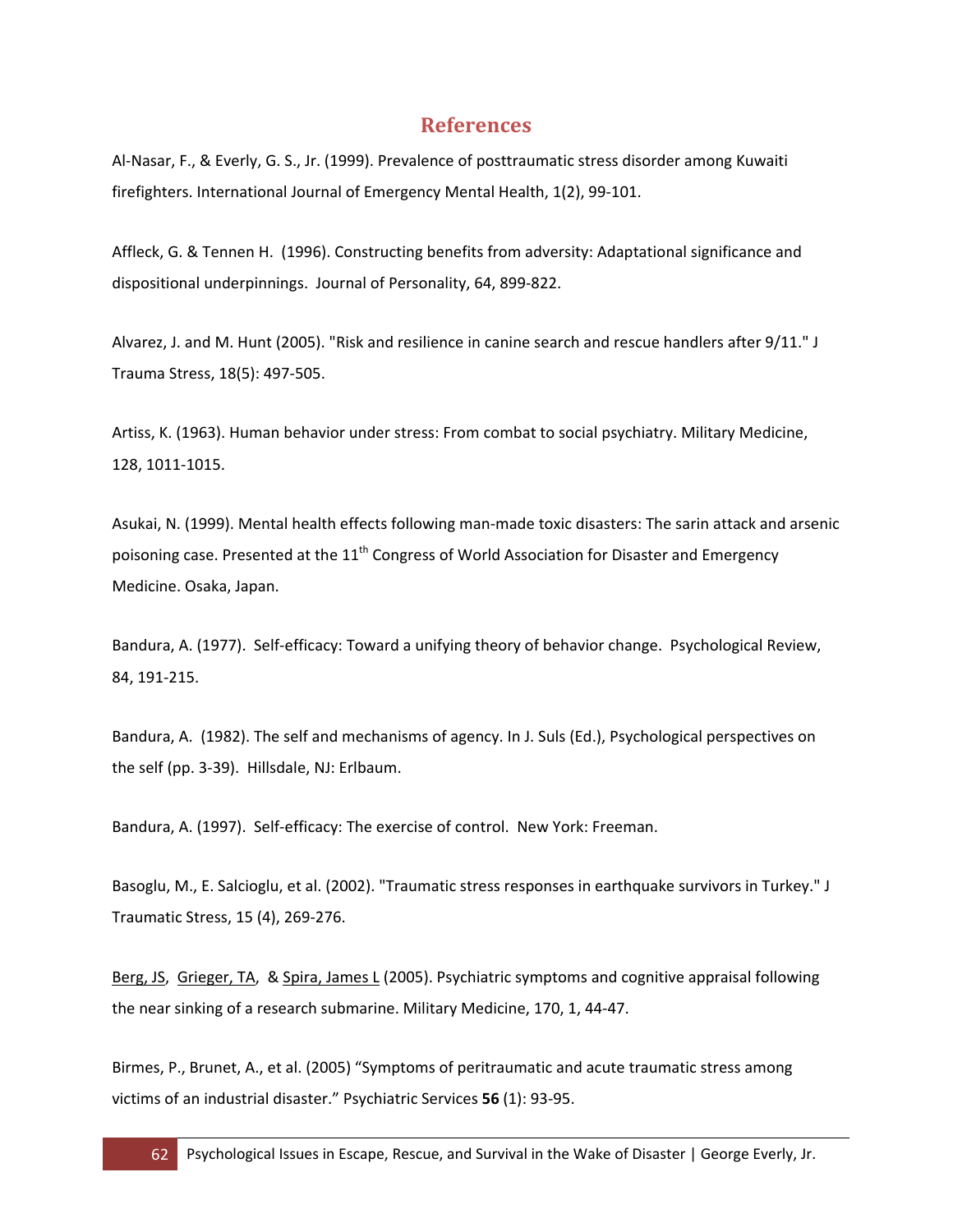Boscarino, J.A., Adams, R.E., & Figley, C.R. (2005). A prospective cohort study of the effectiveness of employer‐sponsored crisis interventions after a major disaster. International Journal of Emergency Mental Health, 7, 9‐22.

Boscarino, J. A., Galea, S., et al. (2003). Psychiatric medication use among Manhattan residents following the World Trade Center disaster. Journal of Trauma Stress, 16, 301‐306.

Boscarino, J. A., Galea, S., et al. (2002). Utilization of mental health services following the September 11th terrorist attacks in Manhattan, New York City. Int J Emerg Ment Health , 4, 143‐55.

Boscarino, J.A., Adams, R.E., Foa, E.B., & Landrigan, P.J. (2006). A propensity score analysis of brief worksite crisis interventions after the World Trade Center disaster: implications for intervention and research. Medical Care, 44(5):454‐62.

Bowler, R. M., Murai, K. & True, R. H. (2001). Update and long‐term sequelae of the sarin attack in the Tokyo, Japan subway. Chemical Health and Safety, 8(1), 53‐55.

Brackbill, R. M., L. E. Thorpe, et al. (2006). "Surveillance for World Trade Center disaster health effects among survivors of collapsed and damaged buildings." MMWR Surveill Summ 55(2): 1‐18.

Bryant, R.A., Harvey, A.G., Sackville, T., Dang, S, Basten, C. (1998). Assessing ASD: psychometric properties of a structured clinical interview. Psychological Assessment 10, 210‐215.

Bryant, R.A., Sacksville, T., Dang, S., Moulds, M. Guthrie, R.G. (1999). Treating acute stress disorders: an evaluation of cognitive behavior therapy and supportive counseling technique. American Journal of Psychiatry, 156, 1780‐1786.

Bryant, R.A., Moulds, M.L., Guthrie, R.M., Dang, S.T., Nixon, R.D.V. (2003). Imaginal exposure alone and imaginal exposure with cognitive restructuring in the treatment of posttraumatic stress disorder. Journal of Consulting and Clinical Psychology **71**, 706–712.

Bryant, R.A., & Harvey, A.G. (2000). Acute Stress Disorder: A handbook of theory, assessment, and treatment. Washington, D.C.: American Psychological Association.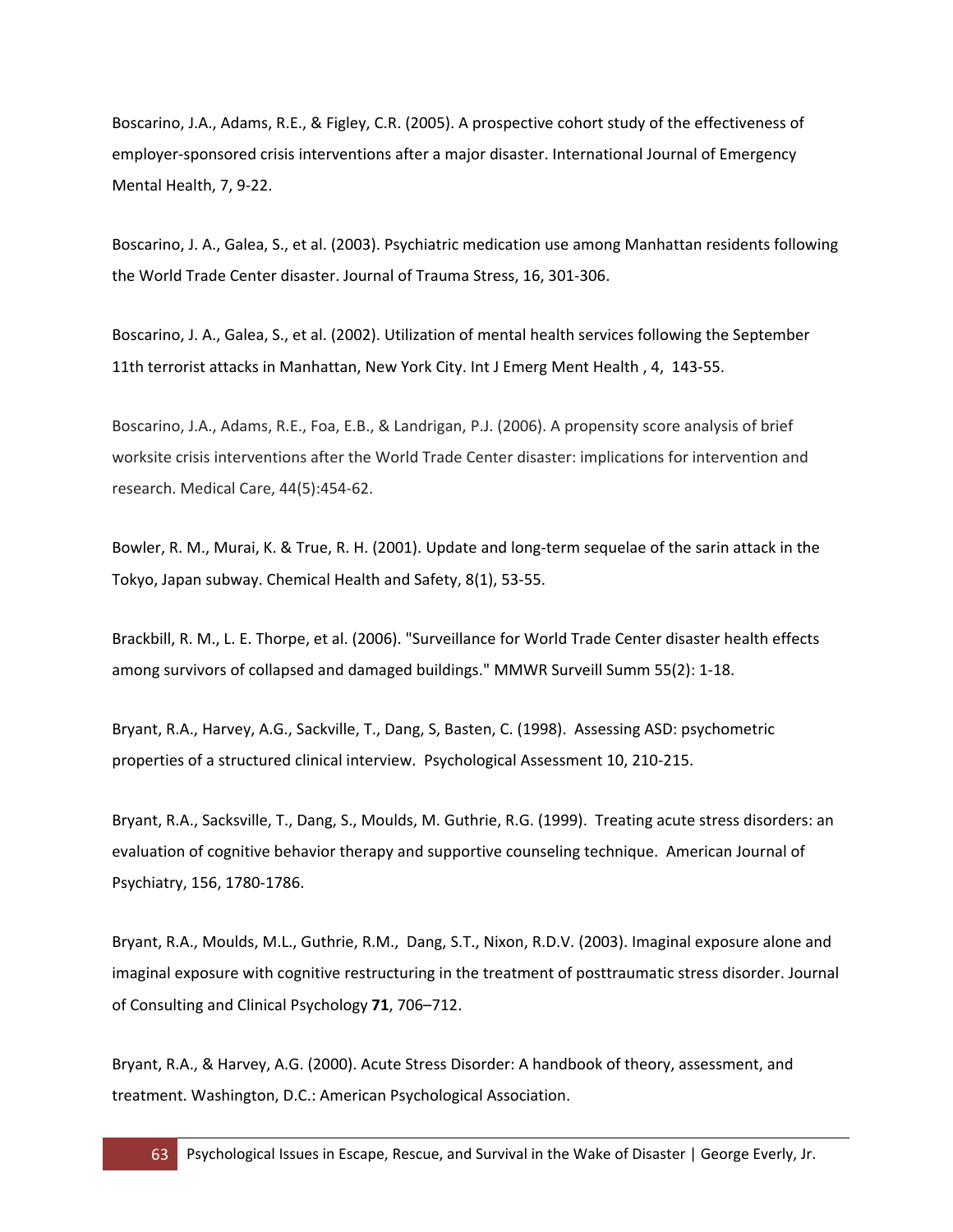Caplan, G. (1961). An approach to community mental health. NY: Grune and Stratton.

Caplan, G. (1964). Principles of preventive psychiatry. NY: Basic Books.

Cardenas, J., Williams, K, et al. (2003). "PTSD, major depressive symptoms, and substance abuse following September 11, 2001, in a Midwestern university population." Int J Emerg Ment Health, 5, 15‐ 28.

Caruso, CC, Hitchcock, EM, Dick, RB, Russo, JM, & Schmidt, JM (2004). Overtime and extended work shifts. Washington, DC: USDHHS, CDC, NIOSH, Pub. No. 2004‐143.

Center for Disease Control and Prevention.(2004). MMWR. Mental Health Status of World Trade Center Rescue and Recovery Workers and Volunteers --- New York City, July 2002--August 2004. September 10, 2004, 53 (35), 812‐815.

Colavecchio‐Van Sickler, S. (2008). A USF professor plans to add a heart to robot rescuers. St. Petersburg Times. St. Petersburg.

Darwin, C. (1871). The Descent of Man. London: Appleton, p. 132.

Decker, J. & Stubblebine, J (1972). Crisis intervention and prevention of psychiatric disability: A followup. American Journal of Psychiatry, 129, 725‐729.

DiGiovanni, C. (1999). Domestic terrorism with chemical or biological agents—psychiatric aspects. American Journal of Psychiatry, 156, 1500‐1505.

Ehlers, A. & Clark, D.C. Early psychological intervention for adult survivors of trauma: A review. Biological Psychiatry, 2003; 53, 817‐826.

Eriksson, C., Kemp, H.V., et al. (2001). "Trauma Exposure and PTSD Symptoms in International Relief and Development Personnel." Journal of Traumatic Stress **14** (1): 205‐212.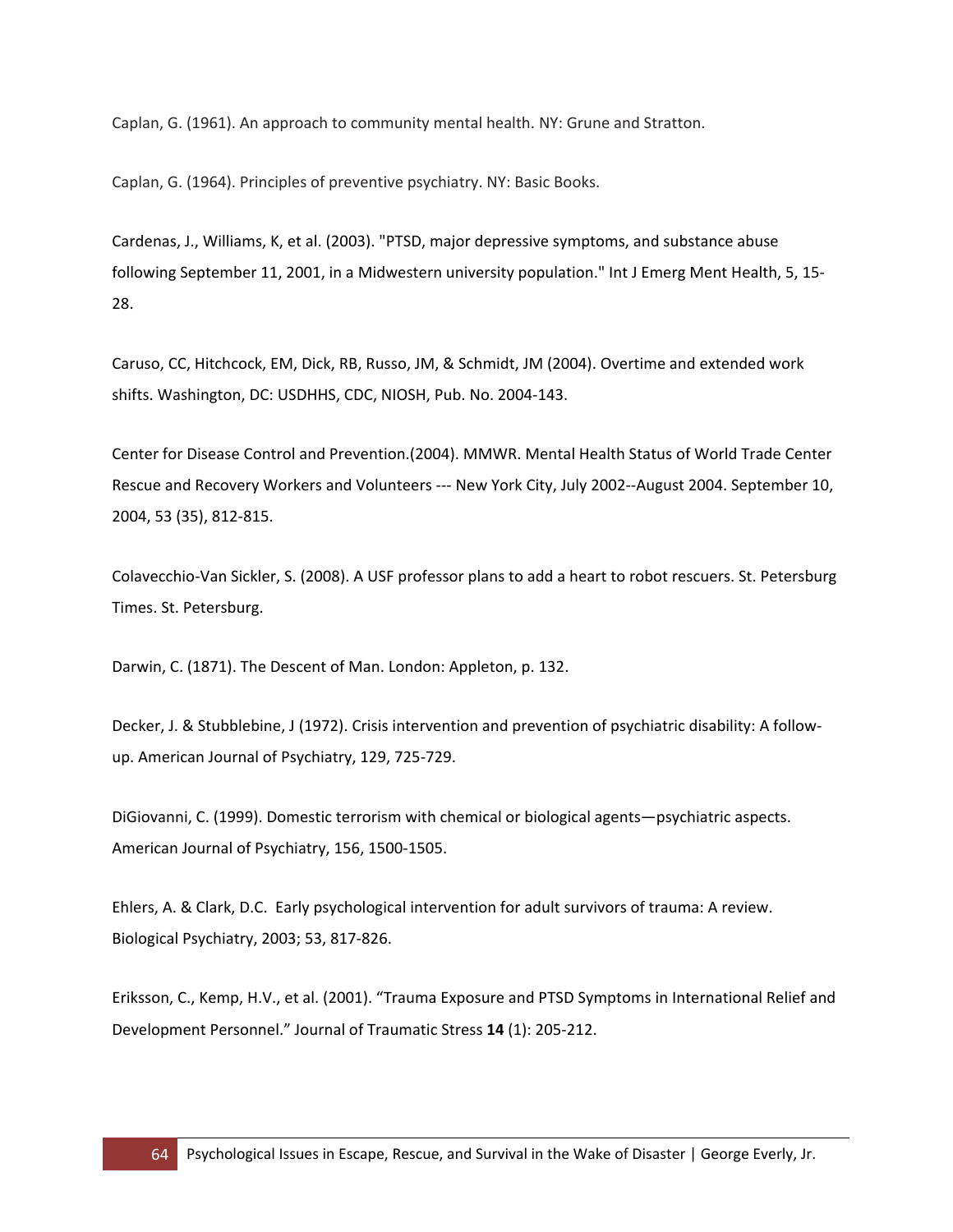Eriksson, N. & Lundin, T. (1996) "Early Traumatic Stress Reactions among Swedish Survivors of the m/s Estonia Disaster." British Journal of Psychiatry **169**: 713‐716.

Everly, GS, Jr., (2007). Pastoral Crisis Intervention. Ellicott City, MD: Chevron.

Everly, GS., Jr., & Flynn, B. (2006). Principles and practical procedures for acute psychological first aid training for personnel without mental health experience. International Journal of Emergency Mental Health, 8, 93‐100.

Everly, GS, Jr., Hamilton, SE, Tyiska, CG, & Ellers, K. (in press). Mental Health Response to Disaster: Consensus Recommendations: Early Psychological Intervention Subcommittee (EPI), National Volunteer Organizations Active in Disaster (NVOAD). Aggression and Violent Behavior: A Review Journal.

Everly, G.S. Jr. & Lating, J. (2002) A Clinical Guide to the Treatment of the Human Stress Response, Second Edition. NY: Kluwer.

Everly, G.S. Jr. & Lating, J. (2004). Personality Guided Therapy of Posttraumatic Stress. Wash.D.C.: APA Press.

Everly, G.S., Jr. & Mitchell, J.T. (1999). Critical Incident Stress Management (CISM): A new era and standard of care in crisis intervention. Ellicott City, MD: Chevron.

Everly, G.S., Jr. & Mitchell, J.T. (2008). Integrative Crisis Intervention and Disaster Mental Health. Ellicott City, MD: Chevron.

Everly, GS, Jr., Sherman, MF, Stapleton, A., Barnett, DJ, Hiremath, G., & Links, J. (2006). Workplace crisis intervention: A systematic review of effect sizes. Journal of Workplace Behavioral Health, 21, 153‐170.

Flannery, R.B., Jr. (1990). Social support and psychological trauma: A methodological review. Journal of Traumatic Stress, 3, 593‐612.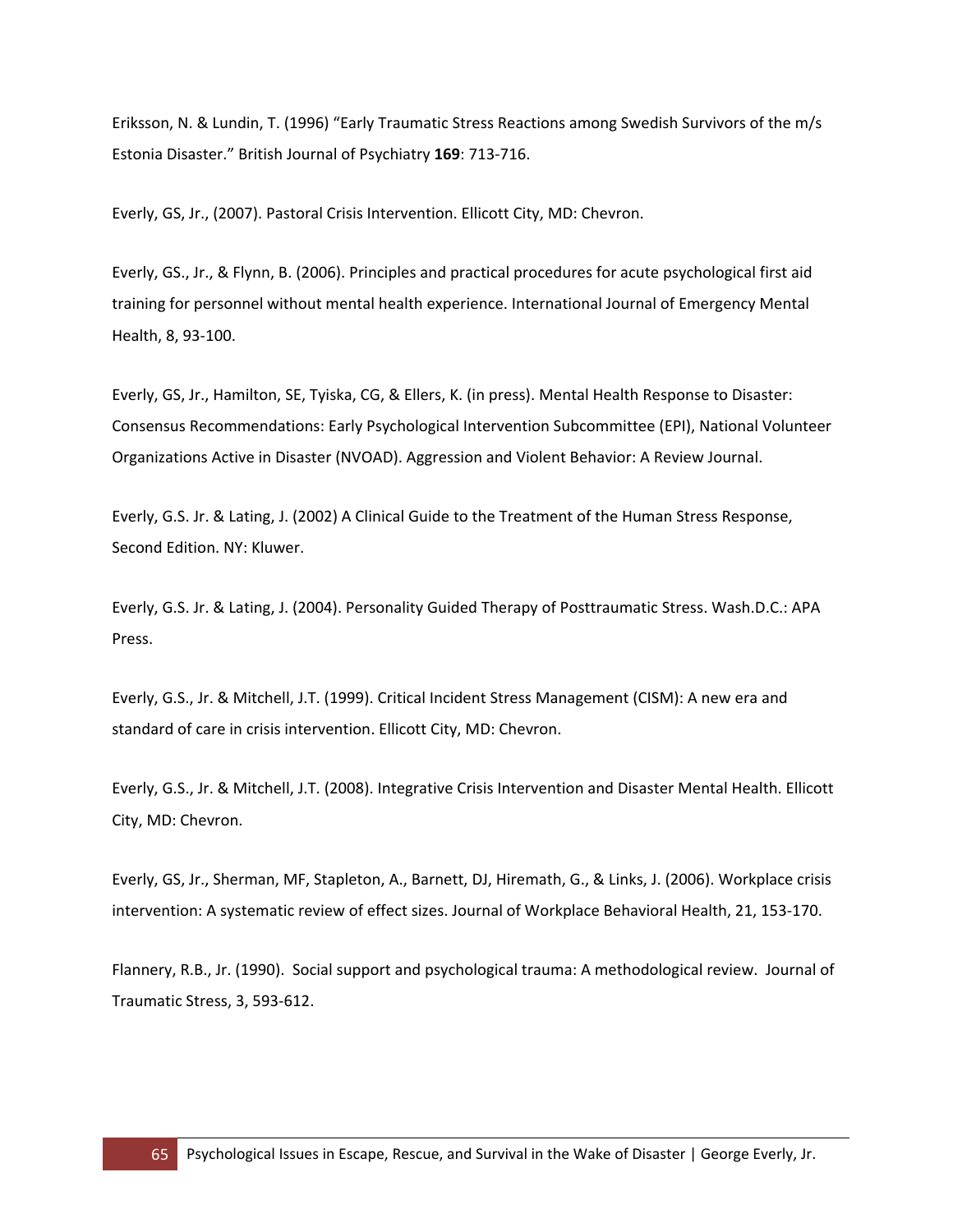Frank, E., Anderson, B., Stewart, B.D., Dancu, C., Hughes, C., West, D. Efficacy of cognitive behavior therapy and systematic desensitization in the treatment of rape trauma. Behavior Therapy, 1988; 19, 403‐420.

Foa, E.B., Hearst, Ideda, D., Perry, K.J. (1995). Evaluation of a brief cognitive‐behavioral program for the prevention of chronic PTSD in recent assault victims. Journal of Consultating and Clinical Psychology, 63, 948‐955.

Fullerton, C.S., Ursano, R. J., & Wang, L. (2004). Acute stress disorder, posttraumatic stress disorder and depression in disaster or rescue workers. American Journal of Psychiatry, 161, 1370‐1376.

Galea, S. & Resnick, H. (2005). Posttraumatic stress disorder in the general population after terrorist incidents: Considerations about the nature of exposure. CNS Spectrum, 10, 107‐115.

Galea, S., Ahern, J., et al. (2002). Psychological sequelae of the September 11 terrorist attacks in New York City. New England Journal of Medicine, 346, 982‐987.

Guo, Y., Chen, C., et al. (2004). "Posttraumatic stress disorder among professional and nonprofessional rescuers involved in an earthquake in Taiwan" Psychiatric Research **127**: 35‐41.

Hersche, B. and O. Wenker (2000). "Case Report: Lassing Mining Accident." The Internet Journal of Rescue and Disaster Medicine, 2(1),

Hoge, C. W., Pavlin, J. A., et al. (2002). Psychological sequelae of September 11. New England Journal of Medicine, 347, 443‐444.

Holloway, H.C., Norwood, A.E., Fullerton, C.S., Engel, C., & Ursano, R. (1997). The threat of biological weapons: Propholaxis and mitigation of psychosocial and social consequences. Journal of the American Medical Association, 275, 425‐427.

Institute of Medicine. (2003). Preparing for the Psychological Consequences of Terrorism. Washington, D.C.: National Academy Press.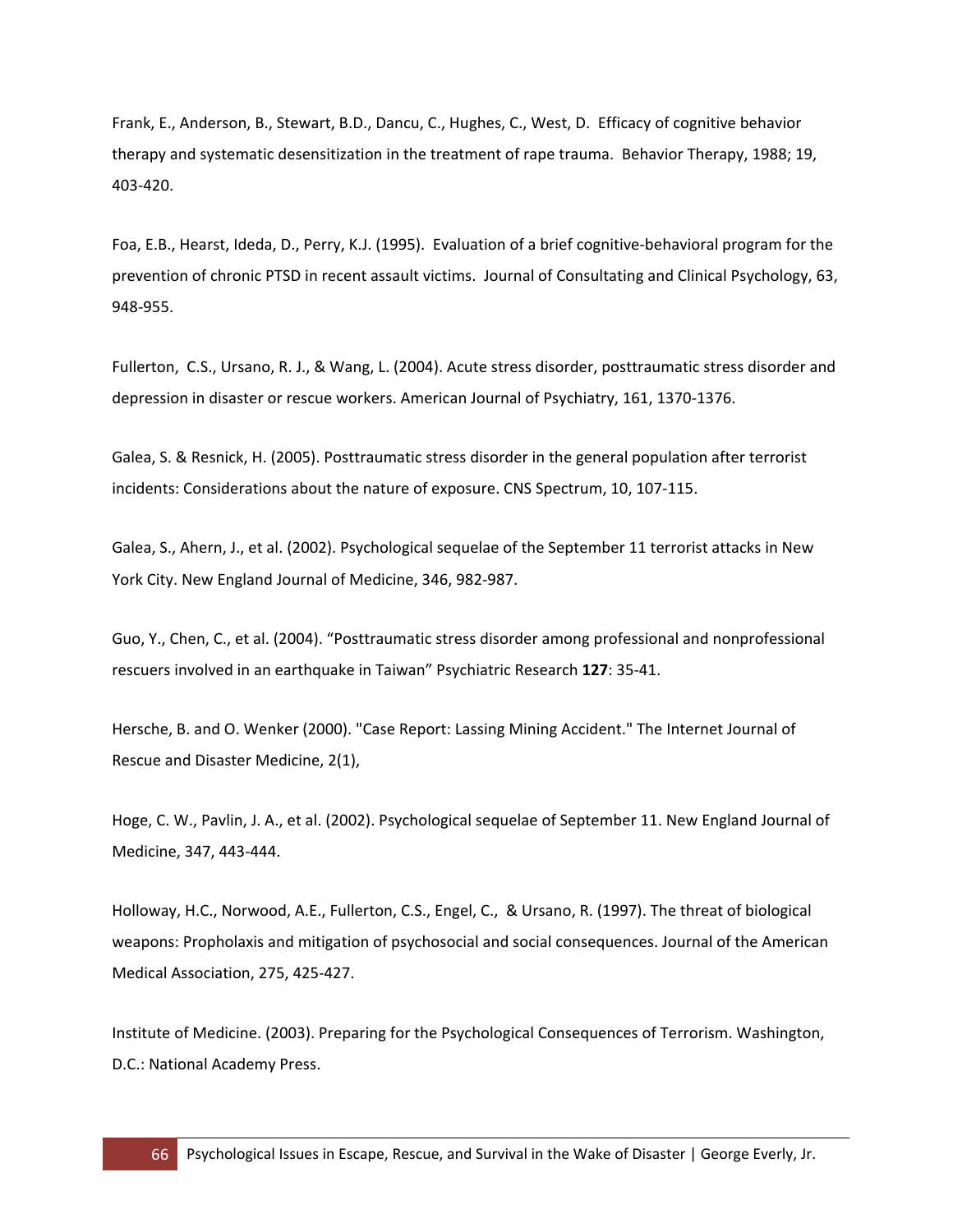International Federation of the Red Cross and Red Crescent Societies (2008). Russian Federation: Mine blast in Kemerovo region. DREF Operation Final Report. Geneva, IFRC.

Joint Commission on Accreditation of Healthcare Organizations (2003). Healthcare at the Crossroads. Oakbrook Terrace, IL: Author.

Kaminsky, M.J., McCabe, O.L., Langlieb, A., Everly, G.S., Jr. (2005). Resistance, resilience, recovery: A new paradigm in disaster mental health services. In G.S. Everly, Jr. & C.L. Parker (eds) Mental health aspects of disaster (pp. 69 ‐ 78). Baltimore: Johns Hopkins.

Kaminsky, M.J., McCabe, O.L., Langlieb, A., & Everly, GS, Jr. (2007). An evidence‐informed model of human resistance, resilience, & recovery: The Johns Hopkins' outcomes‐driven paradigm for disaster mental health services. Brief Therapy and Crisis Intervention, 7, 1‐11.

Kardiner, A. & Spiegel, H. (1947). War, Stress, and Neurotic Illness. NY: Hoeber.

Karsenty, E., Shemer, J., Alscech, I., Cojocaru, B., Moscovitz, M., Shapiro, Y., & Danon, Y. L. (1991). Medical aspects of the Iraqi missile attacks on Israel. Israel Journal of Medical Sciences, 27, 603‐607.

Kolditz, TA & Brazil, DM (2005). Authentic leadership in in extemis settings. Monographs in Leadership and Management, 3, 345‐256.

Kowalski‐Trakofler, K.M., Vaught, C. and Scharf, T. (2003) .Judgment and decision making under stress: An overview for emergency managers. *Int. J. Emergency Management*, Vol. 1, No. 3, pp.278.289.

Lamond, N. & Dawson, D. (1998). Quantifying the Performance Impairment associated with Sustained Wakefulness. Unpublished paper from The Centre for Sleep Research, The Queen Elizabeth Hospital, South Australia, Woodville Rd, Woodville SA 5011, Australia.

Langsley, D., Machotka, P., & Flomenhaft, K. (1971). Avoiding mental health admission: A follow‐up. American Journal of Psychiatry, 127, 1391‐1394.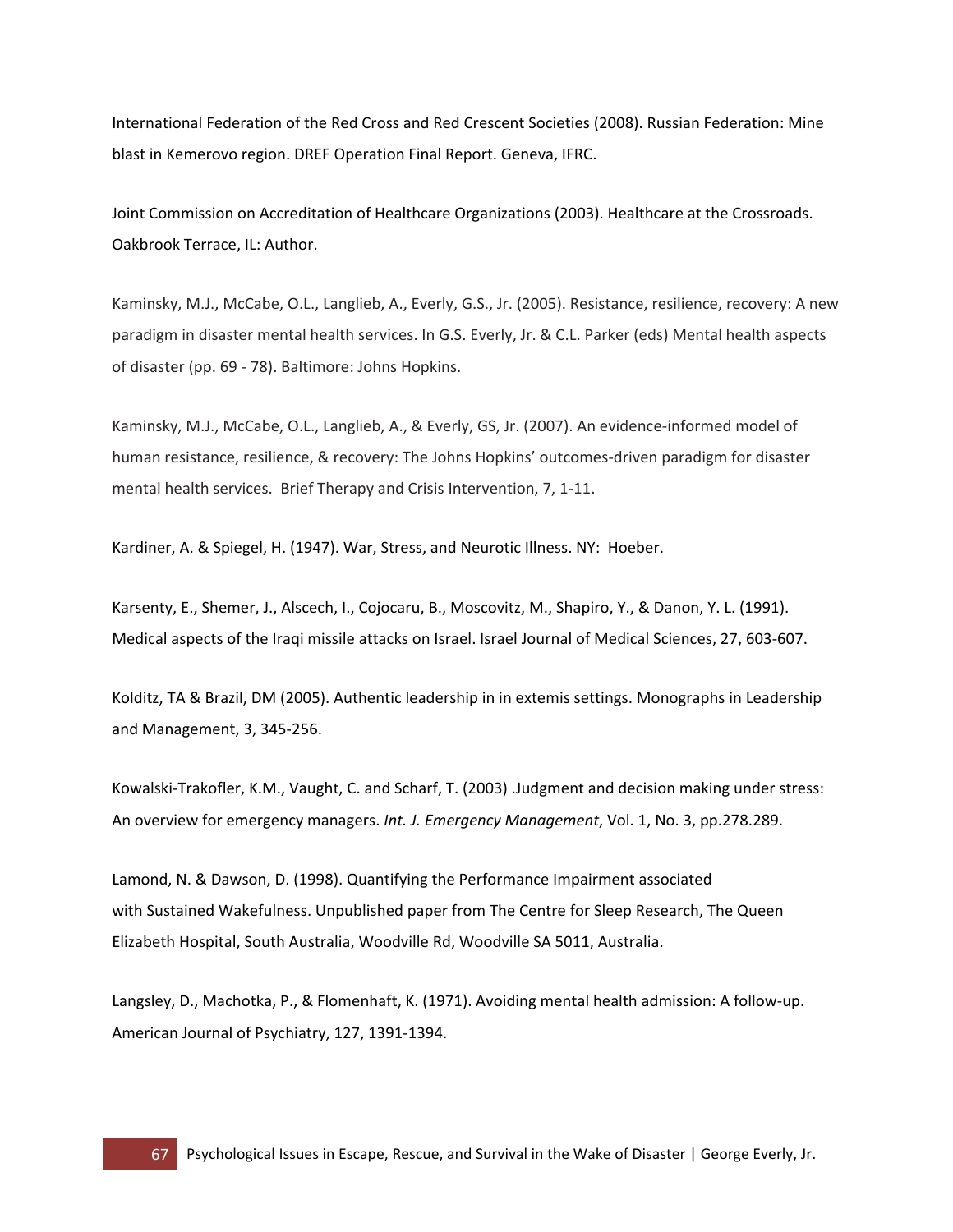Lating, J. M. & Bono, SF. (2008). Crisis intervention and fostering resiliency. International Journal of Emergency Mental Health, 10, 87‐93.

Lating, J. M., Sherman, M. F., Lowry, J. L., Everly, G. S., Jr., & Peragine, T.F. (2004). PTSD reactions and coping responses of East Coast and West Coast American Airlines flight attendants after September 11: A possible psychological contagion effect. Journal of Nervous and Mental Disease, 192(12), 876‐879.

Lindemann, E. (1944). Symptomatology and management of acute grief. American Journal of Psychiatry, 101, 141‐148.

Maiden, R. P. (2005). "Managing trauma in the South African mining industry." Int J Emerg Ment Health **7**(3): 213‐217.

McCabe, OL, Mosley, AM, Gwon, HS, Everly, GS, Jr**.,** Lating, JM, Links, JM, Kaminsky, MJ (2008). The Tower of Ivory Meets the House of Worship: Psychological First Aid Training for the Faith Community. International Journal of Emergency Mental Health, Vol. 9, No. 3, pp. 171‐180.

McCabe, OL, Lating, JM, Everly, GS, Jr., Mosley, A, Teague, P, Links, J, & Kaminsky, MJ (2008). Psychological First Aid Training for the Faith Community: A Model Currículum. International Journal of Emergency Mental Health, Vol. 9, No. 3, pp. 181‐192.

Nusbaum, KE, Wenzel, JGW, Everly, GS, Jr, (2007). Psychologic first aid and veterinarians in rural communities undergoing livestock depopulation. Journal of the American Veterinary Medical Association, 231, (5), 692‐694.

Meichenbaum, D. Stress Inoculation Training. New York: Pergamon 1985.

Millon, T. (2003). It's time to rework the blueprints: Building a science for clinical psychology. American Psychologist, 58, 949‐960.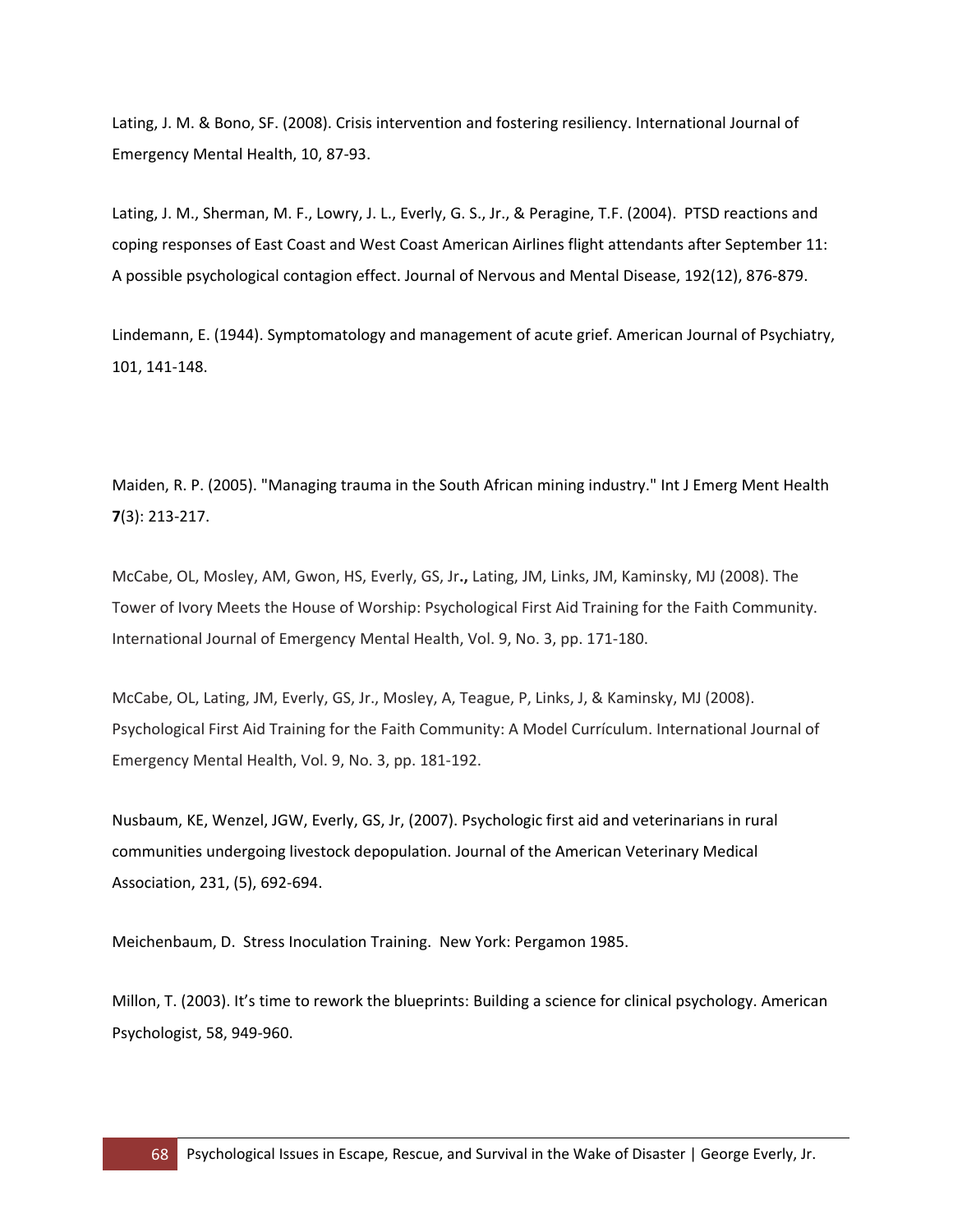Millon, T., Grossman, S., Meagher, D., Millon, C. & Everly, GS. (1999). Personality Guided Therapy. NY: Wiley.

Murphy, S. A., Johnson, L. C., & Beaton, R. D. (2004). Fire Fighter's Cognitive Appraisals of Job Concerns, Threats to Well‐Being, and Social Support Before and After The Terrorist Attacks on September 11, 2001. University of Washington.

National Child Traumatic Stress Network and National Center for PTSD. (2005, September). Psychological First Aid: Field operations guide. Washington, DC: Author. http://www.ncptsd.va.gov/pfa/PFA\_9\_6\_05\_Final.pdf

National Institute of Mental Health (2002). Mental Health and Mass Violence: Evidence‐Based Early Psychological Intervention for Victims/Survivors of Mass Violence: A Workshop to Reach Consensus on Best Practices. NIMH (NIH Publication No 02‐5138). Washington, DC.

North, C. S., Nixon, S., Shariat, S., Malonee, S., McMillen, J.C., Spitznagel, K.P. & Smith, E. (1999). Psychiatric disorders among survivors of the Oklahoma City bombing. Journal of the American Medical Association, 282, 755‐762.

North, C. S., Pfefferbaum, B., & Tucker, P. (2002). Ethical and methodological issues in academic mental health research in populations affected by disasters. The Oklahoma City experience relevant to September 11, 2001. CNS Spectrums, 7, 580‐584.

North, C. S., Tivis, L., McMillen, J.C., Pfefferbaum, B., Spitznagel, E.L., Cox, J., Nixon, S., Bunch, K.P. & Smith, E. (2002a). Psychiatric disorders in rescue workers after the Oklahoma City bombing. American Journal of Psychiatry, 159, 857‐859.

Nucifora, F., Jr., Langlieb, A., Siegal, E., Everly, GS. Jr. & Kaminsky, MJ. (2007). Building resistance, resilience, and recovery in the wake of school and workplace violence. Disaster Medicine and Public Health Preparedness, 1(Supplement\_1): 33‐37.

Ohbu, S., Yamashina, A., Takasu, N., Yamaguchi, T., Murai, T., Nakano, K., Matsui, Y., Mikami, R., Sakurai, K., & Hinohara, S. (1997). Sarin poisoning on Tokyo subway. Southern Medical Journal, 90(6), 587‐593.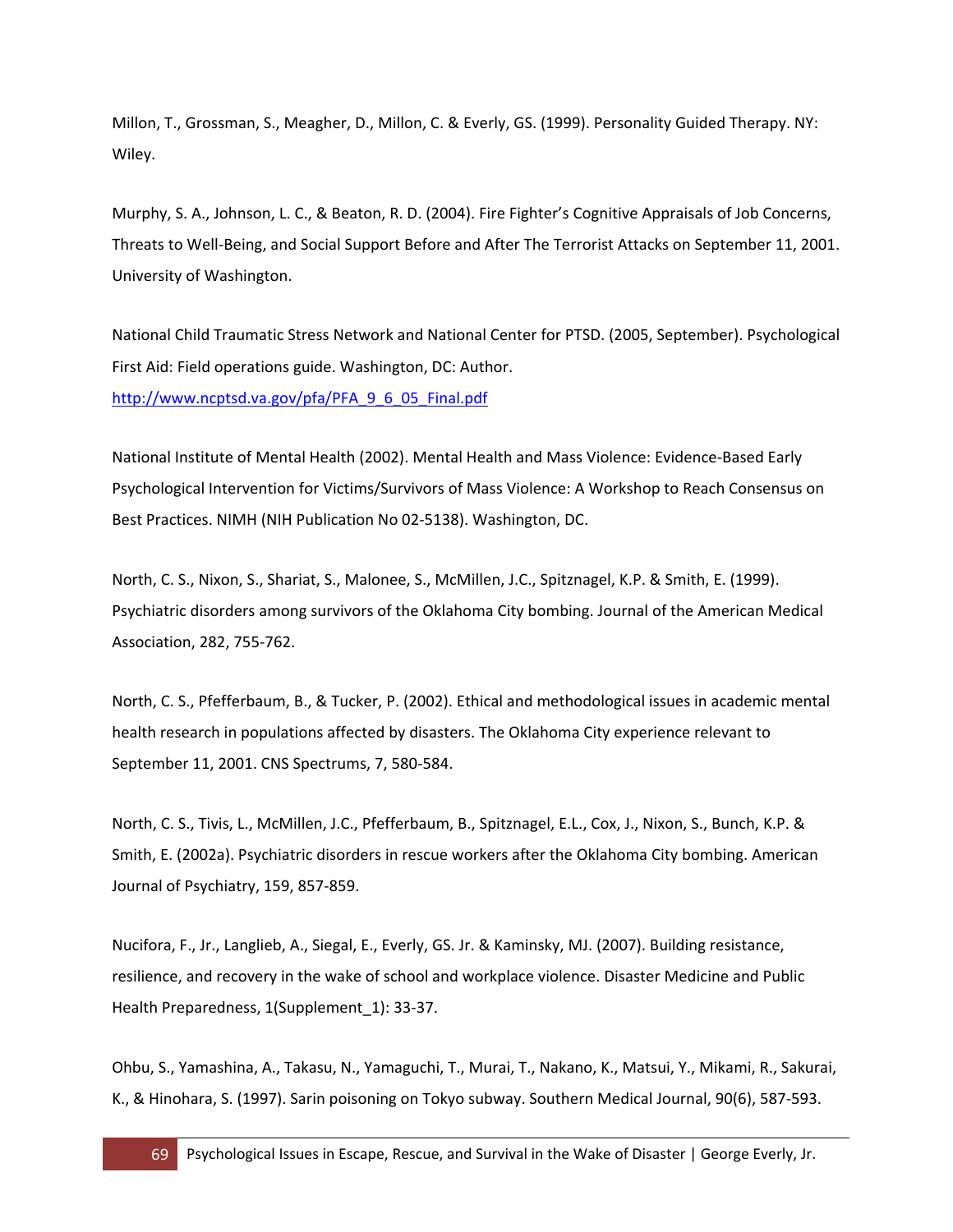Parad, H. (1966). The use of time limited crisis intervention in community mental health programming. Social Service Review, 40, 275‐282.

Parad, L. & Parad, H. (1968). A study of crisis oriented planned short‐term treatment: Part II. Social Casework, 49, 418‐426.

Parker, CL, Everly, GS, Jr., Barnett, DJ., & Links, JM. (2006). Establishing evidence‐informed core intervention competencies in psychological first aid for public health personnel. International Journal of Emergency Mental Health, 8, 83‐92.

Paul, J. & Blum, D. (2005). Workplace Disaster Preparedness and response: the employee assistance program continuum of services. International Journal of Emergency Mental Health, 7, 169‐178.

Paton, D. (1994). "Disaster relief work: an assessment of training effectiveness." J Traumatic Stress, 7(2), 275‐88.

Proctor SP, White RF, Robins TG, Echeverria D, Rocskay AZ (1996). Effect of overtime work on cognitive function in automotive workers. Scand J Work Environ Health *22*(2):124–132.

Raphael, B. (1986). When Disaster Strikes. NY: Basic Books. Regehr, C., Goldberg, G., & Hughes, J. (2002). Exposure to human tragedy, empathy, and trauma in ambulance paramedics. Am J Orthopsychiatry, 72(4), 505‐513.

Ritchie, E.C., Friedman, M., Watson, P., Ursano, R., Wessely, S., & Flynn, B. (2004). Military Medicine, 169, 575‐579.

Roy, N., H. Shah, et al. (2002). "The Gujarat earthquake (2001) experience in a seismically unprepared area: community hospital medical response." Prehosp Disaster Med 17 (4), 186‐195.

Ruzek, J.I., Young, B.H., Cordova, M.J., Flynn, B.W. (2004). Integration of disaster mental health with emergency medicine. Prehospital and Disaster Medicine, 19(1), 46‐53.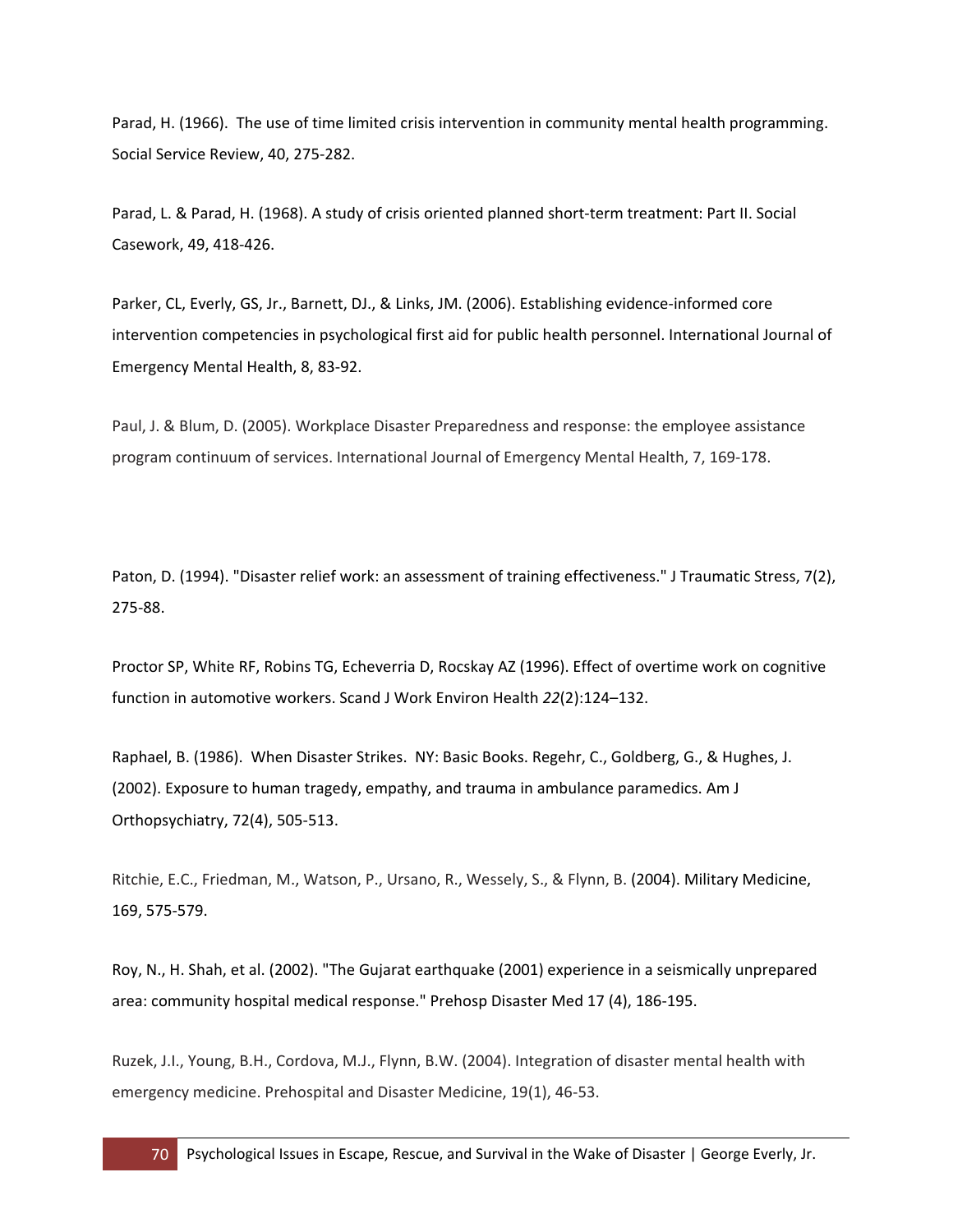Sabin‐Farrell, R., & Turpin, G. (2003). Vicarious traumatization: implications for the mental health of health workers? Clin Psychol Rev, 23(3), 449‐480.

Salcioglu, E., M. Basoglu, et al. (2003). "Long‐term psychological outcome for non‐treatment‐seeking earthquake survivors in Turkey." J Nerv Ment Dis, 191(3), 154‐160.

Salmon, T. (1919). War neuroses and their lesson. New York Medical Journal, 108, 993‐994.

Schlenger, W. E., Caddell, J. M., et al. (2002). Psychological reactions to terrorist attacks: findings from the National Study of Americans' Reactions to September 11. Journal of the American Medical Association, 288, 581‐588.

Schuster, M. A., Stein, B. D., Lisa H. Jaycox,L.H., Collins, R.L. Marshall, G.N., Elliott, M.N., Zhou, A.J, Kanouse, D.E., Morrison, J.L., & Berry, S. H.

(2001). A national survey of stress reactions after the September 11, 2001, terrorist attacks. New England Journal of Medicine, 345, 1507‐1512.

Selye, H. (1956). The Stress of Life. NY: McGraw‐Hill.

Silver, R.C., Holman, E.A., McIntosh, D.N., Poulin, M., Gil‐Rivas, V. (2002). National longitudinal study of psychological responses to September 11. 288, Journal of the American Medical Association, 288, 1235‐ 1244.

Sharma, S. and S. Rees (2007). "Consideration of the determinants of women's mental health in remote Australian mining towns." Aust J Rural Health, 15 (1), 1‐7.

Sheehan, D., Everly, G.S., Jr., & Langlieb, A. (2004). Current best practices coping with major critical incidents. FBI Law Enforcement Bulletin, 73, 9, 1‐13.

Shimamiya, T., N. Terada, et al. (2004). "Effects of 10‐day confinement on the immune system and psychological aspects in humans." J Appl Physiol, 97 (3), 920‐924.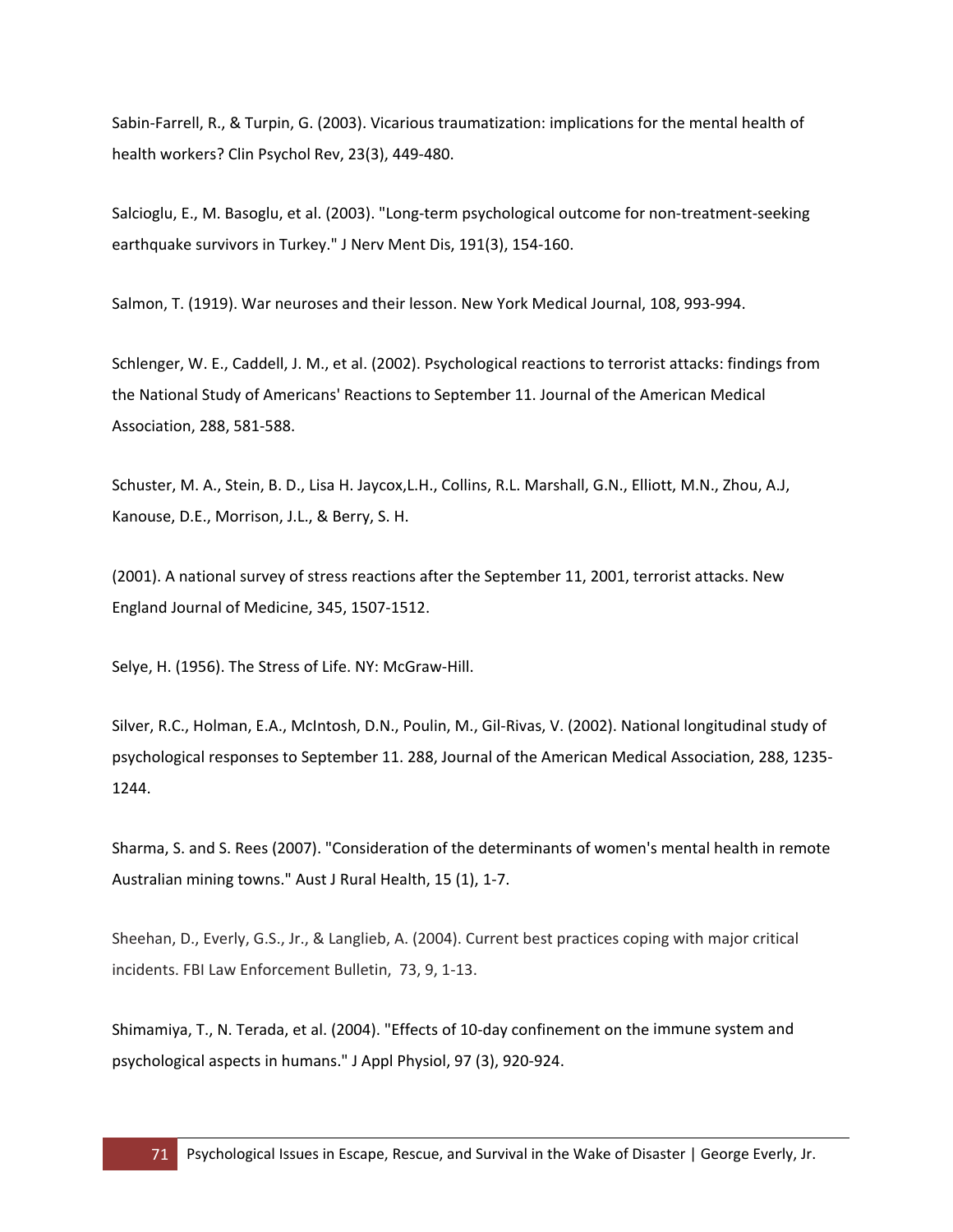Stapleton, AB., Lating, J., Kirkhart, M., & Everly, GS Jr**.** (2006).Effects of Medical Crisis Intervention on Anxiety, Depression, and Posttraumatic Stress Symptoms:A Meta‐Analysis. Psychiatric Quarterly, 77, (3), 231‐238.

Staten, C. (1992). "Building‐collapse rescue." Emerg Med Serv **21**(7): 56, 58‐60.

Stein, B., Elliott, M., Jaycox, L., Collins, R., Berry, S., Klein, D., & Schuster, M. (2004) A longitudinal study of the psychological consequences of the September 11, 2001 terrorist attacks: Reactions, impairment, and help‐seeking. Psychiatry, 67, 105‐117

Stevens, J. L., F. J. W. Calitz, et al. (2006). "Trauma‐related risk factors in mineworkers with PTSD: A prospective follow‐up study." South African Journal of Psychology, 36 (2), 425‐445.

Taylor, S.E. (1983). Adjustment to threatening events: A theory of cognitive adaptation. American Psychologist, 38, 1161‐1173.

Tedeschi, R.G., & Calhoun, L.G. (1996). The post-traumatic growth inventory. Journal of Traumatic Stress, 9, 455‐471.

Unaiza, N., Sehar, H., et al. (2007). "Post‐Traumatic Stress Disorder, Depression, Fear and Avoidance in Destitute Women, Earthquake Survivors of NWFP, Pakistan." JPPS **4** (1): 44‐49.

U.S. Dept of Health and Human Services (2004). Mental health response to mass violence and terrorism. DHHS Pub #SAMA3959. Rockville, MD: Center for Mental Health Services, SAMHSA.

United States Mine Rescue Association. http://www.usmra.com/saxsewell/historical.htm Accessed April 5, 2008.

Ursano, RJ, Fullerton, CS, Vance, K, & Kao, T. (1999). Posttraumatic stress disorder and identification in disaster workers. American Journal of Psychiatry 156:353‐359.

Ursano, R. J., Norwood, A. E., Fullerton, C. S. Holloway, H C. & Hall, M. (2003). Terrorism with weapons of mass destruction: Chemical, biological, nuclear, radiological, and explosive agents. In R.J. Ursano &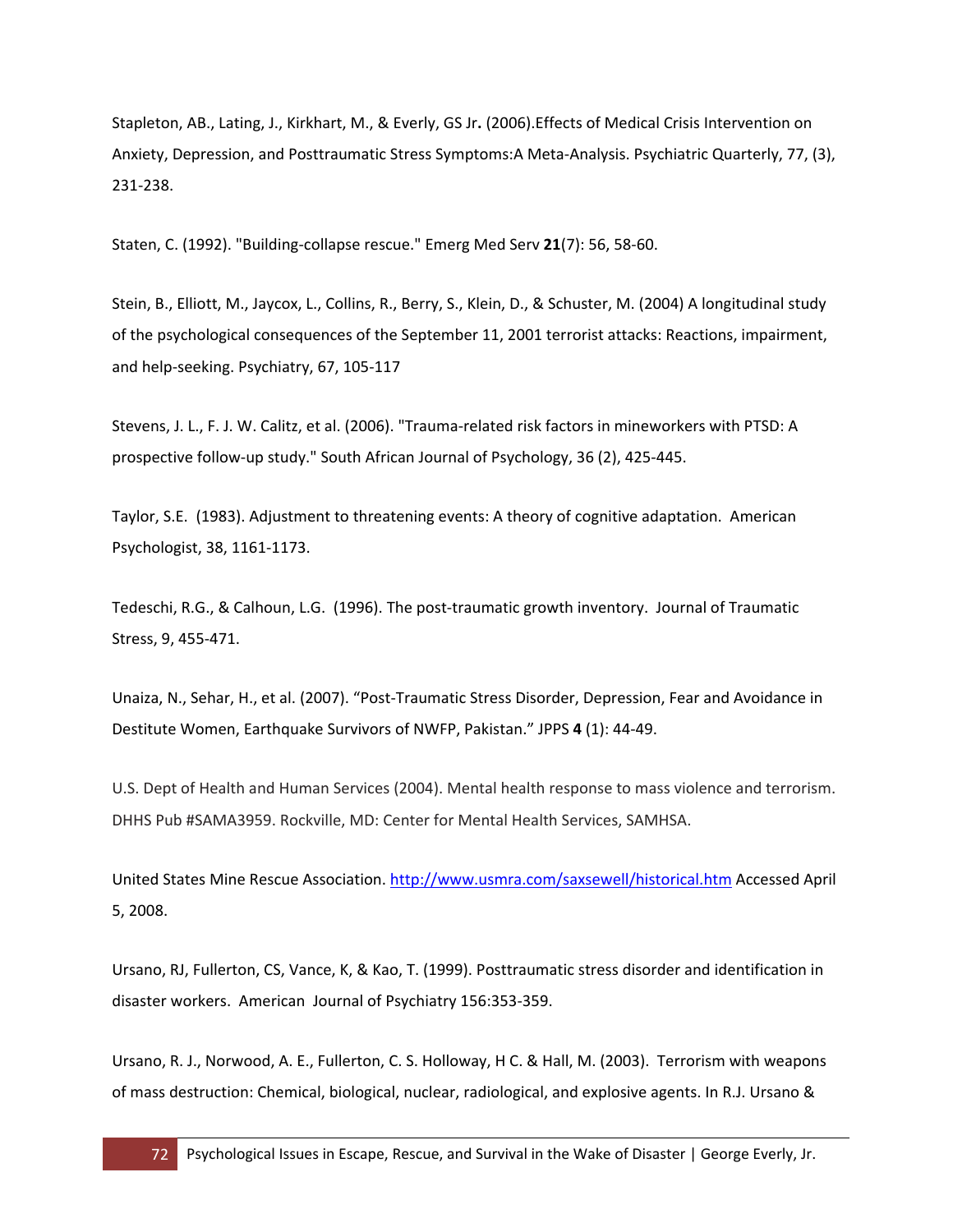A.E. Norwood (Eds.), Trauma & Disaster: Responses & Management (pp. 125‐154). Washington, DC: American Psychiatric Publishing.

Van Vought, M., Hogan, R., & Kaiser, RB. (2008). Leadership, followership, and evolution. American Psychologist, 63, 182‐196.

Vroom, VH & Jago, AG (2007). The role of the situation in leadership. American Psychologist, 62, 17‐ 24.

Watson, P. Shalev, A. (2005). Assessment and treatment of adult acute responses to traumatic stress following mass traumatic events. CNS Spectrum, 123‐131.

Watts, J. (1999). Tokyo terrorist attacks: Effects still felt 4 years on. Lancet, 353, 552‐569.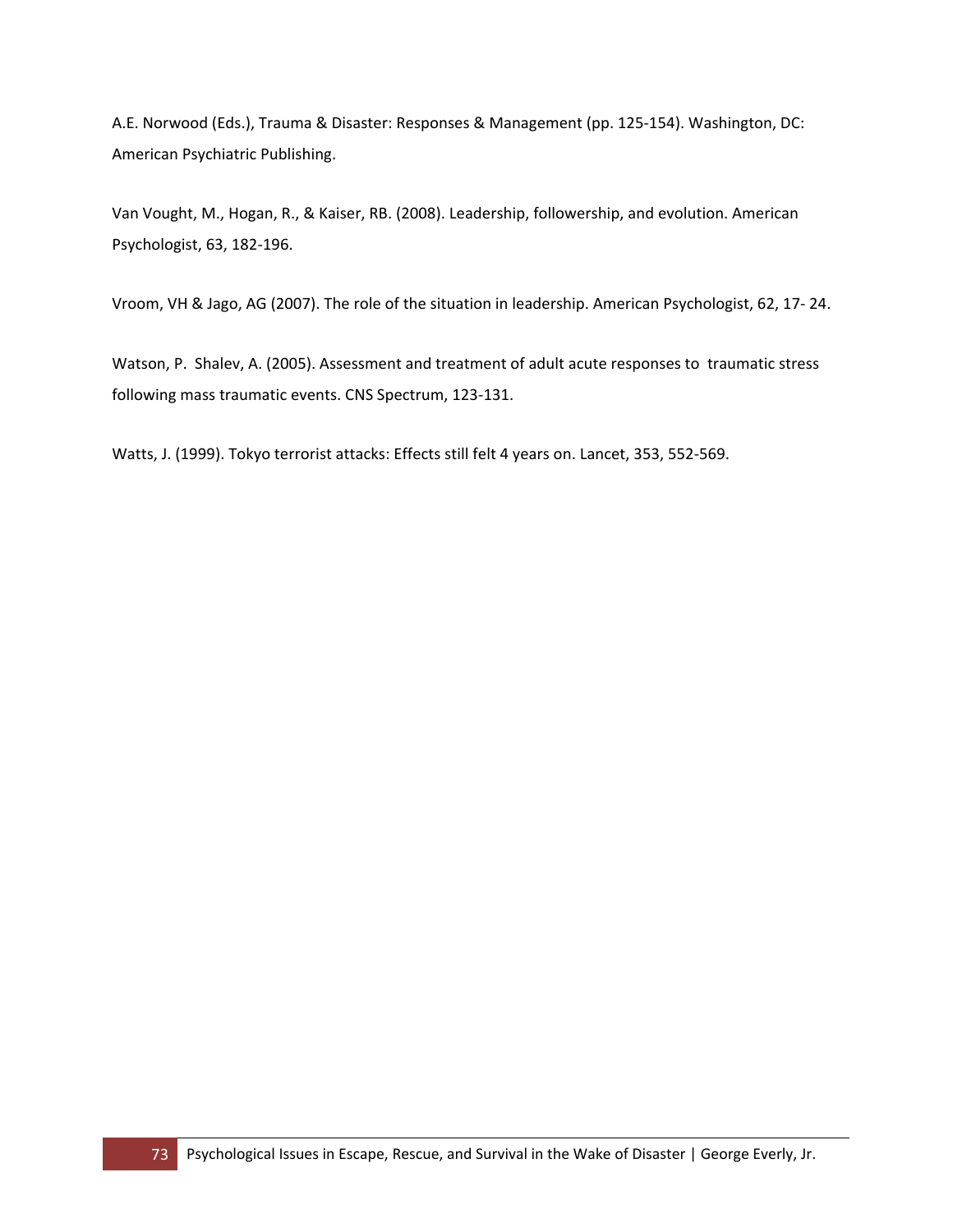## **Appendix A**

## *Training Resources in Disaster Mental Health and Crisis Intervention*

The primary non‐governmental response to disasters is constituted in the form of the National Voluntary Organizations Active in Disaster (National VOAD). NVOAD is dedicated to helping disaster survivors and their communities in preparation, response and recovery.

"Members of National VOAD form a coalition of nonprofit organizations that respond to disasters as part of their overall mission. Together we foster more effective service through the four C's—communication, coordination, cooperation and collaboration—by providing convening mechanisms and outreach for all people and organizations involved in disasters" (www.nvoad.org).

As a natural corollary to being the largest and most experienced disaster response consortium in North America, NVOAD member organizations also provide disaster mental health and crisis intervention training opportunities and program development guidance based upon a "lessons learned" model (see Everly, et al, in press) having responded to the acute mental health needs from all significant disasters in North America since the early 1990s.

The primary NVOAD members contributing to the disaster mental health initiatives are The Salvation Army (www.salvationarmy.org), The American Red Cross (www.redcross.org), The International Critical Incident Stress Foundation (www.icisf.org), and The National Organization for Victim Assistance (www.nova.org). These primary agencies provide disaster mental health and crisis intervention training and are described below (adapted from Everly, et al, in press):

The Salvation Army integrates emotional and spiritual care teams within the incident command system in all disaster relief operations. Their teams consist of a diverse cadre of trained and experienced clergy, chaplains, peer support, and mental health professions who also have crisis response training from the International Critical Incident Stress Foundation or the National Organization for Victim Assistance and utilizes a truly integrated multi‐component crisis and disaster intervention approach.

The American Red Cross Disaster Mental Health (DMH) program, initiated in 1989 and launched in 1992, deploys mental health professionals to assist survivors and relief workers as they cope with the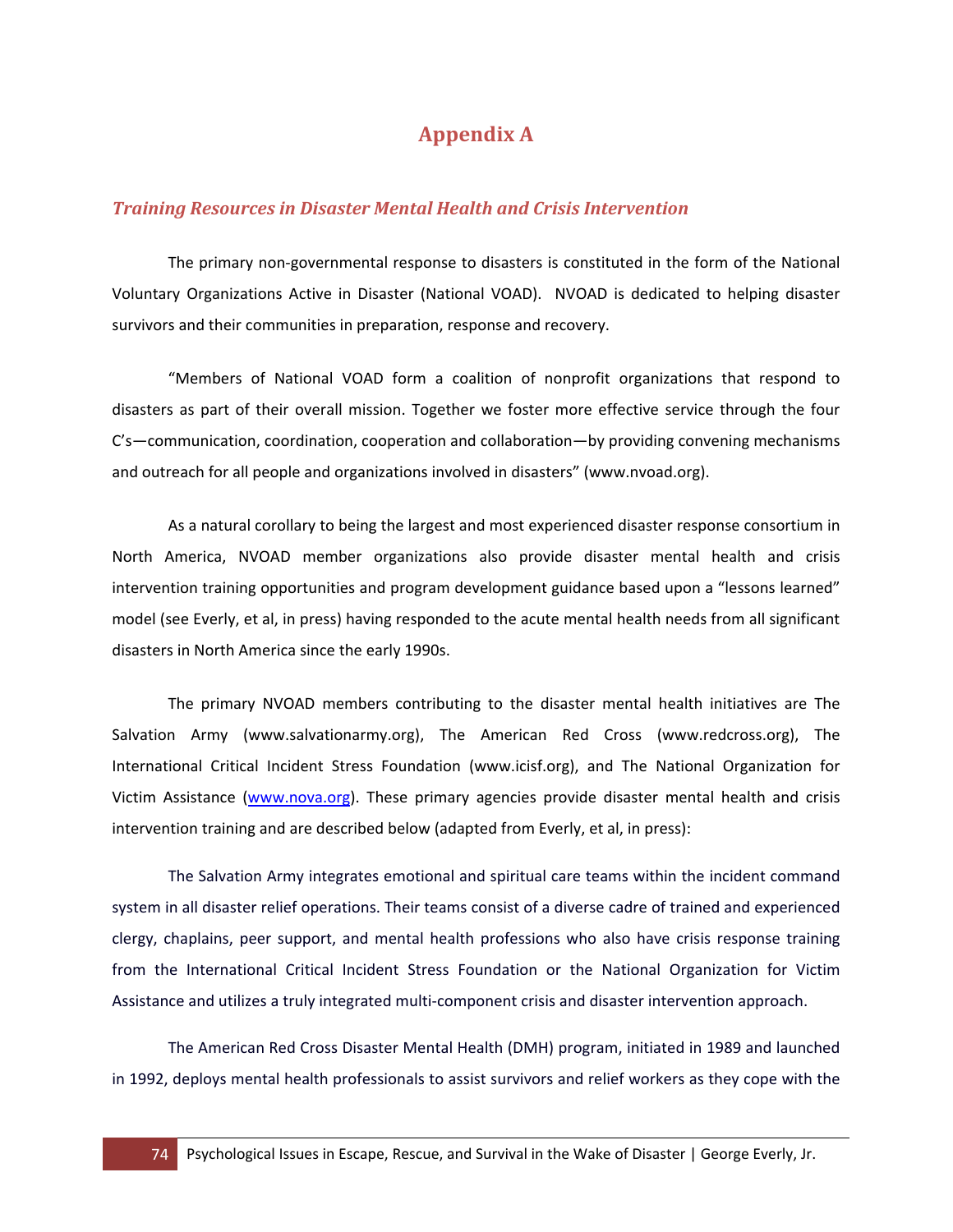stresses encountered following disasters. The DMH program coordinates a large and diverse group of mental health professionals who work together cooperatively. Cross-disciplinary conflicts are minimized by the Red Cross generic approach to the various mental health specialties as functionally interchangeable in performing Red Cross duties.

The International Critical Incident Stress Foundation (ICISF) was founded in 1989 to provide education, training, and consultation to emergency services and disaster response organizations on critical incident stress and disaster mental health issues. The ICISF currently supports over 400 critical incident and disaster intervention teams world-wide. In 1997, ICISF was admitted as a nongovernmental organization to the United Nations. The ICISF works closely with the Salvation Army, the American Red Cross, and NOVA to reduce the adverse impact of critical incidents and mass disasters primarily upon emergency and disaster response personnel in the wake of disasters. The ICISF utilizes an integrated, phase-sensitive, multi-component intervention system as recommended by numerous internationally recognized agencies and utilized by the United Nations. The intervention system emphasizes building resistance and enhancing the natural resiliency of emergency services personnel.

In the early 1980's NOVA began evaluating the impact of collective trauma on communities. The result of those evaluations was the development of a skeletal plan for a crisis response team (CRT). The goal of the CRT would be to address the needs of the community as a whole, not just the individual. A CRT consists of professionals from all over the country, typically including mental health specialists, victim advocates, public safety professionals, and members of the clergy, among others. The team for each disaster is formed in consideration of that particular community's demographics. There are three primary tasks the team performs:

1) Helping local decision‐makers identify all the groups at risk of experiencing trauma;

2) Training local caregivers who are to reach out to those groups after the CRT has departed; and,

3) Facilitating individual or group crisis intervention sessions to help victims start to cope with their distress.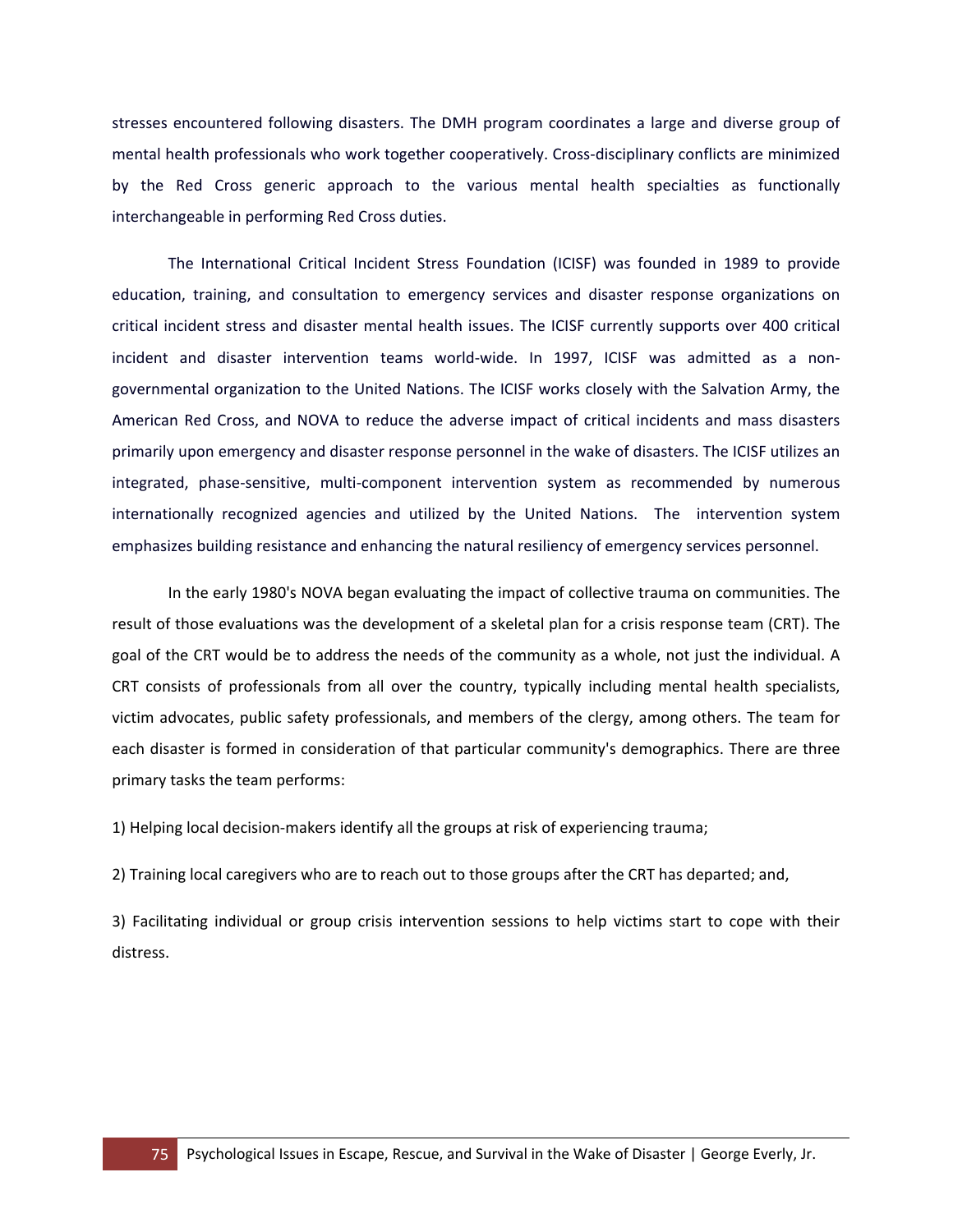## **Appendix B**

## *Psychological First Aid*

Psychological first aid (PFA) may be defined as "a supportive and compassionate presence designed to reduce acute psychological distress and/or facilitate continued support, if necessary" (Everly & Flynn, 2006, p. 96). From this perspective, PFA may be used in a wide variety of circumstances including the stressors of daily life, in family problems, in medical emergencies, in cases of loss and grief, and even in mass disasters Everly & Flynn, 2006; Parker, Everly, Barnett, & Links, 2006).

In 1952, F. C. Thorne wrote the following, "In our opinion, … preoccupation with depth psychology [psychotherapy] has had a very detrimental effect in causing us to overlook presenting complaints which may be very distressing to the client and about which he urgently wishes us to do something…Prophylactically, it is probable that many disorders could be nipped in the bud if prompt attention could be given to germinating seeds which may later grow into tall oaks…Diagnostically, one of our problems is to identify these emergency situations so that we can discriminate what needs to be done immediately…Therapeutically, much will be gained if the client can be made more comfortable even though no deep cure can be effected by first aid methods" (Thorne, 1952, p. 210).

In 1954, the American Psychiatric Association (APA, 1954) published the monograph entitled *Psychological First Aid in Community Disasters* (APA, 1954). That document therein defined and argued for the development of an acute mental health intervention referred to as "psychological first aid" (PFA). This early exposition noted, "In all disasters, whether they result from the forces of nature or from enemy attack, the people involved are subjected to stresses of a severity and quality not generally encountered…It is vital for all disaster workers to have some familiarity with common patterns of reaction to unusual emotional stress and strain. These workers must also know the fundamental principles of coping most effectively with disturbed people. Although [these suggestions have] been stimulated by the current needs for civil defense against possible enemy action… These principles are essential for those who are to help the victims of floods, fires, tornadoes, and other natural catastrophes" (APA, 1954, p. 5).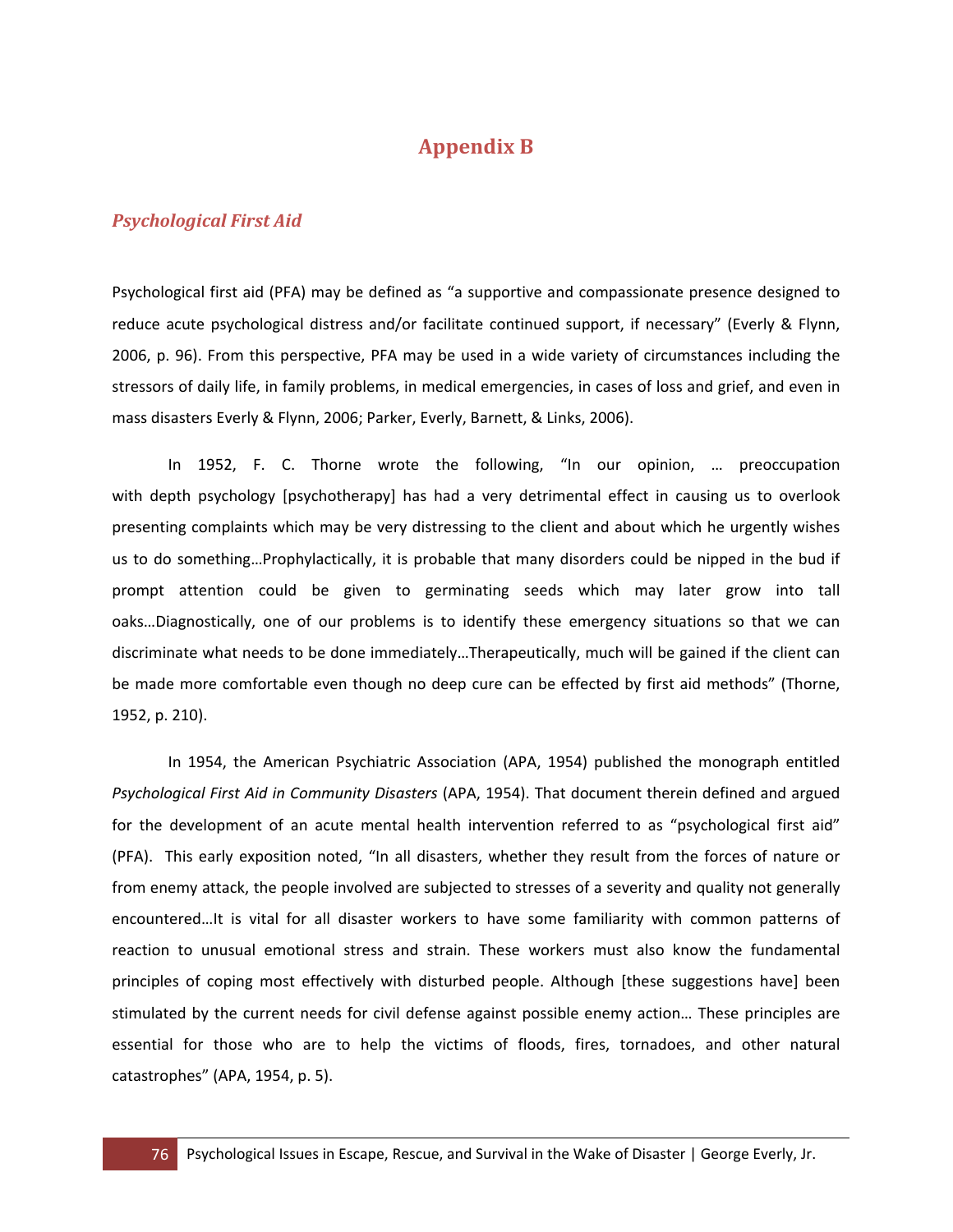In the first truly integrative disaster mental health text *When Disaster Strikes*, Beverley Raphael noted, …in the first hours after a disaster, at least 25% of the population may be stunned and dazed, apathetic and wandering—suffering from the disaster syndrome—especially if impact has been sudden and totally devastating…At this point, psychological first aid and triage…are necessary…" (Raphael, 1986, p.257).

Raphael (1986) suggests that psychological first aid consists of numerous interventions, but among them are: comfort and consolation, physical protection, provision of physical necessitie, reuniting victims with friends and family, allowing emotional ventilation, the provision of behavioral and/or emotional support, especially during emotionally taxing tasks, utilization of acute social and community support networks, triage and referral for those in acute need, and referral to sub‐acute and on‐going support networks.

More recently, the Institute of Medicine (2003) wrote, "In the past decade, there has been a growing movement in the world to develop a concept similar to physical first aid for coping with stressful and traumatic events in life. This strategy has been known by a number of names but is most commonly referred to as psychological first aid (PFA). Essentially, PFA provides individuals with skills they can use in responding to psychological consequences of [disasters] in their own lives, as well as in the lives of their family, friends, and neighbors. As a community program, it can provide a wellorganized community task to increase skills, knowledge, and effectiveness in maximizing health and resiliency" (IOM, 2003, p. 4‐5).

While relevant authorities recognize the importance, and recommend the practice, of psychological first aid, there currently exist few, practical guidelines on how it may be implemented. Guidelines for the training and practice of "psychological first aid" are available from The National Child Traumatic Stress Network, National Center for PTSD (www.nctsn.org), and from The Johns Hopkins Center for Public Health Preparedness, The Johns Hopkins Bloomberg School of Public Health (www.jhsph.edu/preparedness). The Johns Hopkins RAPID‐PFA model of psychological first aid (see Everly, 2007) was developed expressly for those with litlle or no prior mental health training.

In a seminal approach to structured PFA training, McCabe and his colleagues at Johns Hopkins University (McCabe, Mosley, Gwon, et al, 2008; McCabe, Lating, Everly, et al., 2008) have successfully trained leadership within the faith community to provide PFA to its constituency. Such training would appear to be especially useful in isolated or rural settings where there is a paucity of formal mental health services available.